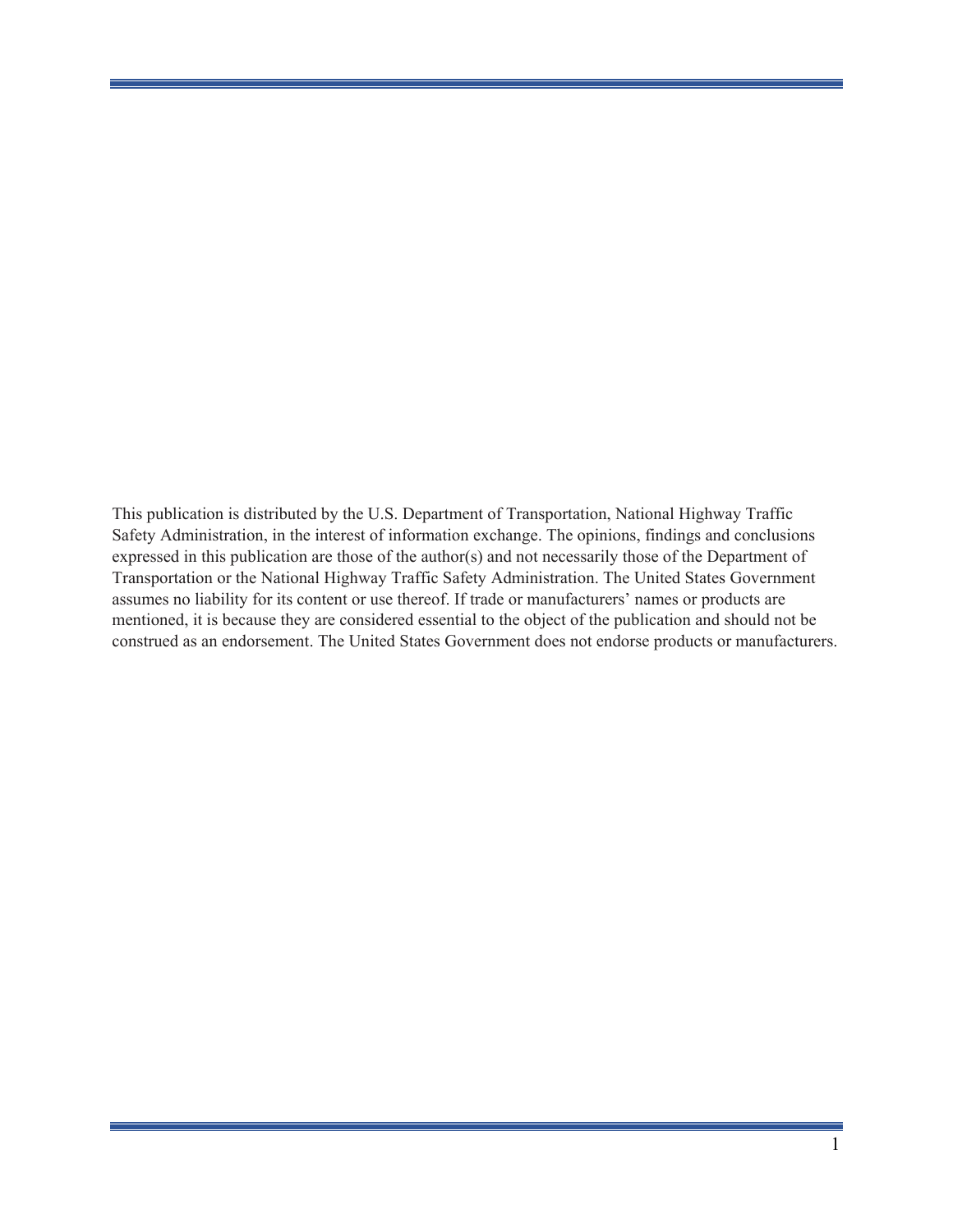# <span id="page-1-0"></span>Acknowledgements

The National Highway Traffic Safety Administration (NHTSA) would like to thank the following people for their invaluable contributions to this toolkit:

- Beth Barnes, Arizona Governor's Office of Highway Safety Traffic Safety Resource Prosecutor
- Sergeant Frank Brown, Pierce County, Washington, Sheriff's Department
- Sergeant Daven Byrd, Arizona Department of Public Safety
- Sergeant John Fraser, City of Lakewood, Washington, Police Department
- Trooper Michelle Hancock, Utah Highway Patrol
- Lieutenant Don Marose, Minnesota Highway Patrol
- Technical Trooper Carson Nuss, Kansas Highway Patrol
- Jared Olson, Idaho Prosecuting Attorneys Association
- Chief Robert Ticer, Loveland, Colorado, Police Department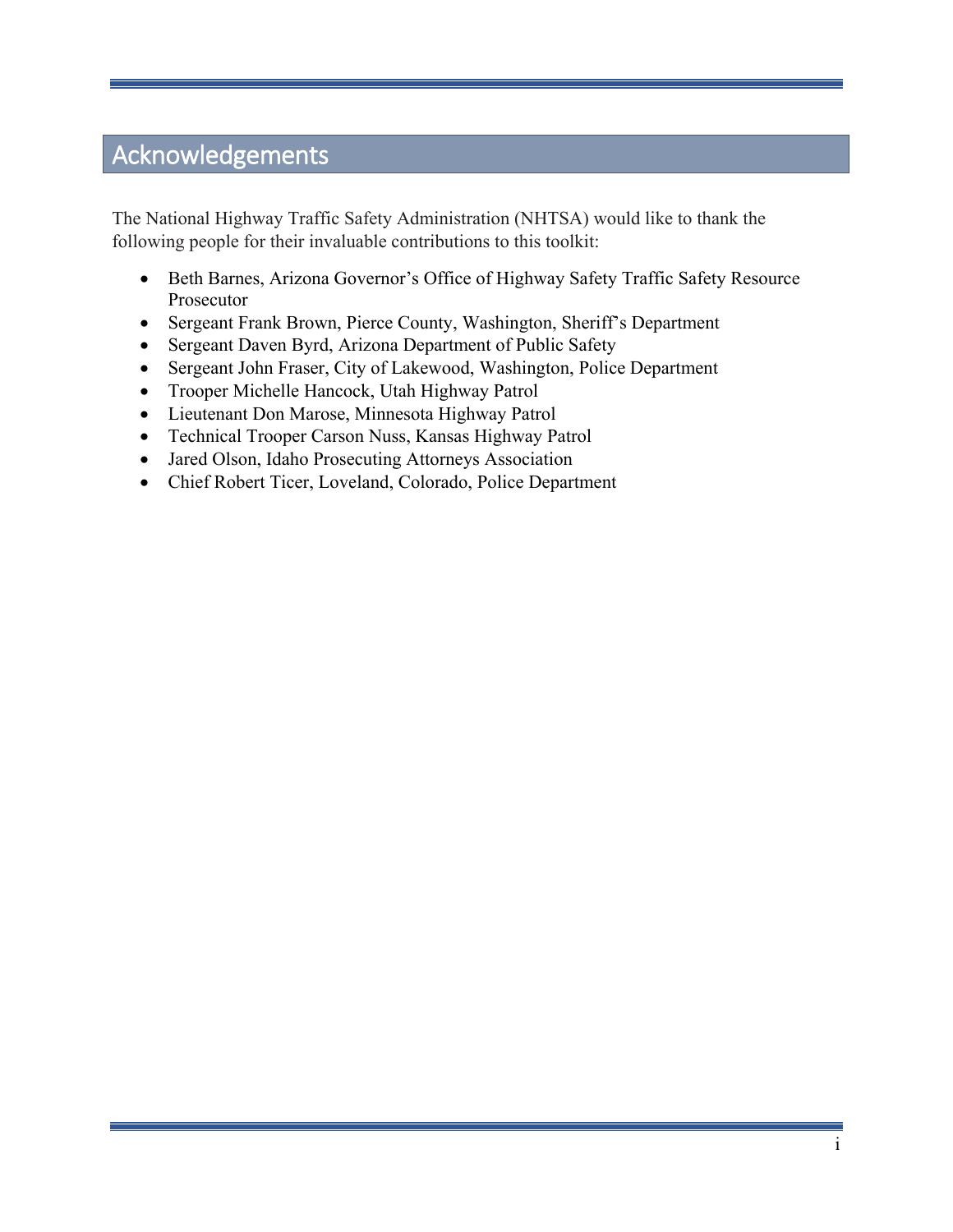# Contents

| Understanding the Need for and Importance of a Law Enforcement Phlebotomy Program 1 |  |
|-------------------------------------------------------------------------------------|--|
|                                                                                     |  |
|                                                                                     |  |
|                                                                                     |  |
|                                                                                     |  |
|                                                                                     |  |
|                                                                                     |  |
|                                                                                     |  |
|                                                                                     |  |
|                                                                                     |  |
|                                                                                     |  |
|                                                                                     |  |
|                                                                                     |  |
|                                                                                     |  |
|                                                                                     |  |
|                                                                                     |  |
|                                                                                     |  |
|                                                                                     |  |
|                                                                                     |  |
|                                                                                     |  |
|                                                                                     |  |
|                                                                                     |  |
|                                                                                     |  |
| Tips for Implementing and Sustaining a Successful Law Enforcement                   |  |
|                                                                                     |  |
|                                                                                     |  |
|                                                                                     |  |
|                                                                                     |  |
|                                                                                     |  |
|                                                                                     |  |
|                                                                                     |  |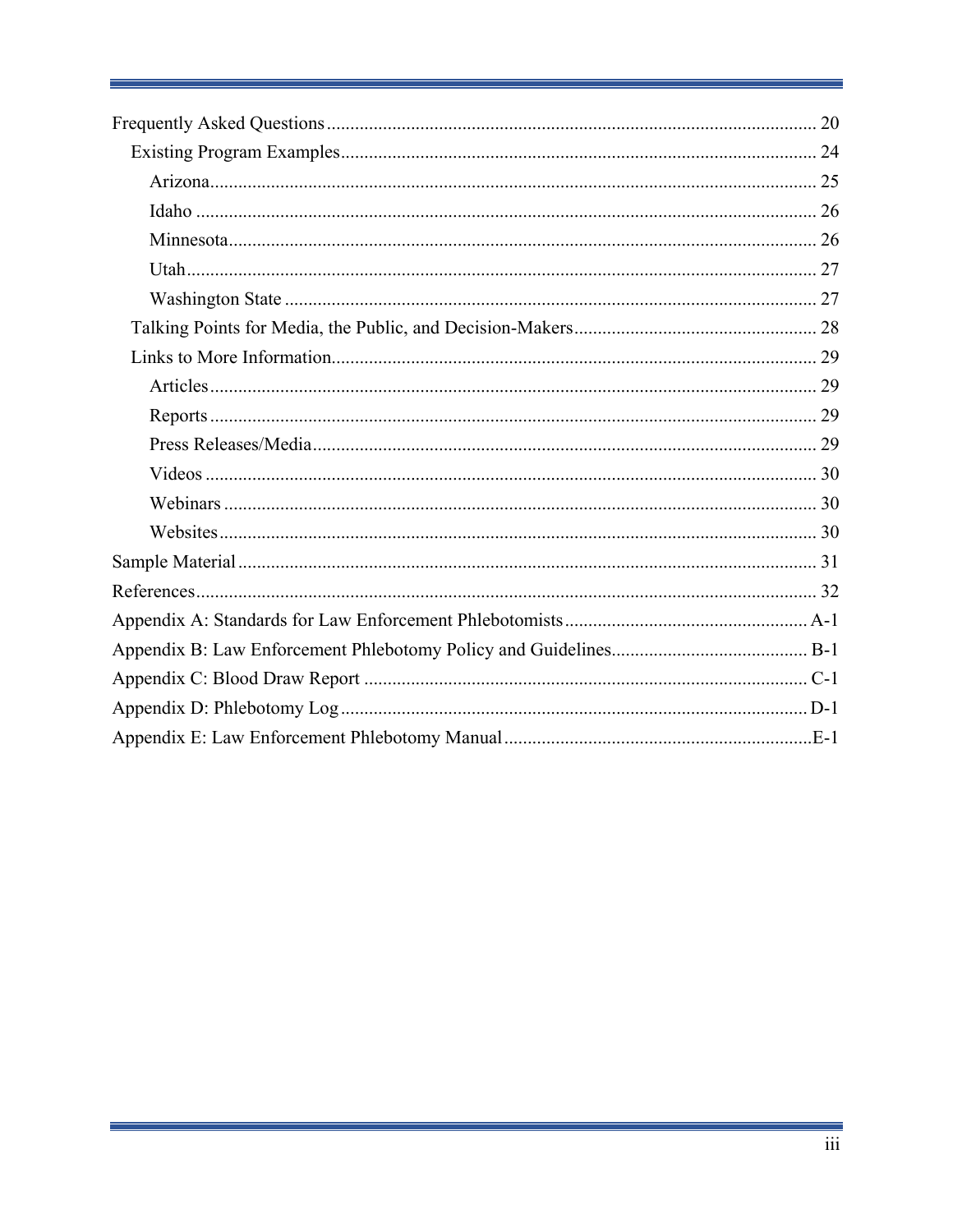# <span id="page-4-0"></span>Introduction

Impaired driving continues to be a significant issue in the United States, with alcohol-related crashes contributing to 28 percent of overall driving fatalities (NHTSA, 2017) and over 1.1 million people arrested for driving under the influence of alcohol or narcotics(FBI 2017) in 2014. All States have "implied consent" laws, which mean a licensed driver has consented to blood alcohol concentration (BAC) or drug testing when driving, by virtue of having a driver's license. Despite this type of driver licensing law and resulting legal consequences, drivers may still refuse to provide a breath, blood, urine or saliva sample for breath alcohol concentration (BrAC) or drug testing.

The terminology and acronyms used for driving under the influence of drugs or alcohol, driving while intoxicated, or driving while impaired vary across States. For simplicity, this toolkit uses the terms "impaired driving" and "driving while impaired" and the acronym "DWI" to refer to both drug and alcohol impairment.

When a driver refuses to provide a bodily fluid sample, a law enforcement officer can obtain a warrant to draw blood for chemical testing. However, obtaining blood can be a time-intensive and costly process. A law enforcement phlebotomy program is a proven strategy to mitigate the time and cost issues associated with drawing blood from drivers suspected of driving while impaired (DWI) and therefore obtain the evidence necessary to prosecute impaired drivers.

In the simplest terms, a law enforcement phlebotomy program allows law enforcement officers with specialized training to draw blood for investigative purposes. While a warrant is still required to draw blood in most cases, such a program eliminates the need for a suspect to be transported to a hospital or other facility to obtain a blood sample. To implement a law enforcement phlebotomy program, State statutes must allow for officers to draw blood (typically through terminology such as "qualified personnel can draw blood"), officers must complete specialized training, and a department must have protocols and procedures in place for drawing blood.

This toolkit provides information and resources to aid State and local law enforcement agencies in the implementation of a law enforcement phlebotomy program. The information in this toolkit is compiled from existing, successful law enforcement phlebotomy programs. It should be noted that any agency starting a phlebotomy program should seek the advice of their legal counsel and gain leadership support prior to the development and implementation of the program.

# <span id="page-4-1"></span>Understanding the Need for and Importance of a Law Enforcement Phlebotomy Program

Knowledge of the history behind the implementation of existing law enforcement phlebotomy programs and how these programs have benefitted those agencies is important information to share with stakeholders involved in implementing a program. Stakeholders include law enforcement agency management, traffic unit leadership, State attorneys general, county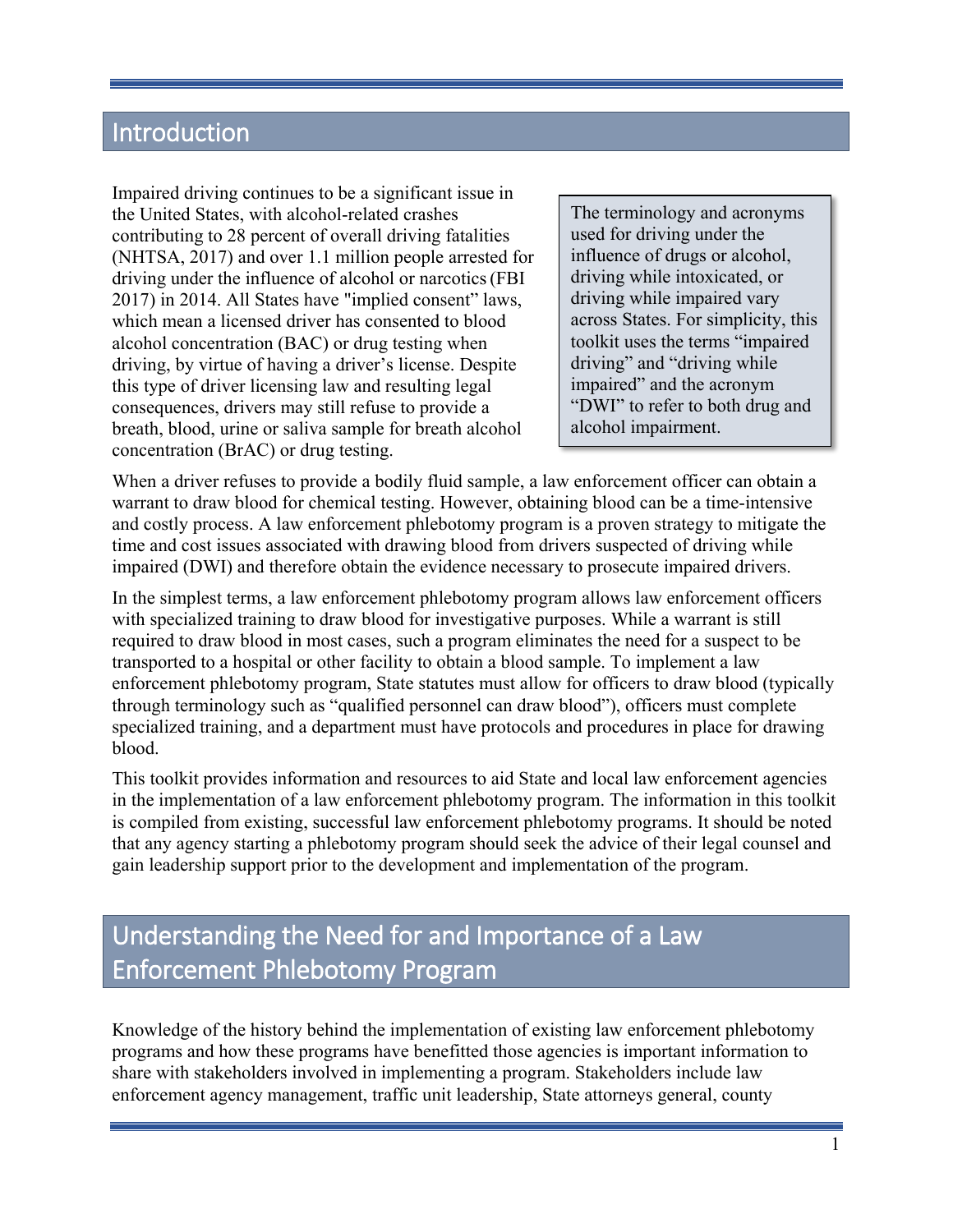prosecutors or district attorneys, traffic safety resource prosecutors, drug recognition experts, State Highway Safety Offices, crime laboratories, State Departments of Health, educational institutions, medical labs, hospitals/medical clinics, community groups, and elected officials. This section presents a background on the need for a warrant to draw blood, background information on how phlebotomy programs were established, and the importance and benefits of having such a program.

The following resources also provide useful background information about law enforcement phlebotomy programs:

- The Role of the Law Enforcement Phlebotomist (www.policechiefmagazine.org/the-roleof-the-law-enforcement-phlebotomist/) – This article, by Robert Ticer (former Lieutenant in the Arizona Department of Public Safety and current Chief of Police for Loveland, Colorado), describes the history of the Arizona Law Enforcement Phlebotomy Program.
- Use of Warrants for Breath Test Refusals: Case Studies [\(www.nhtsa.gov/DOT/](https://www.nhtsa.gov/DOT/%20NHTSA/Traffic%20Injury%20Control/Articles/Associated%20Files/810852.pdf) [NHTSA/Traffic%20Injury%20Control/Articles/Associated%20Files/810852.pdf\)](https://www.nhtsa.gov/DOT/%20NHTSA/Traffic%20Injury%20Control/Articles/Associated%20Files/810852.pdf) – This NHTSA report discusses the use of warrants for drawing blood in Arizona, Michigan, Oregon, and Utah. It also describes law enforcement phlebotomy programs that exist in some of these States.
- The Real Pros of a Law Enforcement Phlebotomy Program [\(https://register.gotowebinar.com/RECORDING/2664786651188697859\)](https://register.gotowebinar.com/RECORDING/2664786651188697859) – This is a recording of a webinar presentation by Jared Olson, Idaho Traffic Safety Resource Prosecutor. Registration is required to access the free webinar recording.

### <span id="page-5-0"></span>The Need for a Warrant to Draw Blood

NHTSA research has found implied consent laws often have penalties inadequate to prevent impaired-driving suspects from refusing to take a breath test, and suspects who avoid testing are often able to avoid being held accountable. In some States, refusal to submit to BrAC testing leads to an administrative license suspension or revocation but no criminal charges. In 2011 (the most recent data available as of the writing of this toolkit), refusal rates were as high as 82 percent, with an average refusal rate of 24 percent (Namuswe, Coleman, & Berning, 2014).

A 2008 NHTSA report to Congress, *Refusal of Intoxication Testing: A Report to Congress*,

identified the use of search warrants as a promising strategy to reduce refusal rates (Berning et al., 2008). When a warrant is obtained to draw blood, the suspect is then subject to the State's administrative sanctions for refusal, as well as criminal sanctions if the results show they were driving while impaired.

### <span id="page-5-1"></span>Case Law

Case law is important in understanding the circumstances that require a warrant to draw blood from a DWI suspect who refuses breath testing.

The first well-known case on compulsory blood tests was *Schmerber v. California* (1966), in which the United States Supreme Court ruled that the forced blood test at issue in the case did not violate the Fourth Amendment. Based on the facts of the case, it was determined that a warrantless search was reasonable due to exigent circumstances in which the officer might

### **U.S. Supreme Court Case Law References**

- *Schmerber v. California* (1966)
- *Missouri v. McNeely* (2013)
- *Birchfield v. North Dakota*  (2016)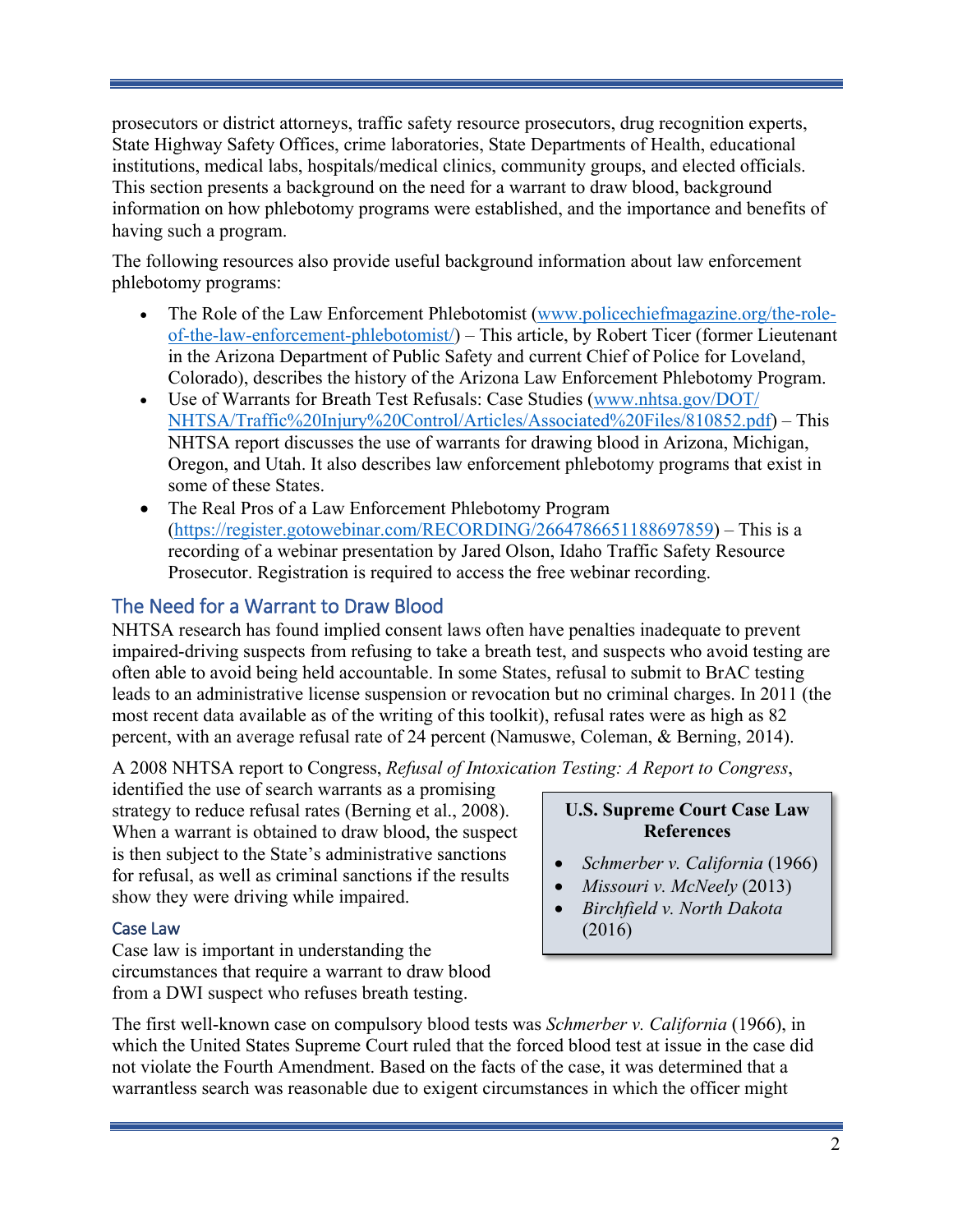reasonably have believed that a blood sample needed to be drawn quickly before the alcohol level in the suspect's blood dissipated.

However, in the 2013 *Missouri v. McNeely* ruling, the United States Supreme Court found that because a blood draw is a search under the Fourth Amendment, it typically requires a search warrant. The Court found the natural dissipation of alcohol in the bloodstream alone is not always an exigent circumstance that would allow for blood to be involuntarily drawn without a warrant and in this case, determined the warrantless involuntary blood draw to be unconstitutional. The Court did not define what factors would establish exigency but left that issue open for a case-by-case analysis based on the "totality of the circumstances."

The most recent Supreme Court ruling regarding compulsory blood draws was in *Birchfield v. North Dakota* (2016). In this case, the Court held that law enforcement can conduct warrantless breath tests, but not warrantless blood tests (except under limited circumstances, such as if exigent circumstances exist), on suspected impaired drivers. The Court found while breath tests are non-intrusive and do not result in a biological sample left in the government's possession, blood tests are significantly more intrusive and result in a sample that can be preserved and used to obtain information beyond BrAC results.

### <span id="page-6-0"></span>Law Enforcement Phlebotomy Program History

The Arizona Department of Public Safety (DPS) is considered the founder of law enforcement phlebotomy, and many States have modeled their programs after the Arizona DPS program. The first law enforcement phlebotomy program began at Arizona DPS in 1995 to address concerns with the number of DWI investigations that resulted in no chemical evidence due to test refusals, the need for officers in rural areas to travel to obtain a blood draw on a DWI suspect, and the refusal or inability of hospital staff to obtain blood samples for law enforcement.

Arizona DPS worked with the Arizona Attorney General's office and other sources to determine if a law enforcement phlebotomy program would be feasible.

A variety of sources were reviewed, including the Arizona law on blood and breath tests. This law states that blood may be drawn in DWI-related cases by a physician, registered nurse, or another qualified person. Arizona DPS viewed the definition of "another qualified person" as anyone who is trained to draw blood, and this was affirmed by the Attorney General's office.

While Arizona DPS officers initially took a semester-long phlebotomy class to become qualified to draw blood, in 1999, a 60-hour Law Enforcement Phlebotomy Program (LEPP) course was developed through Phoenix College. This program focused primarily on drawing blood from adults in a clinical or outpatient setting.

Three colleges in Arizona currently provide LEPP training. Due to the success of the program, many agencies in the Phoenix area now use blood testing as the only means for chemical testing. Law enforcement phlebotomists are also used in Arizona to draw blood for other criminal investigations, such as to obtain DNA samples.

Arizona DPS has worked with agencies in other States to implement similar programs. The Existing Program Examples section of this toolkit highlights some of those initiatives.

### <span id="page-6-1"></span>Importance and Benefits

A law enforcement phlebotomy program has numerous benefits, but perhaps most importantly it allows for the collection of chemical testing evidence in a timely and efficient manner.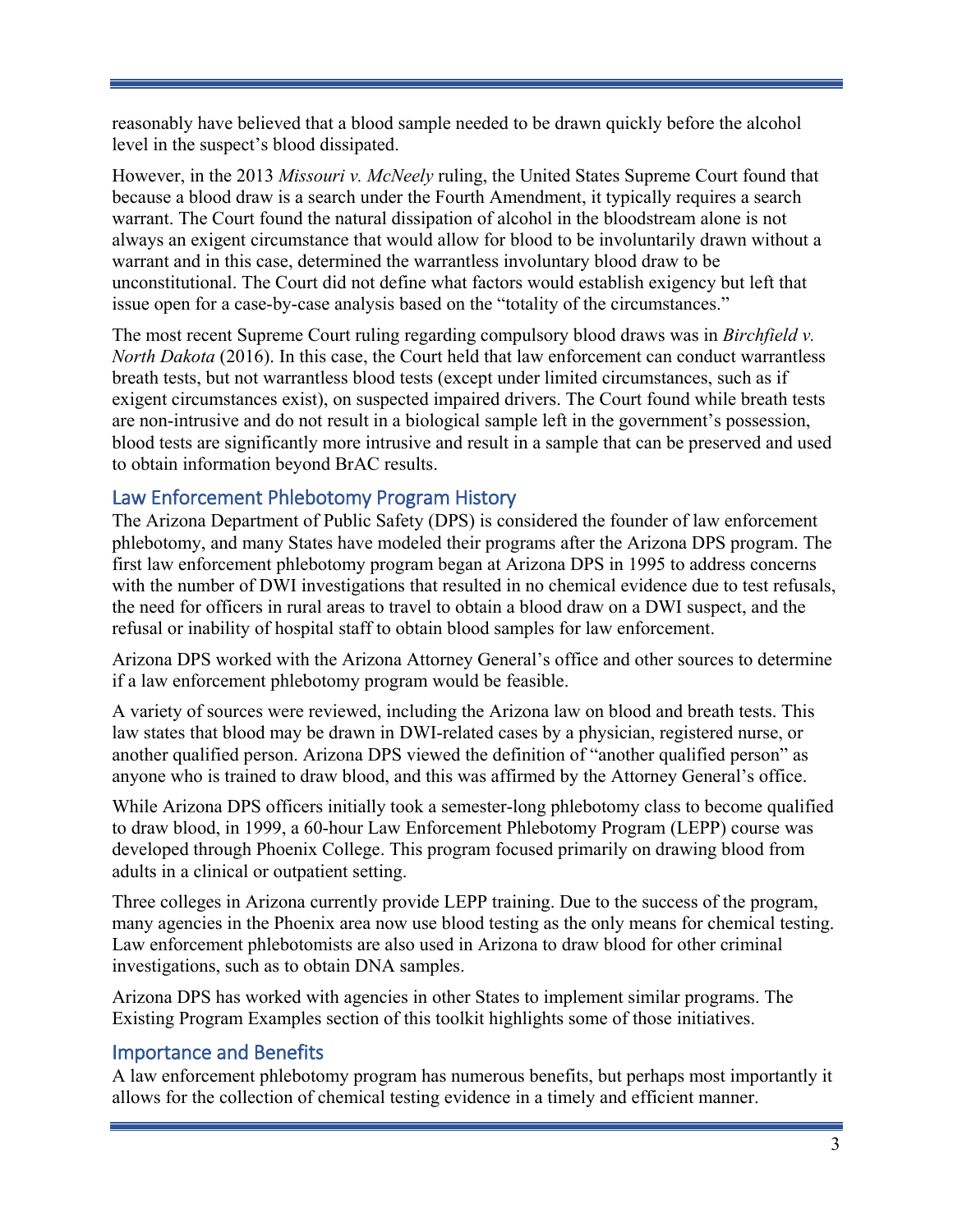Chemical evidence is key to DWI cases and can mean the difference between a guilty plea or going to trial. However, obtaining and testing blood for alcohol and especially drug levels is time-sensitive, and evidence may be lost forever if the blood draw and testing process takes too long.

While the warrant system is beneficial and legally necessary to obtaining blood evidence, it can add significant time to the DWI arrest process. For example, in some cases it can take 2 or more hours for an officer to complete the necessary forms, contact a judge, fax the forms, receive the warrant approval, transport the offender to the location of the blood draw, and wait for a phlebotomist to obtain the sample (Berning et al., 2007). Furthermore, hospitals or private institutions may have the

Some drug concentrations in the body decrease rapidly while impairing effects persist. For marijuana, THC concentrations fall to about 60 percent of their peak within 15 minutes after the end of smoking and to about 20 percent of their peak 30 minutes after the end of smoking while impairment lasts for 2 to 4 hours (Kelly-Baker, 2014; Logan, 2014).

right to refuse to draw blood from a DWI suspect even if there is a warrant in place. These phlebotomists may be concerned about the suspect being uncooperative or violent, becoming a danger to staff and/or other patients. There may also be concerns regarding appearing in court as a witness. When officers are trained as phlebotomists, it eliminates the need for others to conduct the blood draw, thus reducing the time required to obtain the blood, the possibility of others refusing to draw blood, and the need for non-police phlebotomists to testify in court. Furthermore, it enables officers to return to service faster.

A law enforcement phlebotomy program has many other potential benefits. *The Real Pros of a Law Enforcement Phlebotomy Program*, a webinar presented by Jared Olson, Idaho Traffic Safety Resource Prosecutor

[\(https://register.gotowebinar.com/RECORDING/2664786651188697859\)](https://register.gotowebinar.com/RECORDING/2664786651188697859), describes potential benefits which include the following, in addition to those described above.

- **Cost savings**. Eliminates the need to contract with a phlebotomist and pay hospital fees for drawing and testing blood, reduces administrative hearings and trials, and reduces overtime costs caused by officers having to wait at a hospital to have a suspect's blood drawn. The cost for a contract phlebotomist can range from \$40-\$100 per blood draw, or even higher depending on location.
- **Better and more complete evidence**. Provides blood evidence in a timely manner, reducing the risk of decreased alcohol or other drug concentrations in the body and allowing law enforcement, prosecution, defendants, and the court system to make better decisions on how a case should move forward.
- **Better witnesses and testimony**. Law enforcement officers may make better witnesses in court as opposed to medical personnel who are not accustomed to testifying.
- **Simplifies the chain of custody**. The chain of custody is simplified when an officer draws blood and then secures it, rather than obtaining it from a civilian technician prior to booking.
- **Blood evidence for cases other than DWI.** Arizona DPS phlebotomists are also used for cases other than DWI, such as to assist local and county law enforcement with sexual assault, assault, and homicide cases when DNA evidence is needed. Having law enforcement phlebotomists also enables agencies to easily obtain all involved drivers' blood in fatal crashes and obtain officers' blood in critical incidents.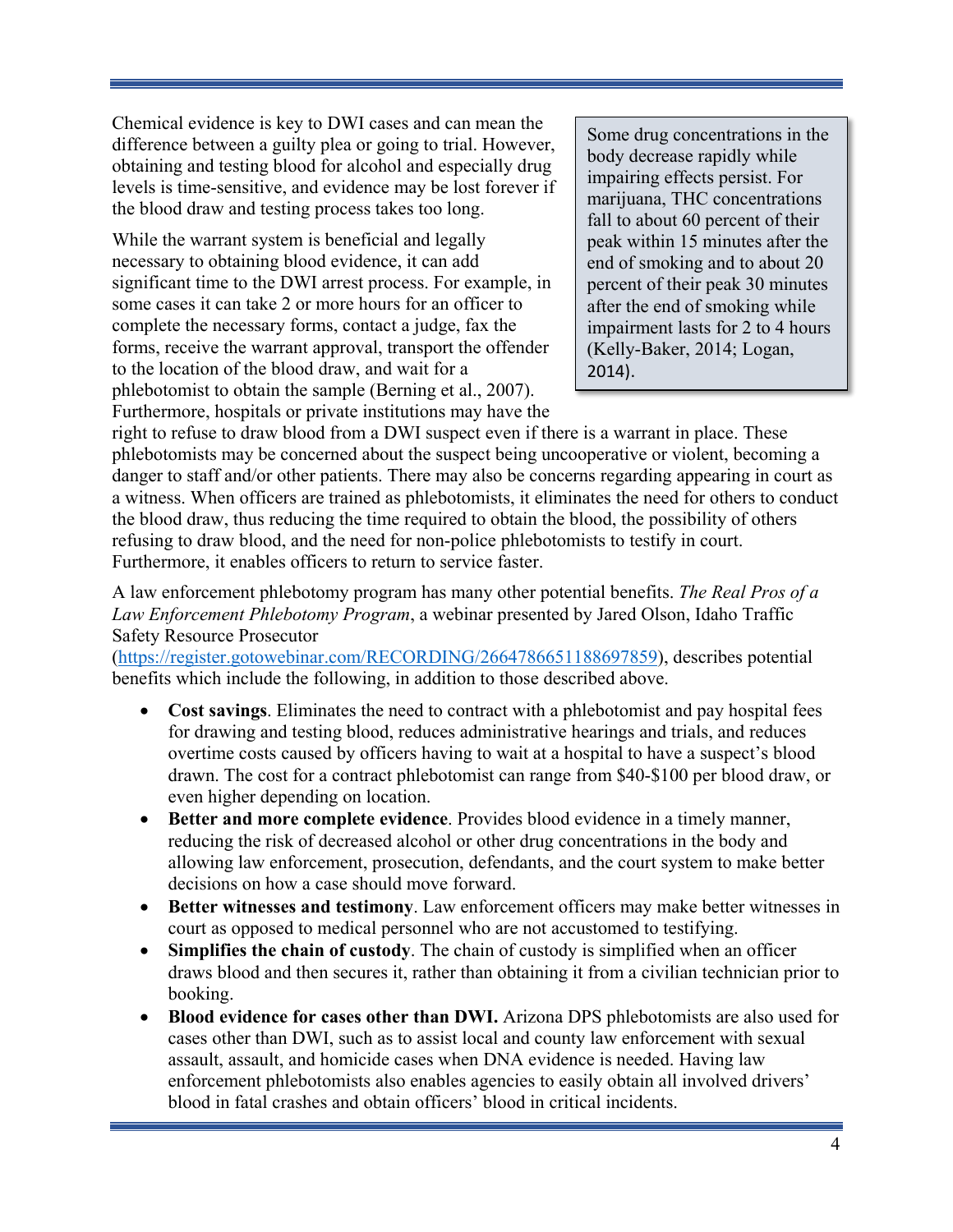# <span id="page-8-0"></span>Planning and Implementing a Phlebotomy Program

### <span id="page-8-1"></span>**Overview**

States that have successfully implemented law enforcement phlebotomy programs have found that there are nine key elements that must be considered prior to starting the program (Olson, 2016):

- 1. **The Law.** Identify whether State law allows for law enforcement officers to be phlebotomists. Are there administrative rules? Case law? The law will dictate the minimum requirements necessary to establish a program. Refer to the Laws, Policies, and Procedures section of this toolkit for more information.
- 2. **The Stakeholders**. Identify the stakeholders that should be involved in the planning and implementation of the program. They may include, but are not limited to, law enforcement agency management, traffic unit leadership, State attorneys general, county prosecutors or district attorneys, traffic safety resource prosecutors, drug recognition experts, State Highway Safety Offices, crime laboratories, Departments of Health, educational institutions, medical labs, hospitals/medical clinics, community groups, and elected officials.
- 3. **The Training**. Develop a partnership with the institution(s) that provide professional training for proper phlebotomy procedures. The key to success is developing a program that produces a qualified, professional phlebotomist who understands and follows the standards of care. The training institution should adhere to the Clinical and Laboratory Standards Institute (CLSI) defined scope of practice and standard of care. Refer to the Training section of this toolkit for more information.
- 4. **The Standards.** Develop, adopt, and maintain statewide and department standards specific to law enforcement phlebotomy. This includes standards for equipment, blood draw locations, chain of custody, training and certification, and use of force. Refer to the Laws, Policies, and Procedures section of this toolkit for more information.
- 5. **The Liability**. Liability is often the biggest hurdle to establishing a law enforcement phlebotomy program. Therefore, the law, training, and standards are critical. In short, liability should not be an issue when phlebotomists follow their training and standards. Refer to the Addressing Liability Concerns section of this toolkit for more information.
- 6. **The Hurdles**. Develop a strategic plan to help clear other potential hurdles in creating and maintaining a quality program. This planning includes such topics as local government, media and community support. Refer to the Barriers section of this toolkit for more information.
- 7. **The Benefits**. No quality program should continue unless the benefits outweigh the costs. The benefits of a law enforcement phlebotomy program must be understood by all those involved. Refer to the Importance and Benefits section of this toolkit for more information.
- 8. **The Costs and Funding Sources**. Costs must also be understood by all involved. This includes costs for equipment and training. Funding sources may include State and Federal grants, realignment of agency budgets, and individual funding sources. Refer to the Costs section of this toolkit for more information.
- 9. **The Management of the Program**. Identify a coordinator within each agency that implements a program and ideally a State coordinator. This person is responsible for monitoring procedures, documentation, and training to identify where changes may be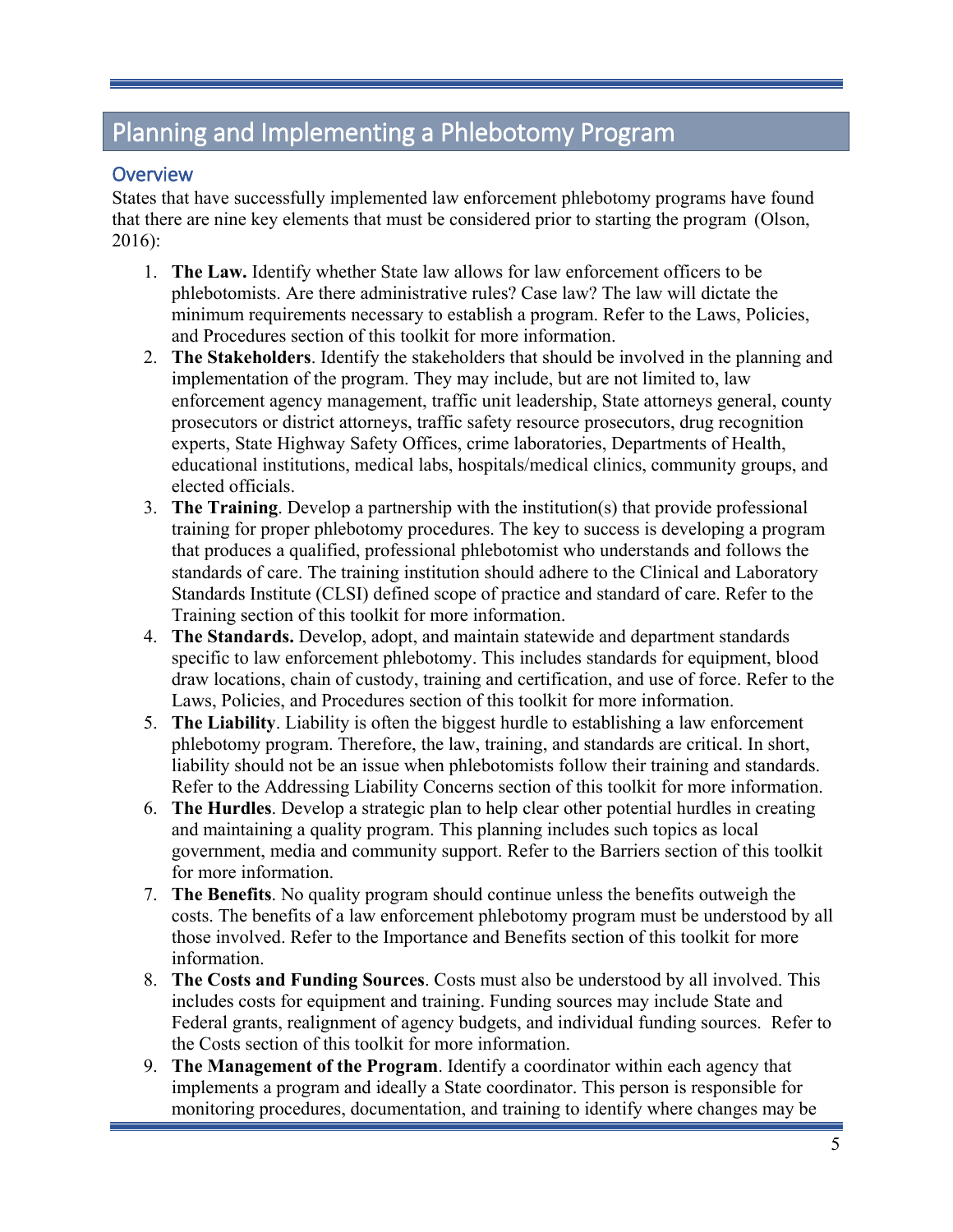needed and to mitigate potential problems. Refer to the Laws, Policies, and Procedures section of this toolkit for more information.

<span id="page-9-0"></span>Carefully considering these nine elements will help ensure the development of a program that can effectively stand up to legal challenges and ultimately help keep impaired drivers off the roads.

The following sections discuss each of these elements in more detail. The Tips for Implementing and Sustaining a Successful Law Enforcement Phlebotomy Program section summarizes the key points from each of these elements.

### Laws, Policies, and Procedures

The first step in planning for a law enforcement phlebotomy program is ensuring the State law allows officers to act as phlebotomists in their official capacity. For this reason, it is extremely important that an agency's legal counsel and prosecutors are included in program development and implementation. If it is determined that State laws allow officers to draw blood, an agency may

Always consult your agency or department's legal counsel before beginning to plan for a law enforcement phlebotomy program.

then begin to develop, and ultimately implement, their own phlebotomy policy and procedures that will cover not only the safety of citizens, but also the safety of officers. An agency's phlebotomy policy should include standards for things such as training, equipment, blood draw locations, blood draw protocols and procedures, chain of custody, documentation and reporting, and use of force.

### <span id="page-9-1"></span>State Law

Examples of laws in States with existing law enforcement phlebotomy programs are shown below. As mentioned in the Liability section, the language used in these laws has been successfully used in trials to show that law enforcement officers can be legally qualified to draw blood.

• *Idaho Code § 18-8003. Persons Authorized to Withdraw Blood for the Purposes of Determining Content of Alcohol or Other Intoxicating Substances and Restitution Orders Section (1).* 

[\(https://legislature.idaho.gov/statutesrules/idstat/title18/t18ch80/sect18-](https://legislature.idaho.gov/statutesrules/idstat/title18/t18ch80/sect18-%208003/) 8003/): Only a licensed physician, qualified medical technologist, registered nurse, phlebotomist trained in a licensed hospital or educational institution or other medical personnel trained in a licensed hospital or educational institution to withdraw blood can, at the order or request of a peace officer, withdraw blood for the purpose of determining the content of alcohol, drugs or other intoxicating substances therein. This limitation shall not apply to the taking of a urine, saliva, or breath specimen. For purposes of this section: (a) the term "qualified medical technologist" shall be deemed to mean a person who meets the standards of a "clinical laboratory technologist" as set forth by the then current rules and regulations of the social security administration of the United States department of health and human services pursuant to subpart M of part 405, chapter III, [title 20,](https://legislature.idaho.gov/statutesrules/idstat/Title20/T20) of the code of federal regulation; and (b) the terms "phlebotomist" and "other medical personnel" shall be deemed to mean persons who meet the standards for the withdrawing of blood as designated and qualified by the employing medical facility or other employing entity of those persons.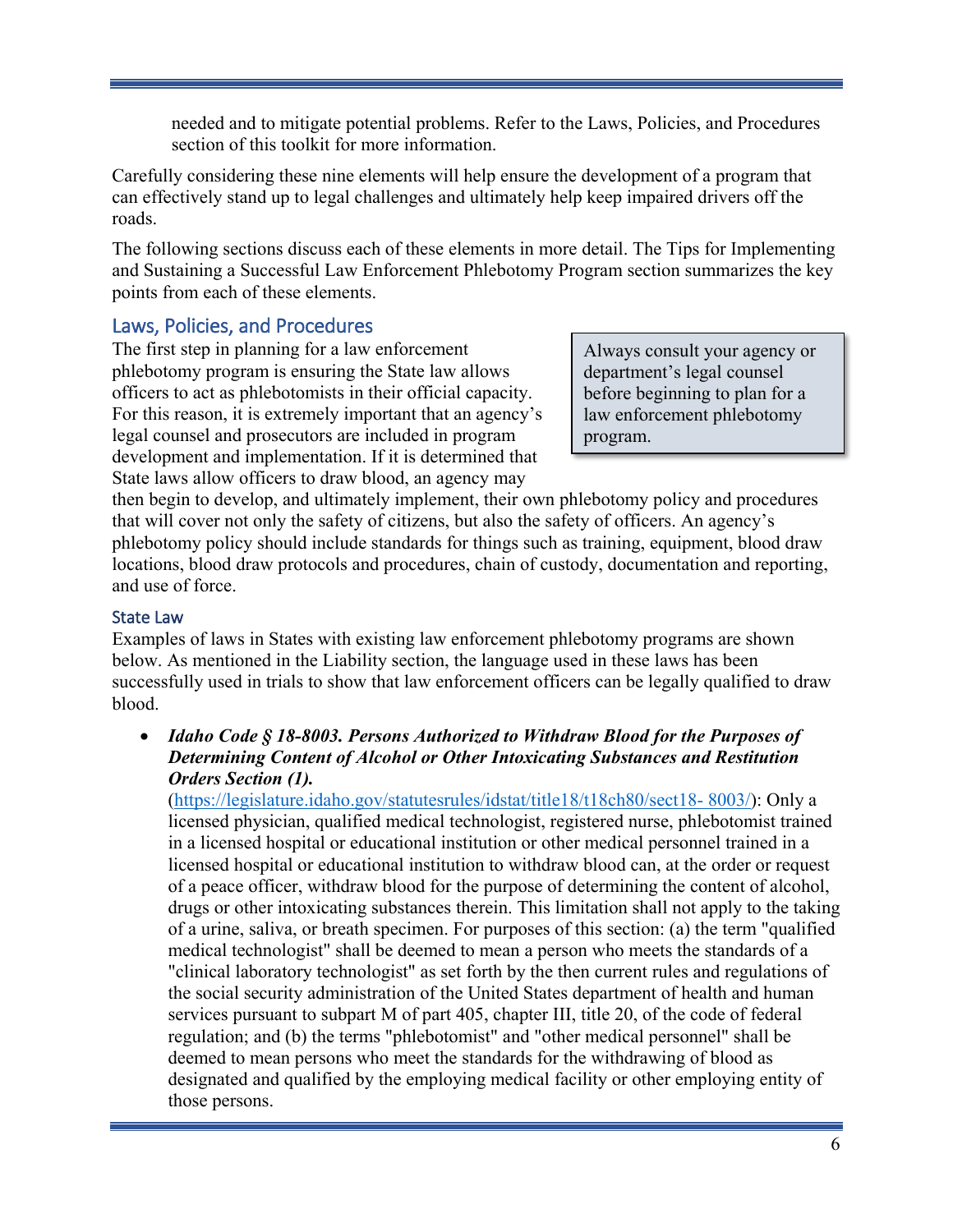- *Minnesota Statute 169A.51. Subd. 7. Requirements for conducting tests; liability*  [\(www.revisor.mn.gov/statutes/?id=169a.51\)](https://www.revisor.mn.gov/statutes/?id=169a.51): Only a physician, medical technician, emergency medical technician-paramedic, registered nurse, medical technologist, medical laboratory technician, phlebotomist, laboratory assistant, or other qualified person acting at the request of a peace officer may withdraw blood for the purpose of determining the presence of alcohol, a controlled substance or its metabolite, or an intoxicating substance. This limitation does not apply to the taking of a breath or urine sample.
- *Utah Code 41-6a-523. Persons authorized to draw blood -- Immunity from liability. Section (1)* **(**[https://le.utah.gov/xcode/Title41/Chapter6A/41-6a-S523.html?v=C41-6a-](https://le.utah.gov/xcode/Title41/Chapter6A/41-6a-S523.html?v=C41-6a-S523_2017050920170509)S523 2017050920170509): Only the following, acting at the request of a peace officer, may draw blood to determine its alcohol or drug content: a physician; a registered nurse; a licensed practical nurse; a paramedic; as provided in Subsection (1)(b), emergency medical services personnel other than paramedics; or a person with a valid permit issued by the Department of Health under Section 26-1-30.
- *Washington State Revised Code 46.61.506. Persons under influence of intoxicating liquor or drug—Evidence—Tests—Information concerning tests. Section (5)* **(**[http://app.leg.wa.gov/rcw/default.aspx?cite=46.61.506\)](http://app.leg.wa.gov/rcw/default.aspx?cite=46.61.506): When a blood test is administered under the provisions of RCW [46.20.308,](http://app.leg.wa.gov/RCW/default.aspx?cite=46.20.308) the withdrawal of blood for the purpose of determining its alcohol or drug content may be performed only by a physician licensed under chapter [18.71](http://app.leg.wa.gov/RCW/default.aspx?cite=18.71) RCW; an osteopathic physician licensed under chapter [18.57](http://app.leg.wa.gov/RCW/default.aspx?cite=18.57) RCW; a registered nurse, licensed practical nurse, or advanced registered nurse practitioner licensed under chapter [18.79](http://app.leg.wa.gov/RCW/default.aspx?cite=18.79) RCW; a physician assistant licensed under chapter [18.71A](http://app.leg.wa.gov/RCW/default.aspx?cite=18.71A) RCW; an osteopathic physician assistant licensed under chapter [18.57A](http://app.leg.wa.gov/RCW/default.aspx?cite=18.57A) RCW; an advanced emergency medical technician or paramedic certified under chapter [18.71](http://app.leg.wa.gov/RCW/default.aspx?cite=18.71) RCW; or a medical assistant-certified or medical assistantphlebotomist certified under chapter [18.360](http://app.leg.wa.gov/RCW/default.aspx?cite=18.360) RCW, a person holding another credential under Title [18](http://app.leg.wa.gov/RCW/default.aspx?cite=%2018) RCW whose scope of practice includes performing venous blood draws, or a forensic phlebotomist certified under chapter [18.360](http://app.leg.wa.gov/RCW/default.aspx?cite=18.360) RCW. (Revised Code of Washington 18.360.010 defines a forensic phlebotomist as police officer, law enforcement officer, or employee of a correctional facility or detention facility, who is certified according to State code and meets any additional training and proficiency standards of his or her employer to collect a venous blood sample for forensic testing pursuant to a search warrant, a waiver of the warrant requirement, or exigent circumstances.)

### <span id="page-10-0"></span>Agency Policies and Procedures

In addition to statewide laws and policies on phlebotomy, it is important that agencies develop, adopt, and maintain a policy with standards specific to the law enforcement phlebotomy program. The policy should include standards for things such as training, certification or licensing (if required), equipment, blood draw locations, blood draw protocols and procedures, documentation and reporting, and use of force.

All officers should be trained on and have access to the phlebotomy policy and procedures. The policy and procedures must be reviewed on a regular basis and updated as needed.

An agency should develop its law enforcement phlebotomy program policy and procedures in coordination with all stakeholders involved in the development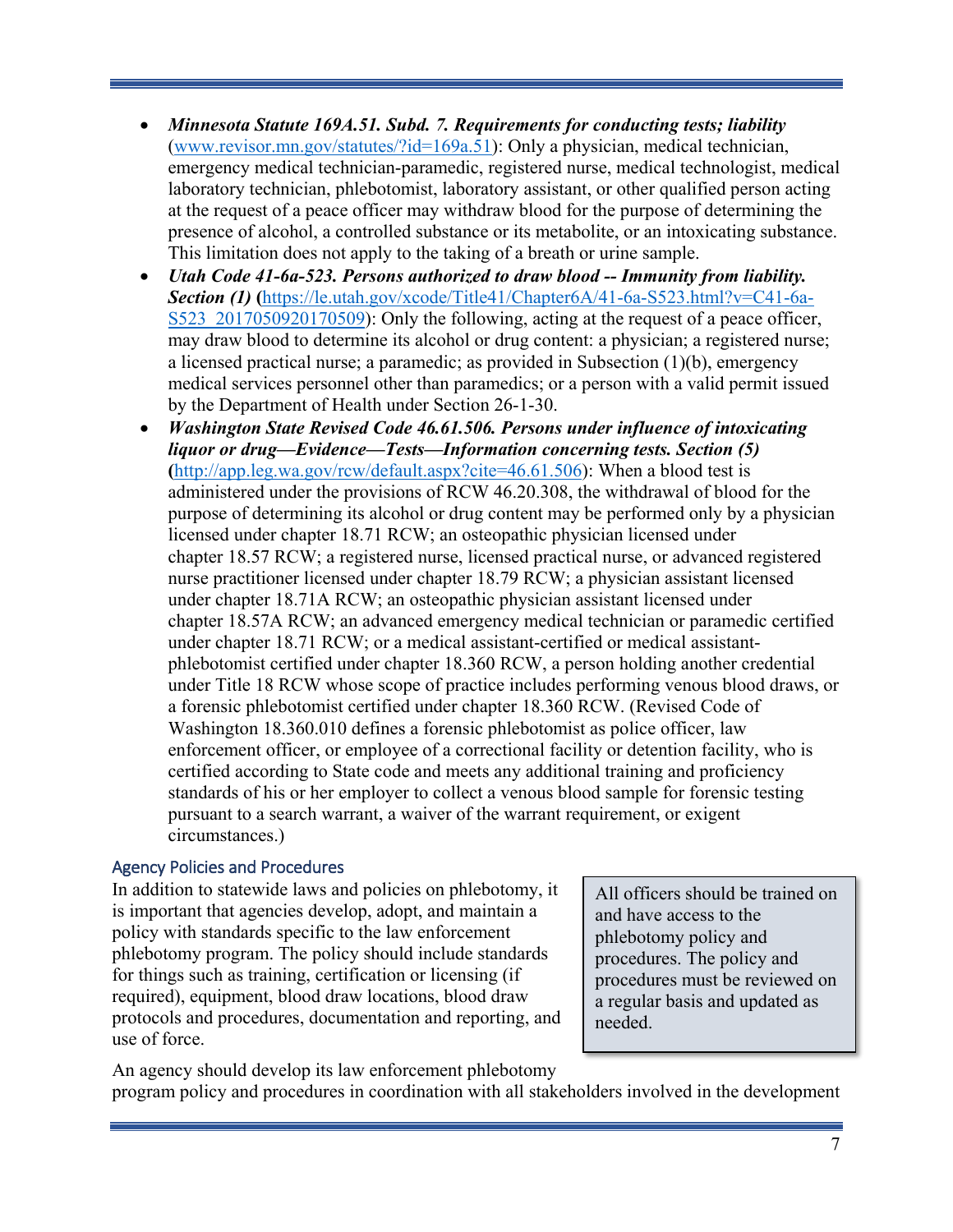of the program. This includes legal counsel, the State Department of Health, local hospitals, traffic safety resource prosecutors, educators, and others as necessary.

A sample policy can be found in the Sample Material section. In general, a law enforcement phlebotomy program policy should include information about:

- purpose and scope of the policy;
- statement or reference to CLSI:
- State law as it applies to blood draws from DWI suspects;
- search warrant protocol;
- required qualifications, certifications, training, and requalification/recertification;
- necessary equipment;
- standard procedures, to include clinical procedures and equipment safety and disposal procedures;
- forced draw procedures, to include only using force that is reasonably necessary, given the nature of the offense, to conduct a blood draw;
- locations where blood can be drawn;
- required documentation;
- what to do in the event of exposure to bloodborne pathogens; and

#### **Documentation**

Documentation will vary depending on what is required by a law enforcement agency's policy and procedures. An agency may require a Phlebotomy Blood Draw Report with information such as: subject identification, criminal charge, whether or not the blood draw was consensual, case officer's name and badge number, phlebotomist's name and badge number, date and location of the blood draw, blood kit manufacturer and lot number, specialty equipment used, expiration date of the blood kit, where on the subject the blood was drawn, health and medical history of the subject, a narrative describing the blood draw (i.e., was the subject cooperative, did they have to be restrained), and a signature of the subject, the phlebotomist, and any witnesses.

• phlebotomy program coordinator responsibilities and contact information.

### **Laws, Policies, and Procedures Key Points**

The key points to keep in mind when developing policies and procedures for a law enforcement phlebotomy program include:

- Involve agency legal counsel and prosecutors in program development and implementation.
- Ensure that State law allows for officers to be qualified phlebotomists.
- Standards for things such as training, equipment, blood draw locations, blood draw protocols and procedures, documentation and reporting, and use of force.
- All officers should be trained on the phlebotomy policy and procedures.
- The policy and procedures should be stored in an easily accessible place.
- The policy and procedures must be reviewed and updated as needed on a regular basis.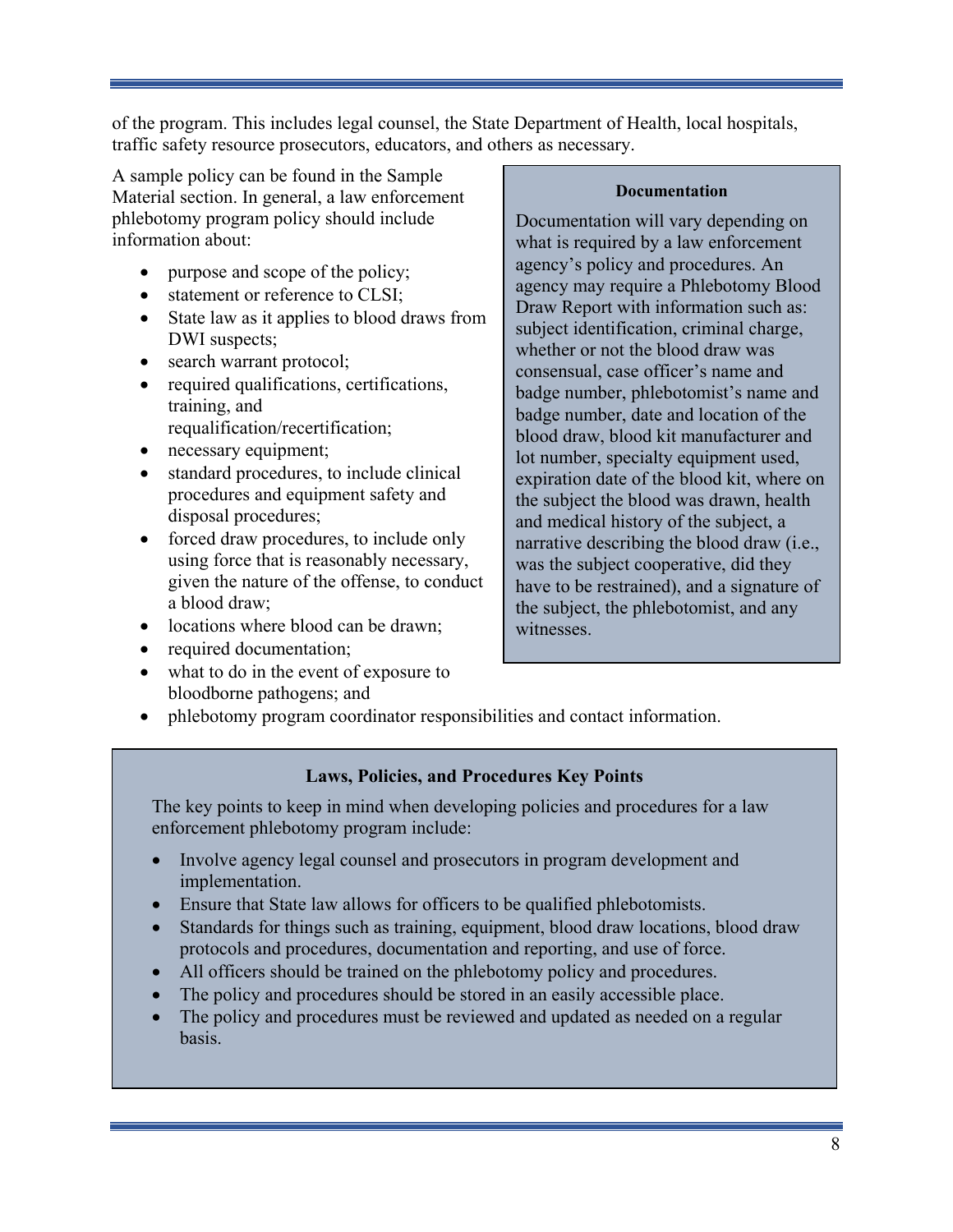An agency's phlebotomy program policy should be kept in an easily accessible location in both hard copy and electronically. All officers, even those who are not phlebotomists, should receive training on the policy so that they are aware of the rules and requirements when the need for a phlebotomist arises. The policy should be reviewed and updated on a regular basis, and all officers should be made aware when updates are made.

### <span id="page-12-0"></span>**Training**

The training for law enforcement phlebotomists varies by State. This section provides a highlevel overview of existing law enforcement phlebotomy training programs within the U.S. Before developing a law enforcement phlebotomy training program, be sure to check on what existing phlebotomy training programs are available in the State, identify the training requirements for phlebotomists, and hold discussions with colleges and other training providers to determine how a law enforcement program might be implemented in coordination with an existing phlebotomy training course.

Arizona's law enforcement phlebotomy training program was the first of its kind in the United States, beginning in 1995. The program includes a phlebotomy course through Phoenix College that was developed specifically for law enforcement. The course includes online pre-class homework, 1 week of classroom training, and 20-30 hours in a clinical setting where officers must conduct 100 or more successful venipunctures. Officers must pass the final practical and written assessment. Following the completion of the phlebotomy training course, law enforcement officers are required to complete a phlebotomy refresher training class every 2 years (Arizona GOHS, 2018).

Many localities use Phoenix College's curriculum as a model for their own curriculum. The textbook "Phlebotomy Essentials," by Cathee Tankersley, is commonly used nationwide for law enforcement phlebotomy training. Additionally, many law enforcement phlebotomy training programs are conducted by colleges, universities or other educational entities (e.g., the Nampa Police Department training in Idaho is presented by the College of Western Idaho). Note that the law enforcement phlebotomy training is generally more condensed than non-law enforcement phlebotomist training, and the law enforcement training focuses only on the key skills, scope of practice, and standard of care necessary for law

enforcement phlebotomists.

Through phlebotomy training programs, law enforcement officers learn the appropriate procedures for drawing blood from the inner elbow, top of the hand, or top of the wrist. They also learn how to properly prepare, package, and send blood to the laboratory. Law enforcement phlebotomy training programs vary by State, but typically include:

• Multiple days of training in both academic and clinical settings – a combination of

### **Law enforcement phlebotomy programs vary by State, but typically include:**

- multiple days of training in academic and clinical settings;
- mid-course and/or final examinations; and
- a required number of successful blood draws.
- online lessons and homework, classroom training, and hands-on practical application;
- mid-course and/or final examinations practical and/or written; and
- a required number of successful blood draws.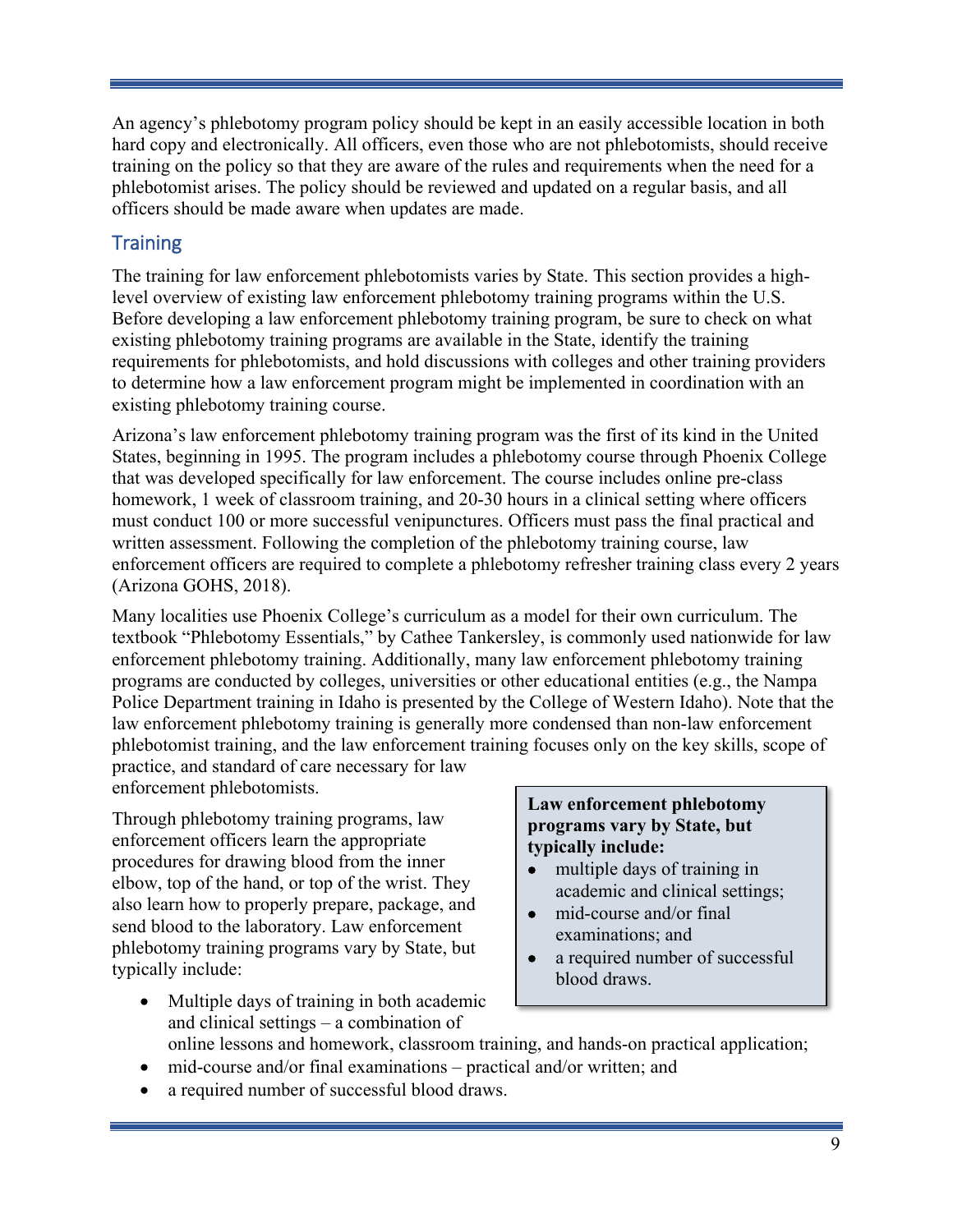For example, the 2017 law enforcement phlebotomy training program in Idaho was split into two phases with biennial refresher training. Both phases are summarized below (State of Idaho, 2017; Olson, 2016):

- Phase  $1 -$  Academic training
	- o 48 hours of pre-homework assignments
	- o Mid-course exam following pre-homework assignments
	- o 3 days of classroom training
	- o 25+ successful blood draws in a classroom setting
	- o 80 percent minimum passing score on final exam
	- o Examples of classroom training topics include: blood draw equipment, tourniquet tying, venipuncture procedure, blood, patient variables/pre-analytical considerations, and courtroom scenarios
- Phase  $2$  Clinical training
	- o 100+ successful blood draws in a laboratory setting
- Requalification Biennial
	- o 8 hours of instruction in a classroom or clinical setting
	- o Written examination
	- o Venipuncture proficiency tested

Another example is the law enforcement phlebotomy training offered in Minnesota through the Dakota County Technical College (DCTC) in 2017. This training course included three phases with annual requalification, as described below (Minnesota, 2017; Marose, 2017):

- Phase  $1 -$ Online training
	- o 8-hour online course
	- o 3 weeks to complete before the second phase of training
- Phase  $2 -$ Classroom training
	- o 24 hours of training, including draws from live and inanimate subjects
	- o Examples of classroom training topics include: medical terminology, safety procedures, laboratory processing overview, blood collection procedures, anatomy, physiology, evidentiary requirements and duties, and trial preparation and tactics
- Phase  $3$  Clinical training
	- o Length of clinical training varies depending on training location
	- o 50 successful blood draws in clinical setting
- Requalification Annual (certification is not required in Minnesota)
	- o Two or more successful blood draws, verified by licensed medical personnel
		- o Attend requalification course
		- o Submit log of all blood draws/reports

Following the successful completion of a phlebotomy training program, law enforcement officers are typically "qualified" to be phlebotomists. However, some States do require that phlebotomists be certified or licensed to legally draw blood. It is important to research specific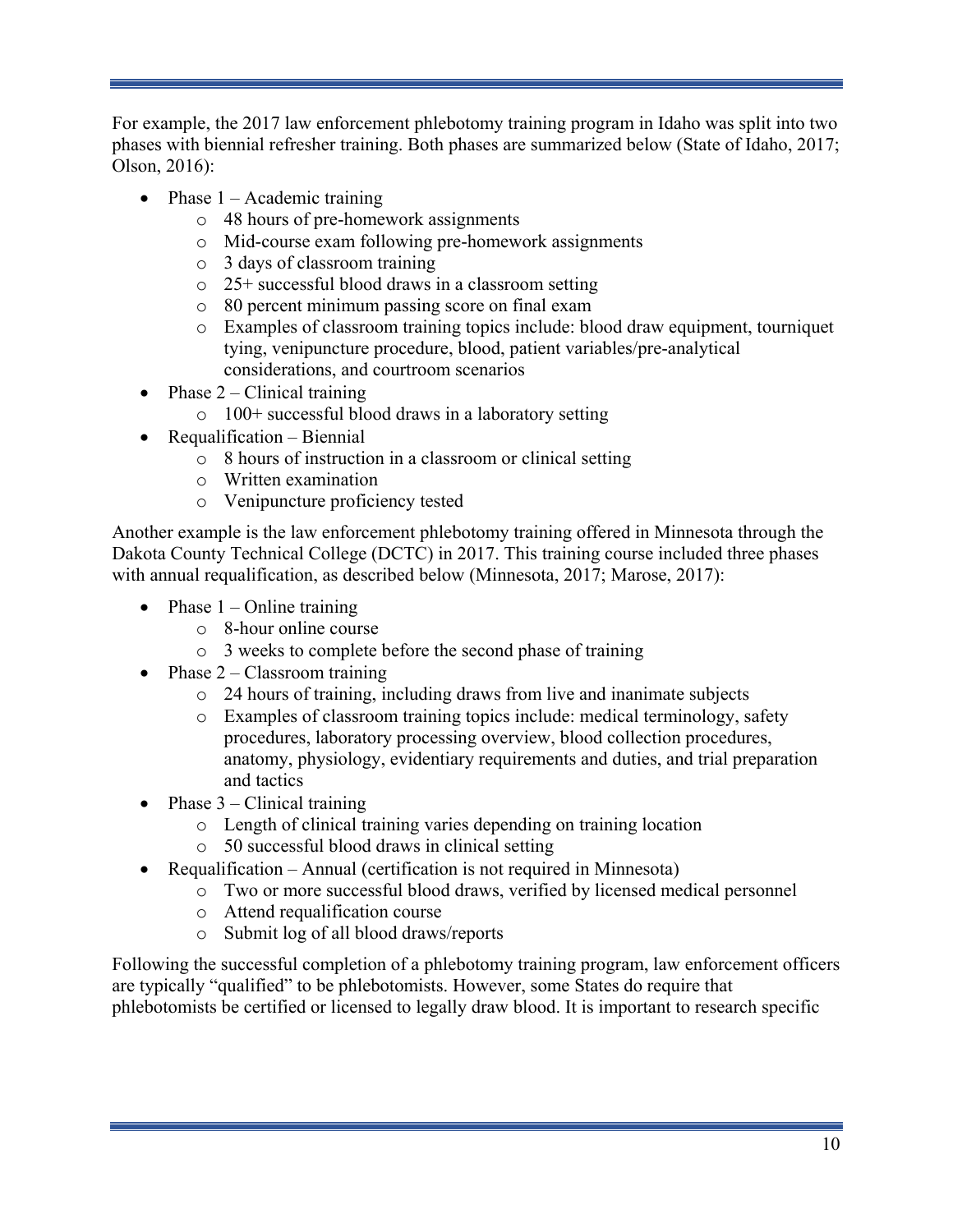### **Training Key Points**

The key points to keep in mind when developing and implementing law enforcement phlebotomy training include:

- Research the phlebotomist training and qualification or certification requirements in your State.
- Research existing phlebotomist training programs in your State to understand what is available.
- Review existing law enforcement phlebotomist training programs to understand the requirements and how they differ from traditional phlebotomist training. Two examples include:
	- o Phoenix College [www.phoenixcollege.edu/programs/phlebotomy/law](https://www.phoenixcollege.edu/programs/phlebotomy/law-enforcement-program)[enforcement-program](https://www.phoenixcollege.edu/programs/phlebotomy/law-enforcement-program)
	- o Dakota County Technical College [dps.mn.gov/divisions/msp/about/Documents/Training%20Announcement%20](file://dothqncfs003/nhtsanas001/2%20Jobs/14222-Plebodomy%20Toolkit/dps.mn.gov/divisions/msp/about/Documents/Training%20Announcement%20August%202017.pdf) [August%202017.pdf](file://dothqncfs003/nhtsanas001/2%20Jobs/14222-Plebodomy%20Toolkit/dps.mn.gov/divisions/msp/about/Documents/Training%20Announcement%20August%202017.pdf)
- Meet with universities and other training providers that offer phlebotomist training to discuss how law enforcement phlebotomy training might be incorporated into their program.

State requirements to ensure that all necessary qualifications, licensing, or certifications are met when serving as a law enforcement phlebotomist.

# <span id="page-14-0"></span>Addressing Liability Concerns

Liability concerns are perhaps one reason States and agencies are hesitant to implement a law enforcement phlebotomy program. However, States with existing programs have taken measures to protect their agencies and law enforcement officers from liability and have been successful in doing so. These States and agencies have found that liability concerns do not have to be a barrier to implementing a program. Most liability concerns can be overcome by:

- ensuring State law includes language that covers law enforcement officers as qualified phlebotomists. See the Laws, Policies, and Procedures section for more information;
- developing and following phlebotomy policy and procedures. See the Laws, Policies, and Procedures section for more information;
- establishing training protocols and a quality training curriculum and continuing education/requalification/recertification requirements. See the Training section for more information;
- being transparent to the media and the public in terms of educating them about the phlebotomy program, letting them see training material and course information, and even demonstrating blood draws; and
- learning from existing successful programs. See the Existing Program Examples section for more information.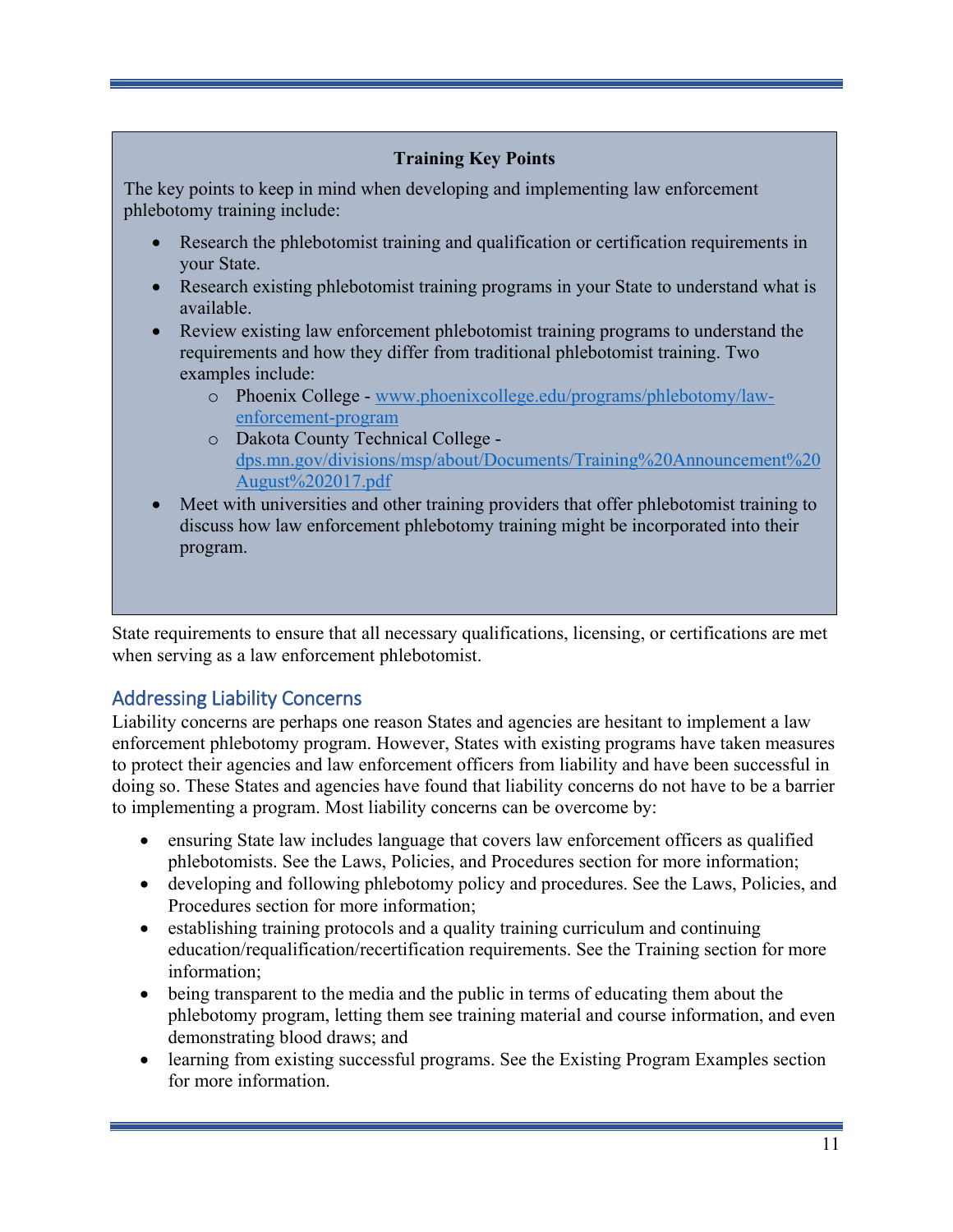#### <span id="page-15-0"></span>Case Law

To date, there have been very few legal cases involving law enforcement phlebotomy programs. In the few cases, the judges have ultimately ruled in favor of the law enforcement phlebotomist. The cases have focused on the qualifications of the officer to draw blood, indicating the importance of ensuring that State law includes language covering specially trained law enforcement officers as qualified to draw blood. It also indicates the importance of having a well-documented phlebotomy program, to include sufficient training and written policy and guidelines.

Since 1995, Arizona has conducted tens of thousands of officer blood draws with no apparent successful civil litigation. There have been two civil lawsuits brought against individual departments. In both cases, the lawsuits were dismissed without merit. There have also been two cases in Arizona regarding the legality of officer phlebotomists. In both, the court determined that a law enforcement phlebotomist is qualified through training and experience. One of these cases was the *State of Arizona v. May* (2005). The defense argued that the procedure used to obtain blood from a driver suspected of DWI was not performed in a reasonable manner because it was done while standing at the rear of a police car and thus violated his Fourth Amendment right against unreasonable search and seizure. The defense also claimed that the law enforcement officer who drew the blood was not a "trained phlebotomist." The court found the blood draw was reasonable due to only a "slightly higher" risk of complications in a field setting as opposed to a clinical setting. The court also found that the officer was considered a "qualified person" to draw blood under Arizona statute.

### <span id="page-15-1"></span>Immunity From Liability

The best way for law enforcement phlebotomists to mitigate liability risk is to follow proper procedures learned in their training and remain within the defined standard of care and scope of practice defined by CLSI. If a law enforcement phlebotomist is staying within the medical community's standard of care, the law enforcement phlebotomist should be safe from liability. Even so, it is recommended that immunity provisions be included in State law to cover law enforcement phlebotomists, or that law enforcement agencies ensure immunity is included as part of their employment as a law enforcement officer. Examples of State law specific to the liability of law enforcement phlebotomists include:

• *Idaho Code 18-8002. Tests of Driver for Alcohol Concentration, Presence of Drugs or Other Intoxicating Substances — Penalty and Suspension Upon Refusal of Tests.*  **Subsection (6)** [\(https://legislature.idaho.gov/statutesrules/idstat/title18/t18ch80/](https://legislature.idaho.gov/statutesrules/idstat/title18/t18ch80/%20sect18-8002/) sect18-[8002/\)](https://legislature.idaho.gov/statutesrules/idstat/title18/t18ch80/%20sect18-8002/)**:** No hospital, hospital officer, agent, or employee, or health care professional licensed by the State of Idaho, whether or not such person has privileges to practice in the hospital in which a body fluid sample is obtained or an evidentiary test is made, shall incur any civil or criminal liability for any act arising out of administering an evidentiary test for alcohol concentration or for the presence of drugs or other intoxicating substances at the request or order of a peace officer in the manner described in this section and section [18-8002A,](https://legislature.idaho.gov/statutesrules/idstat/Title18/T18CH80/SECT18-8002A) Idaho Code; provided that nothing in this section shall relieve any such person or legal entity from civil liability arising from the failure to exercise the community standard of care. This immunity extends to any person who assists any individual to withdraw a blood sample for evidentiary testing at the request or order of a peace officer, which individual is authorized to withdraw a blood sample under the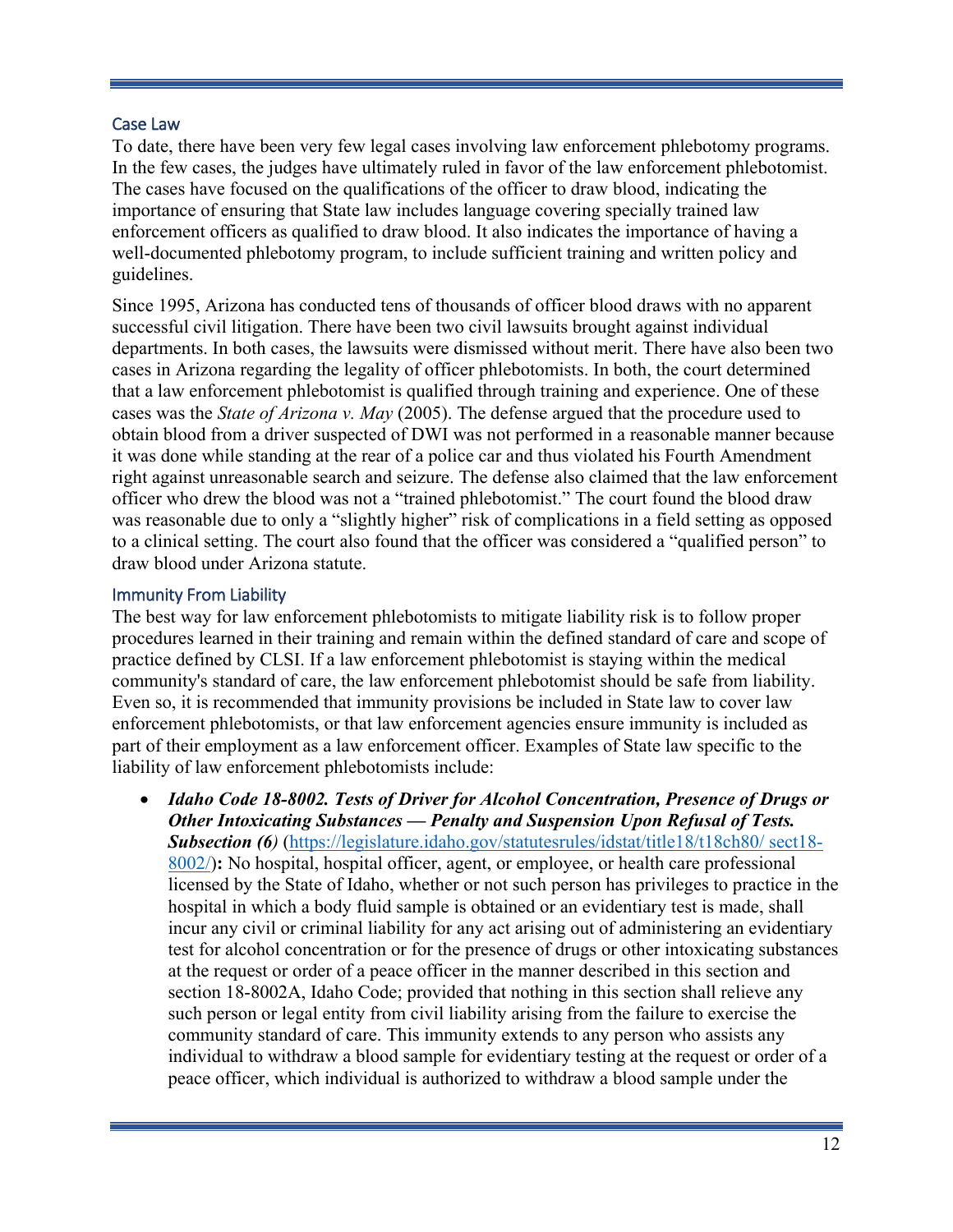provisions of section [18-8003,](https://legislature.idaho.gov/statutesrules/idstat/Title18/T18CH80/SECT18-8003) Idaho Code, regardless of the location where the blood sample is actually withdrawn.

- *Minnesota Statute 169A.51. Subd. 7(c).Requirements for conducting tests; liability*  [\(www.revisor.mn.gov/statutes/?id=169a.51\)](https://www.revisor.mn.gov/statutes/?id=169a.51): The physician, medical technician, emergency medical technician-paramedic, medical technologist, medical laboratory technician, laboratory assistant, phlebotomist, registered nurse, or other qualified person drawing blood at the request of a peace officer for the purpose of determining the concentration of alcohol, a controlled substance or its metabolite, or a hazardous substance is in no manner liable in any civil or criminal action except for negligence in drawing the blood.
- *Utah Code 41-6a-523. Persons authorized to draw blood -- Immunity from liability. Subsection (2)* [\(le.utah.gov/xcode/Title41/Chapter6A/41-6a-S523.html?v=C41-6a-](https://le.utah.gov/xcode/Title41/Chapter6A/41-6a-S523.html?v=C41-6a-S523_2017050920170509)S523 2017050920170509): The following are immune from civil or criminal liability arising from drawing a blood sample from a person whom a peace officer has reason to believe is driving in violation of this chapter, if the sample is drawn in accordance with standard medical practice: (a) a person authorized to draw blood under Subsection (1)(a); and (b) if the blood is drawn at a hospital or other medical facility, the medical facility.
- *Washington State Revised Code 46.61.508. Liability of medical personnel withdrawing blood* [\(app.leg.wa.gov/rcw/default.aspx?cite=46.61.508\)](http://app.leg.wa.gov/rcw/default.aspx?cite=46.61.508): No physician licensed under chapter [18.71](http://app.leg.wa.gov/RCW/default.aspx?cite=18.71) RCW; osteopathic physician licensed under chapter [18.57](http://app.leg.wa.gov/RCW/default.aspx?cite=18.57) RCW; registered nurse, licensed practical nurse, or advanced registered nurse practitioner licensed under chapter [18.79](http://app.leg.wa.gov/RCW/default.aspx?cite=18.79) RCW; physician assistant licensed under chapter [18.71A](http://app.leg.wa.gov/RCW/default.aspx?cite=18.71A) RCW; osteopathic physician assistant licensed under chapter [18.57A](http://app.leg.wa.gov/RCW/default.aspx?cite=18.57A) RCW; advanced emergency medical technician or paramedic certified under chapter [18.71](http://app.leg.wa.gov/RCW/default.aspx?cite=18.71) RCW; or medical assistant-certified or medical assistant-phlebotomist certified under chapter [18.360](http://app.leg.wa.gov/RCW/default.aspx?cite=18.360) RCW, person holding another credential under Title [18](http://app.leg.wa.gov/RCW/default.aspx?cite=%2018) RCW whose scope of practice includes performing venous blood draws, or forensic phlebotomist certified under chapter [18.360](http://app.leg.wa.gov/RCW/default.aspx?cite=18.360) RCW, or hospital, or duly licensed clinical laboratory employing or utilizing services of such licensed or certified health care provider, shall incur any civil or criminal liability as a result of the act of withdrawing blood from any person when directed by a law enforcement officer to do so for the purpose of a blood test under the provisions of a search warrant, a waiver of the search warrant requirement, exigent circumstances, or any other authority of law: PROVIDED, That nothing in this section shall relieve such licensed or certified health care provider, hospital or duly licensed clinical laboratory, or forensic phlebotomist from civil liability arising from the use of improper procedures or failing to exercise the required standard of care.

### <span id="page-16-0"></span>Qualification and/or Certification

Quality and adequacy of training are also common concerns in implementing a law enforcement phlebotomy program. States and agencies may fear blood draws conducted by law enforcement phlebotomists will not hold up in court because the court may consider the officer to not be properly trained or qualified to draw blood. However, as shown in the cases highlighted in the previous section and in the training programs described in the Training section, this is a concern that is easy to overcome.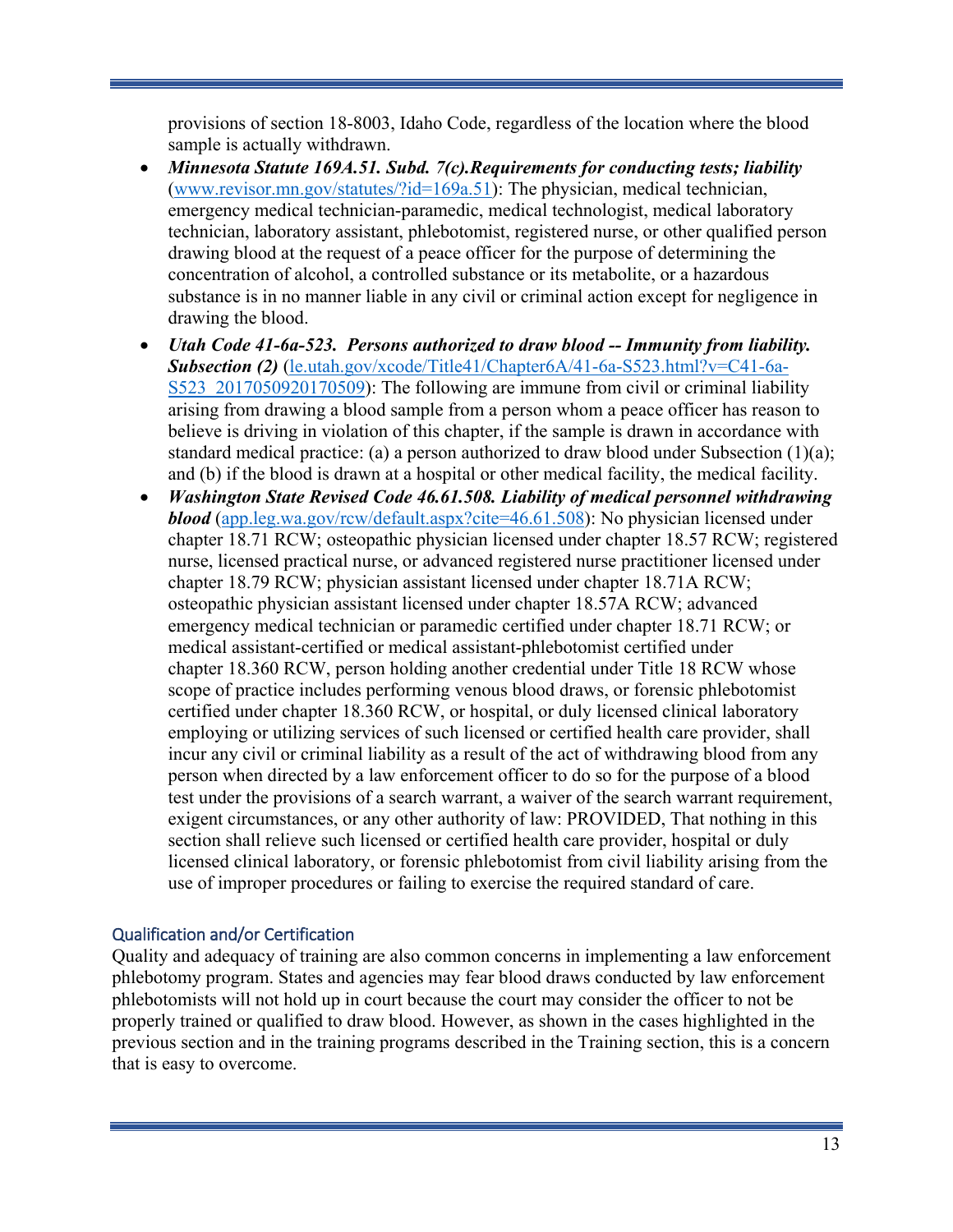Before beginning a law enforcement phlebotomy program, it is important to review and understand State phlebotomy requirements. Rules vary among States, and not all States require phlebotomists to be licensed or certified. There are no Federal requirements for phlebotomy licensure or certification. In most cases, it is the classroom and clinical training that makes both officers and medical professionals "qualified" to draw blood.

### <span id="page-17-0"></span>Location of Blood Draws

The location of blood draws conducted by law enforcement is also a common concern. Visuals come to mind of officers drawing blood on the unsanitary roadside or on the hood of their vehicle. In reality, that is not the case. Law enforcement phlebotomists should follow very

Conducting a blood draw requires a clean setting, but it does not require a sterile setting.

specific policies and procedures for conducting safe blood draws. Agency policies and procedures should either include or reference CLSI and Occupational Safety and Health Administration (OSHA) standards and guidelines. Policies and procedures also should require documentation of where the blood draw took place.

Arizona has DWI vans that are equipped with a phlebotomy chair, telephone, and electronic warrant system. Some agencies have a phlebotomy room within the law enforcement station, containing all the necessary equipment, including a phlebotomy chair. The room may also be used for other purposes (e.g., file storage, fingerprinting), but it provides a safe place to draw blood. Agencies may allow draws in a non-controlled environment if the procedures used meet CLSI guidelines and agency policy.

### **Liability Key Points**

The key points to keep in mind when addressing liability concerns include the following.

- Ensure State law and agency regulations cover liability and immunity.
- All officer phlebotomists need to stay within their training, as well as the defined standard of care and scope of practice as defined by CLSI.
- Conducting a blood draw requires a clean setting, but it does not require a sterile setting.

States with existing programs have taken measures to protect their agencies and law enforcement officers from liability and have been successful in doing so.

### <span id="page-17-1"></span>Barriers

The previous sections have provided an overview of the elements necessary to implement a law enforcement phlebotomy program. This section summarizes potential barriers and provides a summary of how some States have overcome each barrier.

### <span id="page-17-2"></span>Legislation

Lack of legislation allowing law enforcement officers to legally draw blood is the primary barrier to implementing a law enforcement phlebotomy program. Those States that have law enforcement phlebotomy programs in place have legislation that allows for anyone who is "qualified" to draw blood for drug and alcohol testing.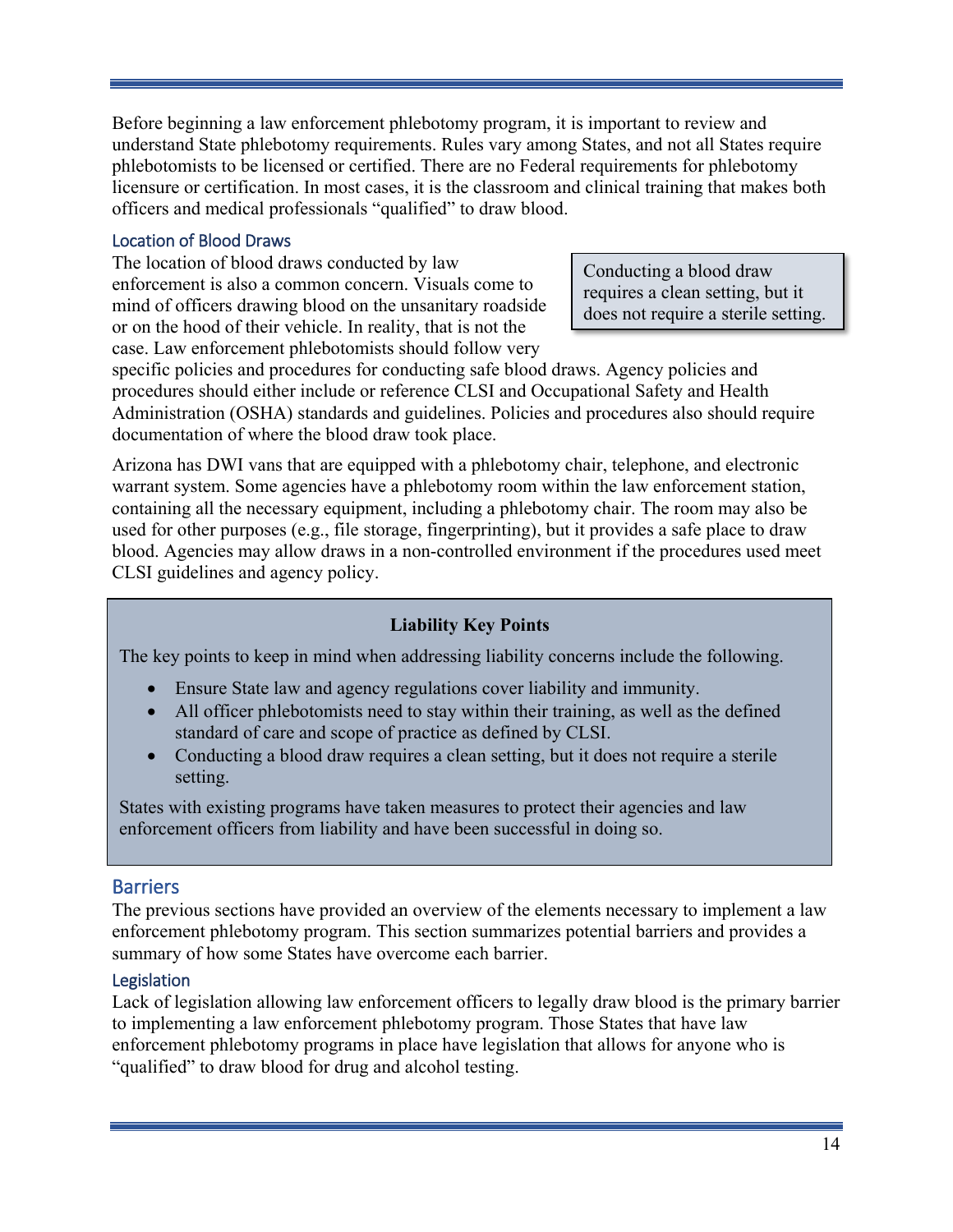### <span id="page-18-0"></span>**Liability**

Liability concerns are a common barrier to implementing a law enforcement phlebotomy program. As discussed in the Addressing Liability Concerns section, liability issues can be resolved by:

- ensuring State law includes language that covers law enforcement officers as qualified phlebotomists;
- maintaining compliance with CLSI guidelines for training and venipunctures;
- developing and following phlebotomy policy and procedures, including specific procedures regarding the use of force to explain how/when to use force and to ensure that officers only use force that is reasonably necessary;
- establishing training protocols and a quality training curriculum and continuing education/requalification/recertification. Ensure that trained law enforcement use their phlebotomy skills on a regular basis;
- being transparent to the media and the public in terms of educating them about the phlebotomy program, letting them see training material and course information, and even demonstrating blood draws; and
- learning from existing successful programs.

### <span id="page-18-1"></span>Bias That Law Enforcement Officers Cannot Safely Draw Blood

Some believe law enforcement officers cannot draw blood as safely or as effectively as healthcare providers. However, law enforcement officers can receive training that is more than sufficient to safely and effectively draw blood.

Other concerns include the belief that law enforcement phlebotomists do not have appropriate locations to draw blood, or the ability to properly handle and store blood.

These concerns can be reduced by ensuring law enforcement phlebotomists have access to appropriate and safe locations for drawing blood and that all law enforcement phlebotomy programs have clearly defined and comprehensive policies and guidelines. Policies and guidelines should include training, use of force, safety procedures, and meet CLSI guidelines in both training and law enforcement venipunctures and OSHA standards regarding handling and storing blood and cleaning after blood draws. The goal is to not only protect those who are having their blood drawn, but also to protect the officers from injury or being exposed to bloodborne pathogens during blood draws.

### <span id="page-18-2"></span>Public Perception

Public perception of law enforcement officers drawing blood can also hinder the ability to implement a law enforcement phlebotomy program. This barrier is similar to the barrier regarding bias that officers cannot safely draw blood; the public will likely have thoughts of officers drawing blood in unsanitary conditions, without proper equipment or procedures in place. It is important that States and agencies looking to implement a law enforcement phlebotomy program work with the media and conduct public outreach to allow the public to develop a comfort level with the program.

The Nampa, Idaho, Police Department issued a press release to notify the media and public about their program. The press release included information on training, how the program was modeled after Arizona's long-standing program, and the benefits of the program. The press release also invited members of the media to attend a presentation where they could observe the law enforcement phlebotomy class in action and witness officers performing blood draws. During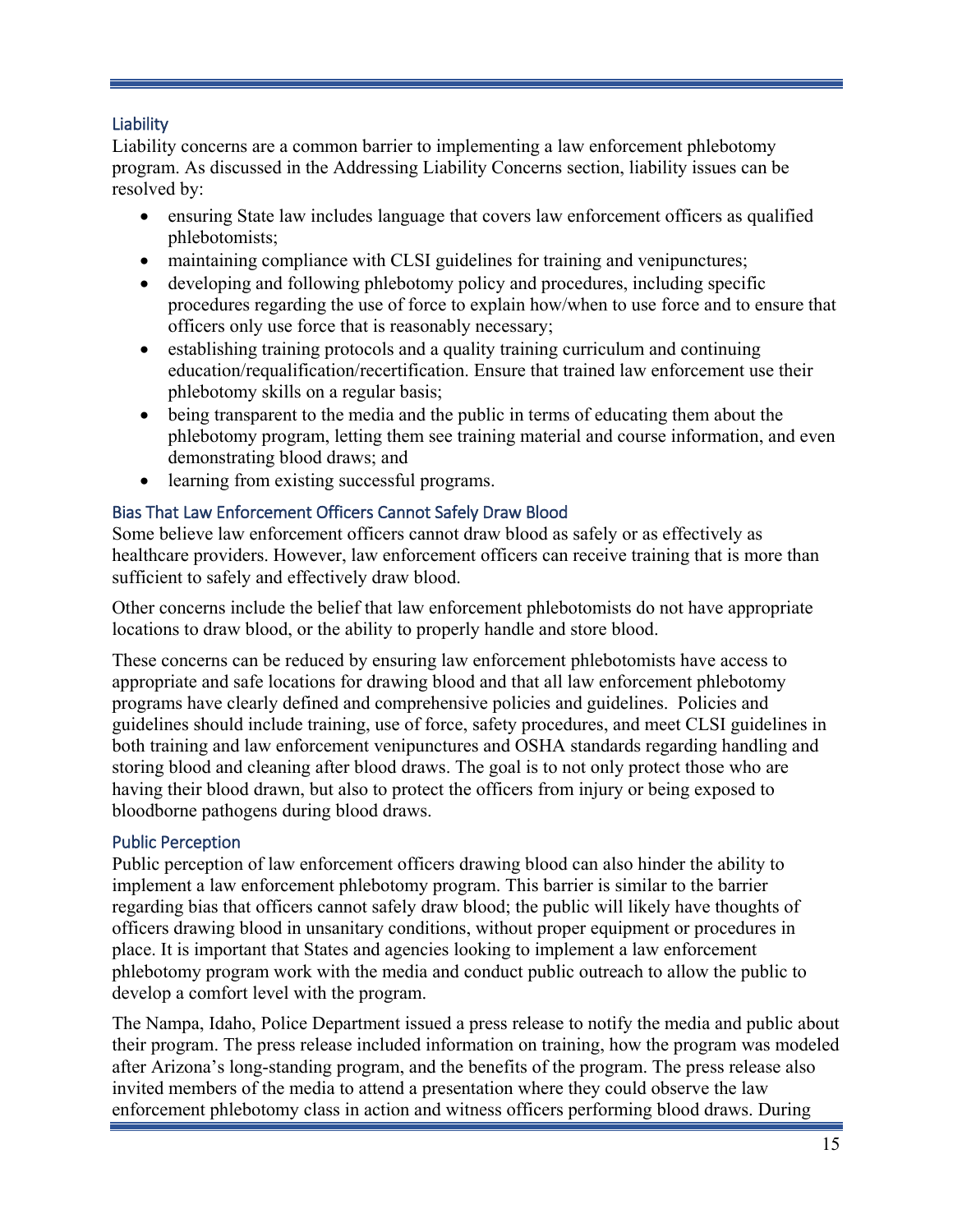this presentation, the media had the opportunity to photograph an officer drawing blood and talk to officers involved in the program. The Department also offered the media the opportunity to set up interviews with phlebotomy instructors and the Department Phlebotomy Coordinator. Examples of press related to the Nampa program include:

- Idaho Press-Tribune: *Police Support Blood Draws* [\(www.idahopress.com/news/police](file://dothqewfs101/VDI_User_Profiles/maryf.jones/Documents/Documents/Job%2014222/www.idahopress.com/news/police-support-blood-draws/article_795f6b85-75f3-5086-8dd2-883664655764.html)[support-blood-draws/article\\_795f6b85-75f3-5086-8dd2-883664655764.html\)](file://dothqewfs101/VDI_User_Profiles/maryf.jones/Documents/Documents/Job%2014222/www.idahopress.com/news/police-support-blood-draws/article_795f6b85-75f3-5086-8dd2-883664655764.html)
- Idaho-Press Tribune: *Nampa PD Blood-Draw Program Promising*  [\(www.idahopress.com/editorials/nampa-pd-blood-draw-program](file://dothqewfs101/VDI_User_Profiles/maryf.jones/Documents/Documents/Job%2014222/www.idahopress.com/editorials/nampa-pd-blood-draw-program-promising/article_23c66463-40d8-500c-8921-4f0d1052277e.html)[promising/article\\_23c66463-40d8-500c-8921-4f0d1052277e.html\)](file://dothqewfs101/VDI_User_Profiles/maryf.jones/Documents/Documents/Job%2014222/www.idahopress.com/editorials/nampa-pd-blood-draw-program-promising/article_23c66463-40d8-500c-8921-4f0d1052277e.html)
- Idaho Press-Tribune: *Meet Nampa's Phlebotocops* (www.idahopress.com/members/meet[nampa-s-phlebotocops/article\\_f503d41a-55b9-11e4-9b65-6381d9f37899.html\)](file://dothqewfs101/VDI_User_Profiles/maryf.jones/Documents/Documents/Job%2014222/www.idahopress.com/members/meet-nampa-s-phlebotocops/article_f503d41a-55b9-11e4-9b65-6381d9f37899.html)

### <span id="page-19-0"></span>Funding

Another barrier that can hinder the implementation of law enforcement phlebotomy programs is funding. However, funding sources (e.g., grants) are available to reduce the program costs to law enforcement agencies. For example, in Minnesota, all program costs are absorbed by a grant through the Minnesota Department of Public Safety's Office of Traffic Safety. Additionally, Arizona receives funding for law enforcement training from the Governor's Office of Highway Safety.

### **Overcoming Barriers: Key Points**

The key points to keep in mind to overcome barriers to setting up a law enforcement phlebotomy program include:

- Bias: Policies and procedures, documentation, training, and being transparent with the general public and media all help overcome the bias that law enforcement officers cannot safely draw blood.
- Public Perception: Work closely with the media to provide facts about the program to educate the public and increase acceptance of the program.
- Funding: Look for available grants and other funding sources to help cover program costs.

### <span id="page-19-1"></span>**Costs**

Law enforcement phlebotomy program costs depend on numerous factors and may fluctuate over time. This section discusses examples of potential costs, but it is important to understand the costs specific to each individual State or agency prior to implementing a program.

The following table provides a representative range of potential costs based on existing law enforcement phlebotomy programs (Arizona GOHS, 2016; Idaho, 2017; Berning, Beirness, Hedlund, & Jones, 2007; Utah, 2017; Hedlund, 2017). Actual costs will vary depending on the factors described after Table 1.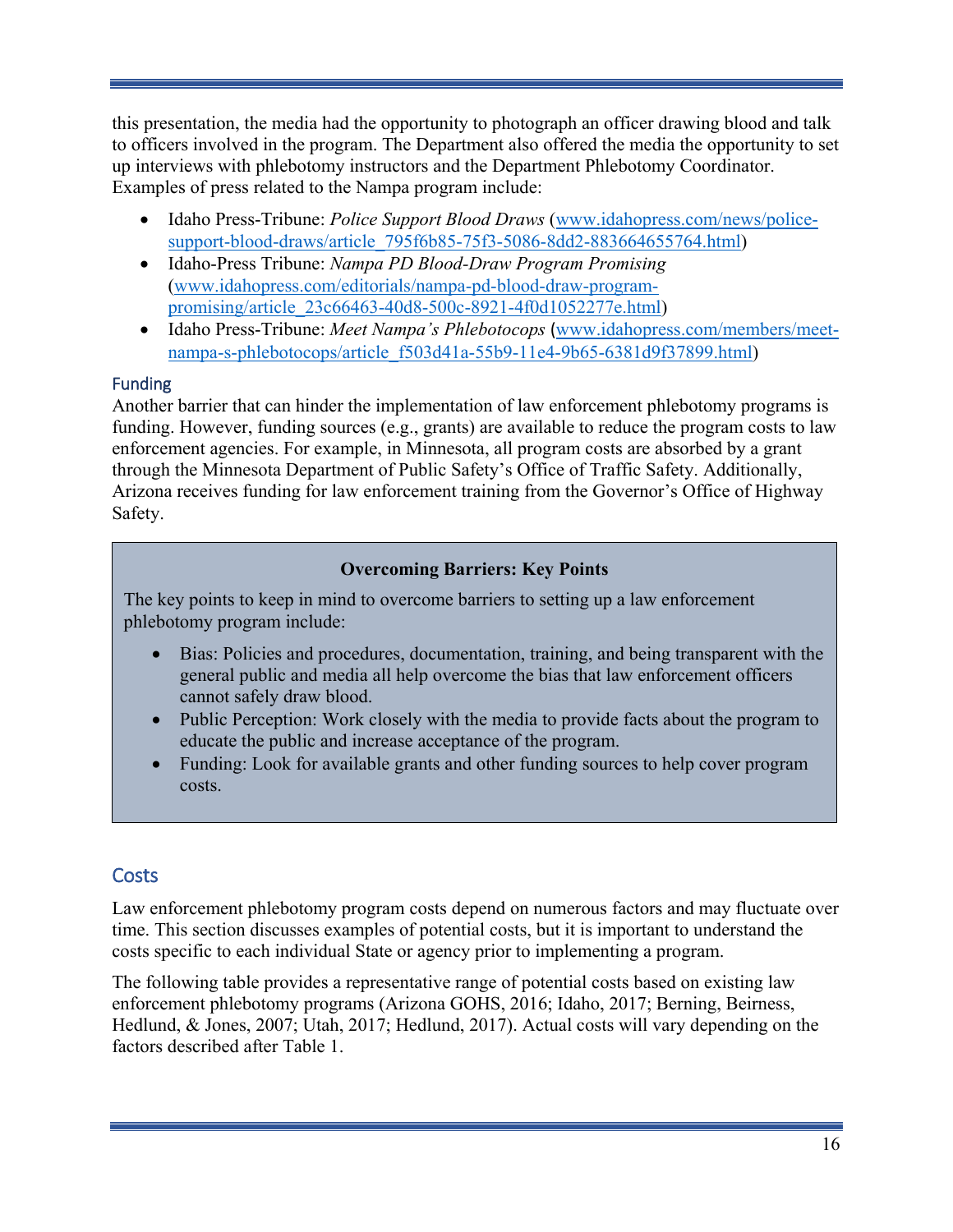Table 1. Potential Phlebotomy Program Costs

| <b>Program Element</b>                      | <b>Cost Range</b> |
|---------------------------------------------|-------------------|
| Initial Training (per student)              | $$200 - $600$     |
| Requalification/recertification<br>training | $$70 - $150$      |
| Venipuncture equipment (per year)           | $$1,000 - $1,500$ |
| Blood sample analysis (per sample)          | No $cost - $300$  |

Factors affecting the costs associated with law enforcement phlebotomy programs include:

- training source (e.g., college, university, law enforcement organization);
- location of the program (e.g., ranges from \$310/student to \$600/student) (Berning, Beirness, Hedlund, & Jones, 2007);
- available funding sources (e.g., a grant from the Minnesota Department of Public Safety's Office of Traffic Safety absorbs all law enforcement phlebotomy program costs in Minnesota, the Governor's Office of Highway Safety provides funding for law enforcement training in Arizona) (GOHS, 2016);
- equipment used (e.g., a mobile laboratory or a phlebotomy room set up in the station) and the cost of replacing equipment over time;
- blood sample analysis laboratory fees (may be provided at no cost by a State or regional crime lab); and
- salary increases for qualified law enforcement officer phlebotomists. An agency must determine if it plans to provide a pay differential for officers who are qualified phlebotomists.

When planning for a law enforcement phlebotomy program, it is important to identify and understand all costs that will be involved and clearly articulate to decision-makers how the benefits will outweigh the costs. Also understand the costs of not having a law enforcement phlebotomy program. For example, the Utah Highway Patrol completed a cost comparison between using vendors or trooper phlebotomists and determined they saved nearly \$30,000 in the

### **Costs Key Points**

The key points to keep in mind when identifying costs for implementing a law enforcement phlebotomy program:

- Costs will vary by State or agency depending on location, training requirements, equipment, and lab fees.
- Costs to the agency may be defrayed by grants. It is important to research the potential for funding grants from the Governor's Highway Safety Office or other agencies/organizations.
- Agencies must determine if they intend to provide pay increases or other benefits to officers who are qualified phlebotomists.
- Agencies must be able to demonstrate how the benefits outweigh the costs.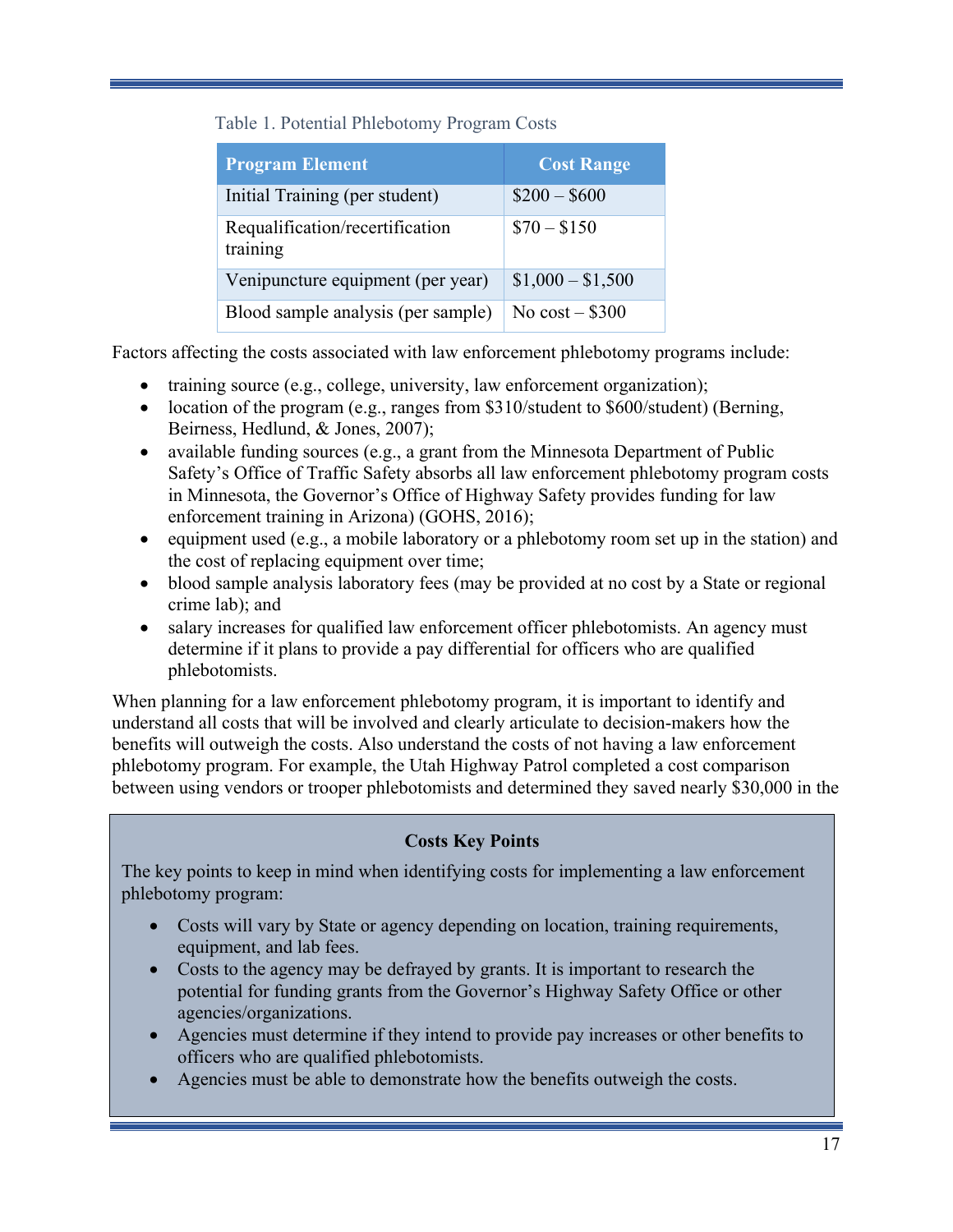first year of their law enforcement phlebotomy program. The cost of using a contract phlebotomist can range from \$40-\$100 per blood draw, or even higher depending on the location and agency needs. Additional costs include hospital fees and time for the contract phlebotomist to appear in court as a witness. In addition, agencies should consider lost productivity costs from law enforcement having to transport a suspect and wait at the hospital for a blood draw.

### <span id="page-21-0"></span>Tips for Implementing and Sustaining a Successful Law Enforcement Phlebotomy Program

### <span id="page-21-1"></span>Benefits of a Law Enforcement Phlebotomy Program

- Allows for the collection of chemical testing evidence in a timely and efficient manner
- Allows blood evidence to be collected before drug concentrations in the body decrease
- Cost savings
- Simplifies chain of custody
- Law enforcement phlebotomists may provide better testimony in court than private phlebotomists
- Allows officers to more quickly remove unsafe drivers from the roads
- Results in saved lives and safer communities

### <span id="page-21-2"></span>**Stakeholders**

- Involve the department's legal counsel, traffic safety resource prosecutors, and local prosecutors in program development and implementation.
- Work with the Governor's Office of Highway Safety and other organizations or advocacy groups to garner support for the program.
- Generate media to raise awareness of the program. Hold a press conference to introduce the program and host an open house for reporters and provide demonstrations of officers drawing blood.

### <span id="page-21-3"></span>Laws, Policies, and Procedures

- Ensure State law includes the appropriate "who" and "where" that enable law enforcement officers to draw blood, (e.g., who is legally allowed to draw blood and where can it be drawn).
- Develop phlebotomy protocols, policies, and procedures that have guidance and/or requirements for:
	- o obtaining a search warrant;
	- o use of force;
	- o training;
	- o clinical procedures;
	- o chain of custody;
	- o officer and suspect safety; and
	- o documentation.
- Determine where and how blood draws will take place. This may be in a room in a station or the jail/detention facility, in a mobile processing van, or even the roadside if the proper procedures regarding sanitation are in place and used.
- Consider the use of audio and video recording in the designated room to protect the integrity of the evidence.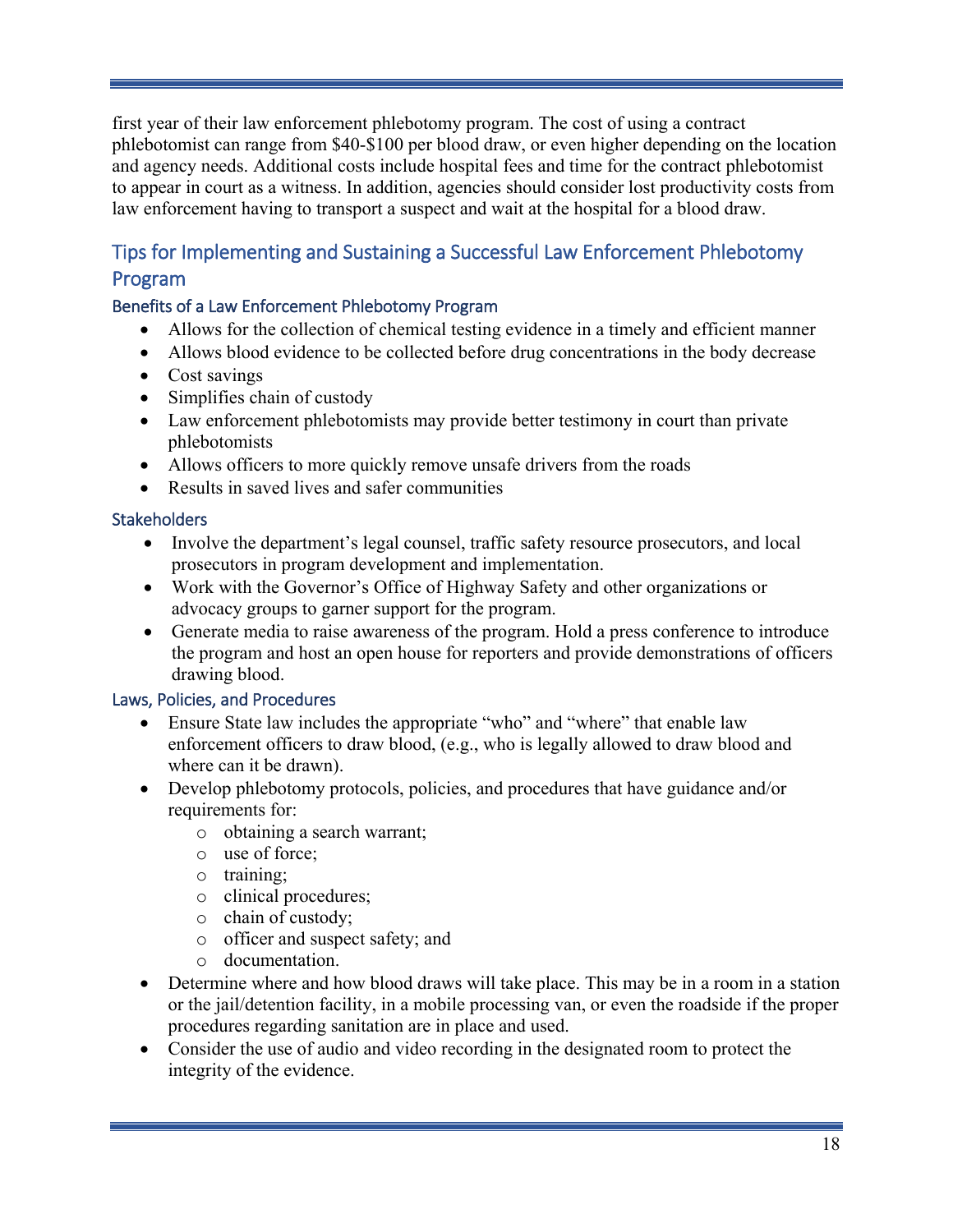- Document all blood draws.
- Adopt a system to allow law enforcement to obtain a warrant quickly.

### <span id="page-22-0"></span>**Training**

- Ensure quality training from a reputable phlebotomy training program.
- Review existing law enforcement phlebotomist courses to develop the agency's or State's training program.
- Work with colleges that provide phlebotomy training to design a course specifically for law enforcement.
- Select colleges or training providers that teach CLSI standards, scope of practice, and standard of care.
- Be aware of the State's requirements regarding qualification/certification and requalification/recertification, as well as licensing requirements.

### <span id="page-22-1"></span>Costs/Funding

- Understand all costs involved with implementing a program and be prepared to demonstrate how the benefits outweigh the costs.
- Work with the Governor's Office of Highway Safety and other organizations to obtain grants or determine additional funding sources.
- Understand that costs may change over time, as training costs rise or equipment costs increase.
- Take into consideration that aging equipment will need to be replaced or upgraded.
- Determine if law enforcement phlebotomists will receive additional pay for their role.

### <span id="page-22-2"></span>Program Management

- Identify a law enforcement phlebotomy program coordinator within each agency and ideally also within the State.
- The program coordinator(s) should be responsible for monitoring procedures, documentation, and training to identify where changes may be needed and to mitigate any potential cause for concern before it turns into a bigger issue.
- Meet with program managers of existing programs to understand their successes and challenges.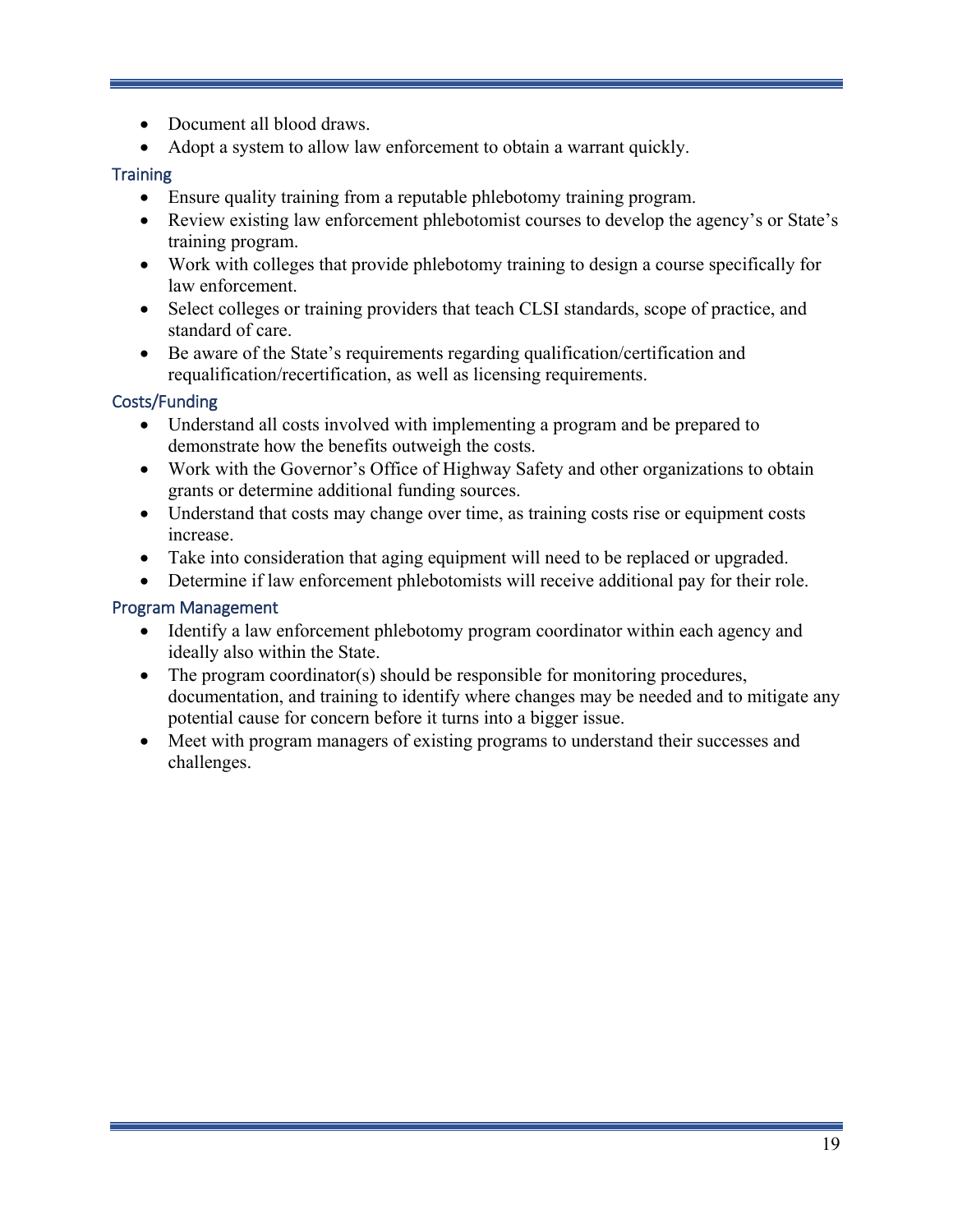# <span id="page-23-0"></span>Frequently Asked Questions

### *Benefits*

### **What are the benefits of a law enforcement phlebotomy program?**

The following are the primary benefits of a law enforcement phlebotomy program.

- Allows for the collection of chemical testing evidence in a timely and efficient manner, which can be provided to the court, removing impaired drivers from the roads, and resulting in saved lives and safer communities.
- Eliminates the need for civilian technicians to conduct the blood draw, thus reducing the costs involved in obtaining blood, the time required to obtain the blood, the possibility of others refusing to draw blood, and the need for non-police phlebotomists to testify in court.
- Enables officers to return to service faster.
- Simplifies the chain of custody. The officer draws the blood and then secures it and submits it for testing, rather than having to first obtain the evidence from a civilian technician.
- Blood evidence can be used for cases other than DWI, such as sexual assault, assault, and homicide cases when DNA evidence is needed. Having law enforcement phlebotomists also enables agencies to easily obtain all involved drivers' blood in fatal crashes and obtain officers' blood in critical incidents.

Additional information can be found in the Importance and Benefits section of this toolkit.

### *Legislation*

### **What is the first step a State or agency should take when interested in starting a law enforcement phlebotomy program?**

The first step when starting a law enforcement phlebotomy program is to ensure that State law allows law enforcement officers to become qualified/certified phlebotomists. An agency's legal counsel should be included early in the program development phase.

Additional information can be found in the Laws, Policies, and Procedures section of this toolkit.

### **What are the steps to ensure proper legislation is in place to allow law enforcement officers to draw blood?**

Existing legislation permitting certain entities to become qualified/certified phlebotomists varies by State. As such, the first step is to consult the appropriate legal counsel, and determine the specific language within existing State law regarding phlebotomists. The Laws, Policies, and Procedures section has examples of existing legislation.

If current State legislation allows for law enforcement officers serving as phlebotomists, then the agency should focus on creating comprehensive agency policies and procedures for their law enforcement phlebotomy program, in consultation with legal counsel, the Department of Health, local hospitals, traffic safety resource prosecutors, educators, and others as necessary.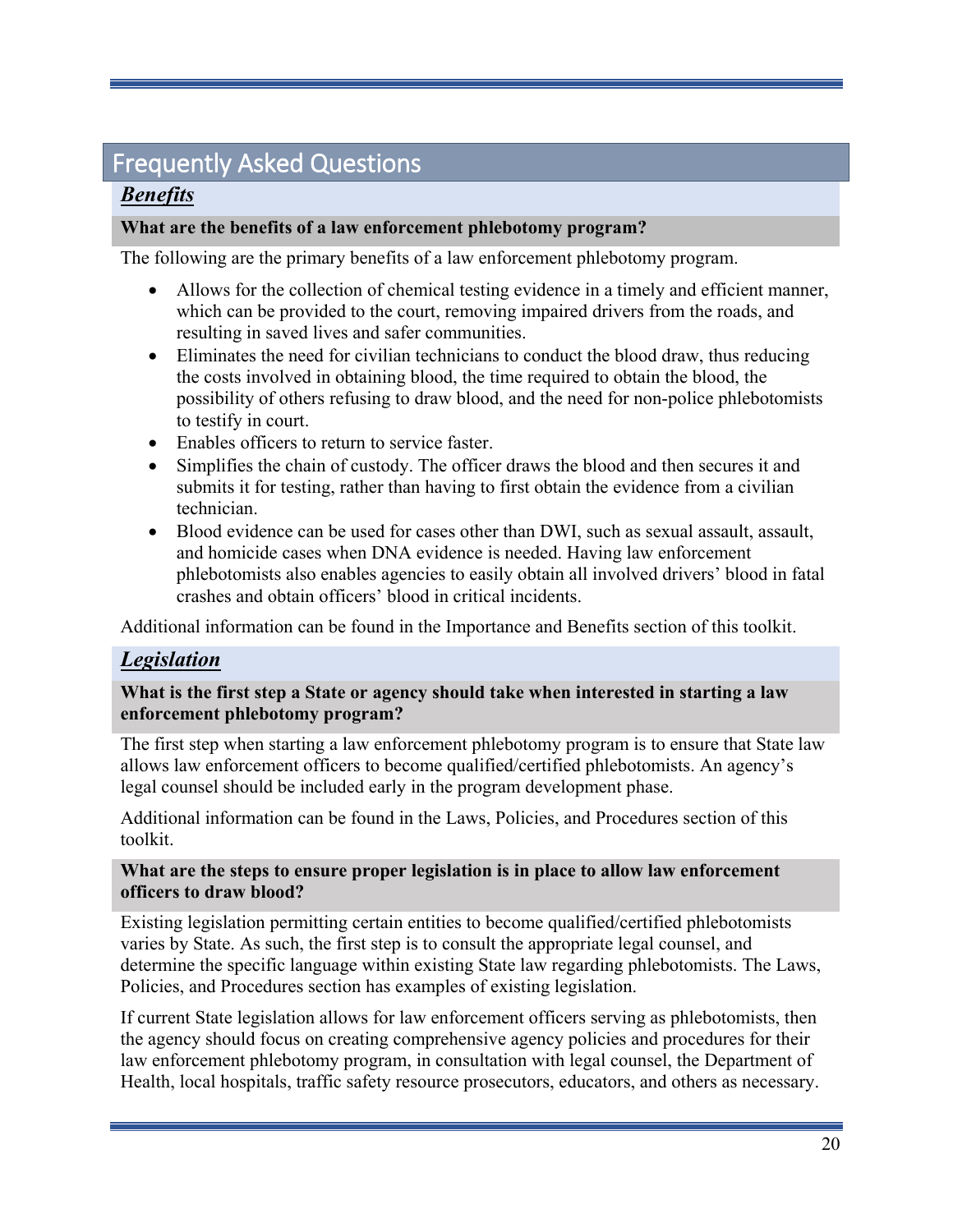This issue and other barriers are discussed in further detail in the Barriers section of this toolkit.

### *Training*

### **What training is required, both initial training and continuing education?**

The law enforcement phlebotomy training requirements vary by State. However, training programs typically contain multiple phases over multiple days. Phases may include classroom/online training and clinical training. In addition, recertification/requalification training is typically required every year or two. As part of the classroom/online and clinical training sessions, mid-course and/or final examinations are required along with a certain number of successful blood draws.

Additional details regarding existing training programs are included within the Training section of this toolkit.

### **Is the term "qualified" or "certified" used when referring to a law enforcement phlebotomist?**

Most State training programs qualify law enforcement officers to serve as phlebotomists; however, some States require law enforcement officers to become a certified phlebotomist before they can draw blood.

### *Liability*

### **Have existing programs encountered any legal or liability trouble?**

As of yet, there have not been many legal cases concerning existing law enforcement phlebotomy programs. Of the cases that have occurred, the final rulings were ultimately in favor of the law enforcement phlebotomists. These legal cases have emphasized the importance of ensuring that appropriate State legislation is in place allowing law enforcement officers to become qualified or certified phlebotomists and that all policies and procedures regarding the law enforcement phlebotomy programs are recorded and strictly followed.

Specific examples of legal cases involving existing law enforcement phlebotomy programs are described within the Case Law section of this toolkit.

#### **How do you address concerns that blood draw locations are not as sanitary as a hospital or a doctor's office?**

According to OSHA standards, a blood draw requires a clean setting, not a sterile setting, as often required in hospital or doctor's office settings. Cleanliness standards for blood draws within phlebotomy rooms and mobile phlebotomy labs should be fully outlined within the law enforcement phlebotomy program policies, in accordance with OSHA guidelines, to protect blood draw recipients and the law enforcement phlebotomists conducting the blood draws.

These details are further discussed within the Bias That Law Enforcement Officers Cannot Safely Draw Blood section of this toolkit.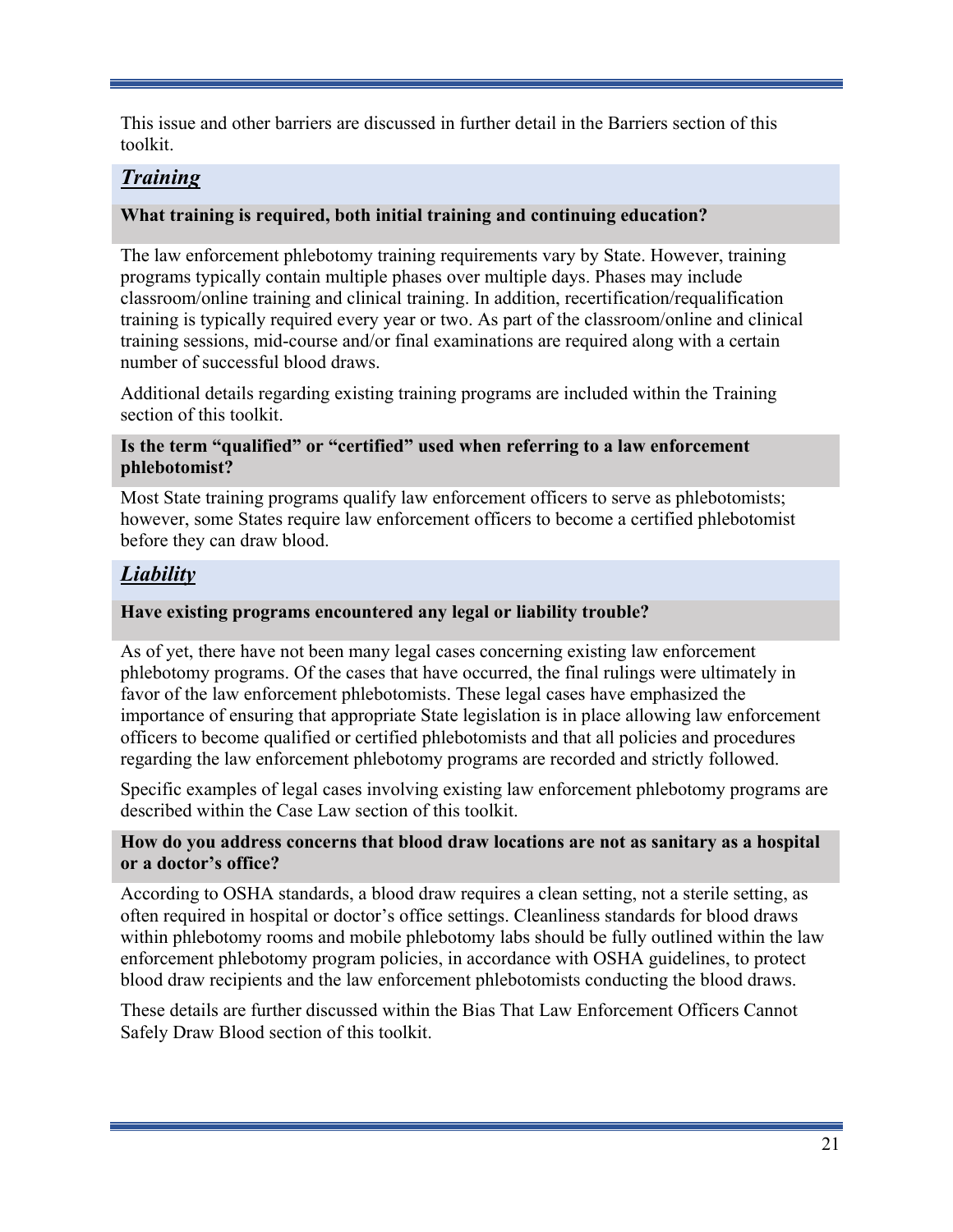#### **What are the differences between consensual draws and draws made under a warrant?**

Consensual blood draws occur when the suspect provides permission for his or her blood to be drawn when suspected of DWI; however, drivers may refuse to provide a blood sample for BAC or drug testing. When consent is not provided, law enforcement agencies generally must obtain a search warrant for drawing the suspect's blood, which exposes the suspect to potential refusal and criminal sanctions. All States have "implied consent" laws, which mean that all licensed drivers have indirectly consented to BAC or drug testing by virtue of holding a license and/or driving. However, a 2016 Supreme Court decision in *Birchfield v. North Dakota*  ruled that a search warrant still must be obtained to draw blood.

Refer to the Need for a Warrant to Draw Blood section of this toolkit for more details.

### **Do law enforcement phlebotomists require medical malpractice insurance?**

The level of liability that law enforcement phlebotomists hold is dependent on the specific language within the State legislature. For example, in Utah, a bill was passed in 2012 that provided immunity to qualified technicians (i.e., law enforcement phlebotomists) from liability to civil or criminal lawsuits. When implementing a new law enforcement phlebotomy program, it is essential that agencies coordinate with their insurance provider and legal counsel to ensure that State law exempts law enforcement phlebotomists from liability, as long as they are properly trained/certified and have followed all outlined policies and procedures.

More information regarding liability concerns associated with a law enforcement phlebotomy program can be found within the Addressing Liability Concerns section of this toolkit.

### *Costs*

### **What are the associated costs?**

Costs associated with implementing a law enforcement phlebotomy program vary greatly depending on numerous factors, including the training source, the State delivering the training, available funding sources, equipment used, blood sample analysis laboratory fees, and if qualified law enforcement officer phlebotomists receive pay differential. When attempting to establish a law enforcement phlebotomy program, it is extremely important to compare the benefits versus the costs and be able to present that information to stakeholders and potential financial supporters.

Although there are costs associated with implementing a law enforcement phlebotomy program, it is important to understand the costs of not having a program. The Utah Highway Patrol completed a cost comparison between using contract phlebotomists or trooper phlebotomists and determined they saved nearly \$30,000 in the first year of their law enforcement phlebotomy program. The cost of using a contract phlebotomist can range from \$40-\$100 per blood draw, or even higher depending on the location and agency needs. Additional costs include hospital fees and time for the contract phlebotomist to appear in court as a witness. In addition, agencies should consider lost productivity costs from law enforcement having to transport a suspect and wait at the hospital for a blood draw.

The Costs section of the toolkit provides more detailed information, including an example range of potential costs and factors affecting program costs.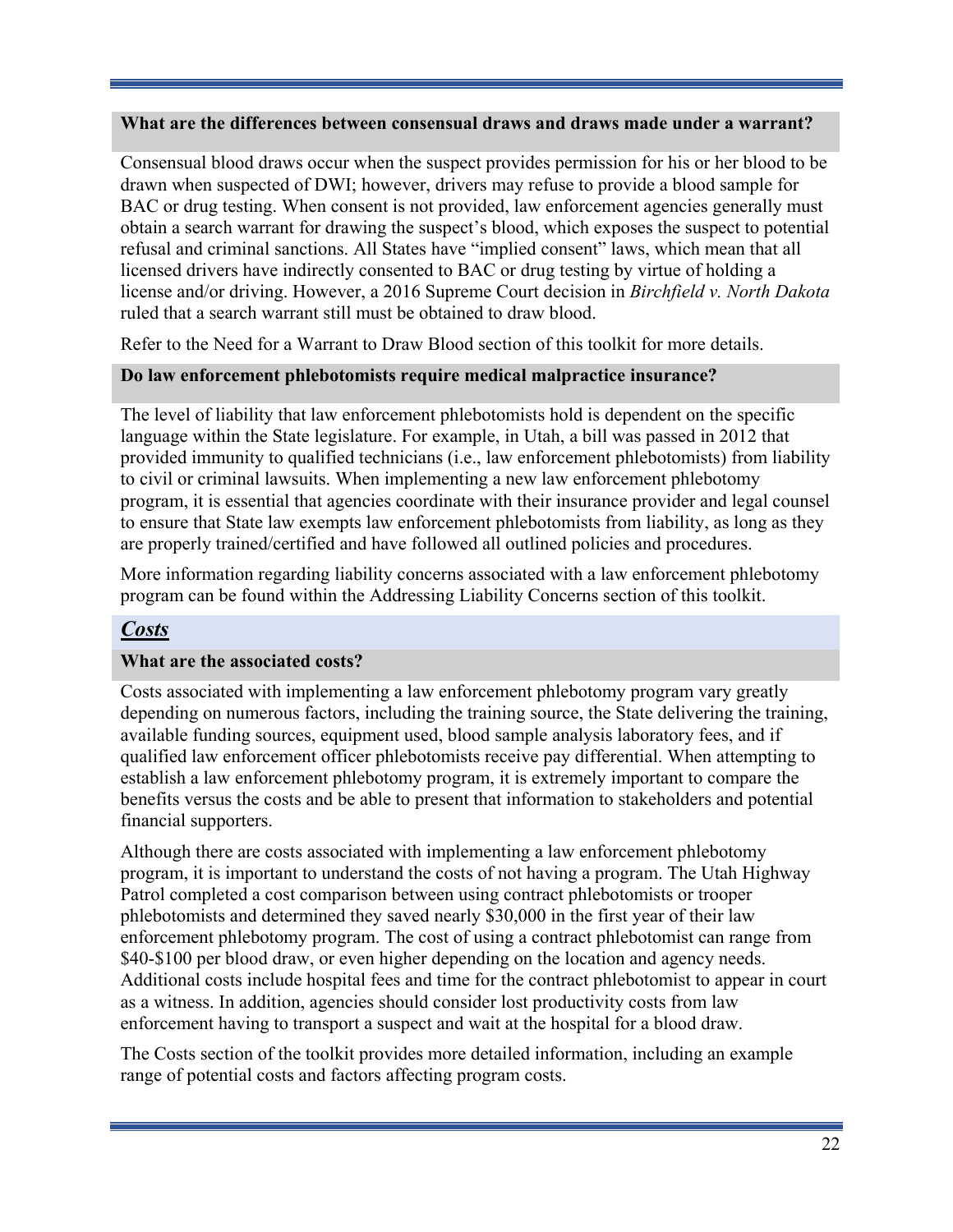### **How do agencies typically obtain funding for a phlebotomy program?**

Funding can be obtained through grants, the State, and/or individual department funding. For example, in Minnesota, all law enforcement phlebotomy program costs are covered by the Minnesota Department of Public Safety's Office of Traffic Safety. In Arizona, the Governor's Office of Highway Safety financially supports the law enforcement phlebotomy training program.

### *Processes and Procedures*

### **What locations are typically used to perform blood draws?**

Locations for performing blood draws vary by law enforcement agency; however, all law enforcement phlebotomy programs outline specific guidelines, typically following OSHA standards, requiring that all blood draws be conducted in a controlled setting and on a stable surface (i.e., not on the trunk of a car or in the back seat of a car). Some agencies use fully dedicated or semi-dedicated phlebotomy rooms within their law enforcement stations to safely draw blood. In Arizona, law enforcement phlebotomists use a mobile lab.

Additional details are located within the Location of Blood Draws section of this toolkit.

### **What happens after a blood sample is obtained?**

It is important that law enforcement agencies develop, adopt, and maintain a policy and standards specific to the law enforcement phlebotomy program. The policy should include standards for important details such as training, equipment, blood draw locations, blood draw protocols and procedures, documentation and reporting, and use of force. The policy and procedures should include information about chain of custody that describes what happens after a blood sample is obtained. This may include a requirement for blood tubes to be kept in the phlebotomist's possession until they are labeled and sealed into a blood kit and mailed to the appropriate laboratory. It may also include requirements for refrigeration or for a maximum timeframe the blood may be held until it is sent for testing.

More information can be found within the Agency Policies and Procedures section and the Sample Material section of this toolkit.

### **What type of documentation is required for each blood draw?**

The documentation will vary depending on what is required by a law enforcement agency's policy and procedures. An agency may require a Phlebotomy Blood Draw Report with information such as: subject identification, criminal charge, whether or not the blood draw was consensual, case officer's name and badge number, phlebotomist's name and badge number, date and location of the blood draw, blood kit manufacturer and lot number, specialty equipment used, expiration date of the blood kit, where on the subject the blood was drawn, health and medical history of the subject, a narrative describing the blood draw (i.e., was the subject cooperative, did they have to be restrained), and a signature of the subject, the phlebotomist, and any witnesses.

### **Is the process different for drawing blood from a juvenile versus an adult?**

The process can be different dependent on the law enforcement's agency/department-specific policy. For example, some agencies/departments require a warrant for juveniles even if the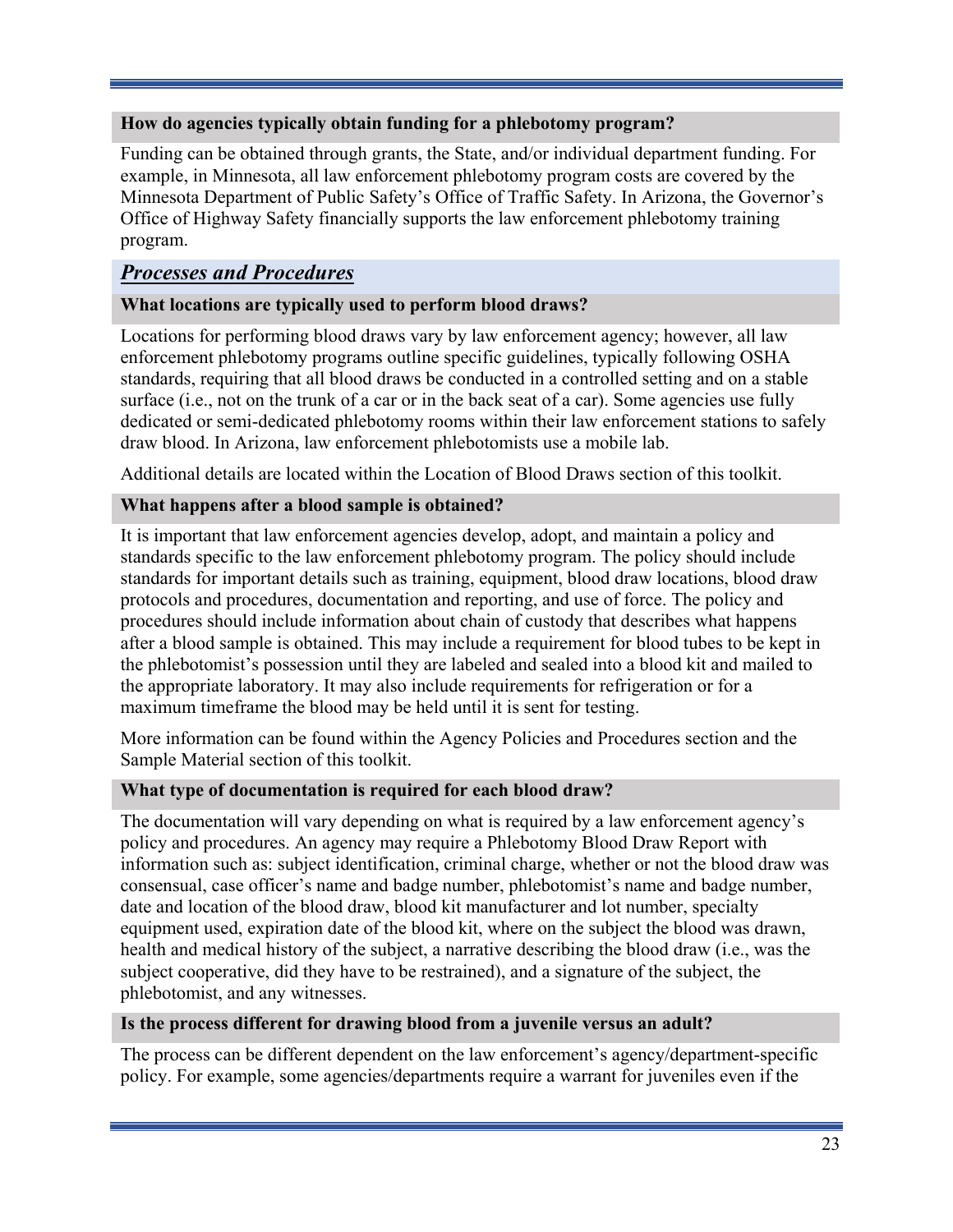draw is consensual. The process can also differ by agency for supervisor notifications, duty log entry, etc. The actual venipuncture procedure itself does not vary for juveniles.

#### **Are there any instances where a law enforcement phlebotomist would not draw blood (e.g., an extremely impaired driver that may require medical attention, or someone who states they have a medical issue that prevents their blood from being drawn)?**

Yes. If the subject has medical complications or conditions specific to one side of the body (e.g., a mastectomy), the phlebotomist should not be allowed to draw from that side of the body due to increased risk of infection and complication. For more severe complications or conditions, the phlebotomist should only draw with physician approval. If the person is so impaired as to create medical risk, then medical treatment takes priority over the draw. Blood will also not be drawn if the subject has no available site (no vein can be located, severe injury preventing the draw, extreme burns that cover the blood draw area, a medical condition that prevents their blood from being drawn, etc.).

### **How many phlebotomists are needed in a law enforcement agency/department to make the program beneficial?**

This will vary depending on the law enforcement agency/department size, geographic region covered by the agency/department, available funding, and agency/department needs. Ideally, an agency should have a phlebotomist available 24/7, whether that is one phlebotomist per shift or by having someone on call as needed. Some agencies/departments that have only one phlebotomist typically schedule that person to work on high DWI arrest shifts, periods, or weekends. Other agencies may establish a callout list that is available to staff and dispatch so they are aware of who can be called when a phlebotomist is needed.

#### **Do law enforcement phlebotomists typically receive additional compensation or benefits for being a qualified phlebotomist?**

This will vary by law enforcement agency and funding availability. In some agencies/departments law enforcement phlebotomists do not receive any extra pay, while in others they may receive a one-time stipend when training is completed, or they may receive extra salary for their role. In addition, due to the nature of the job, law enforcement phlebotomists may also qualify for overtime pay if the agency/department makes that available.

#### **Are law enforcement phlebotomists used to draw blood for cases other than DWI arrests?**

This will vary by law enforcement agency policy. Some agencies/departments do use law enforcement phlebotomists for other cases such as criminal investigations, fatal car accidents, DNA testing, communicable disease testing, and drawing of officers' blood as needed.

### <span id="page-27-0"></span>Existing Program Examples

Brief histories of some existing law enforcement phlebotomy programs are provided below. This is not an exhaustive list of programs but is meant to illustrate those programs that are considered pioneers in law enforcement phlebotomy. Points of contact change on a frequent basis and therefore are not included in this toolkit. However, for more information about each program it is recommended that you visit the agency or department website for contact information.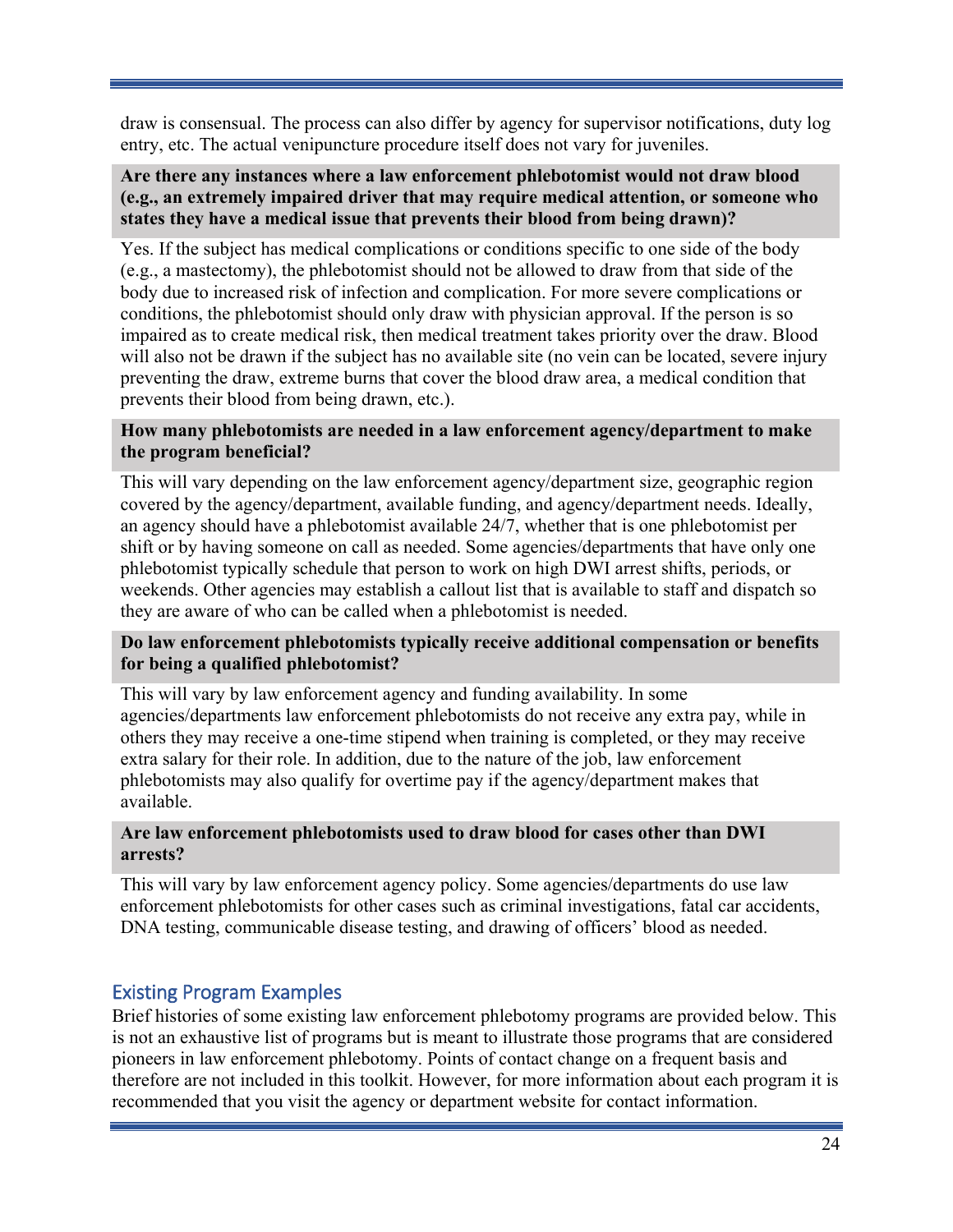### <span id="page-28-0"></span>Arizona

As described in *Law Enforcement Phlebotomy for Safer Roads*, by Alberto Gutier, Director of the Arizona Governor's Office of Highway Safety (GOHS)

[\(www.azgohs.gov/programs/LEL%20042016%20PhlebotomyNewsArticle.pdf\)](file://dothqewfs101/VDI_User_Profiles/maryf.jones/Documents/Documents/Job%2014222/www.azgohs.gov/programs/LEL%20042016%20PhlebotomyNewsArticle.pdf), the first law enforcement phlebotomy program began at Arizona DPS in 1995. DPS began this program to address concerns with the number of DWI investigations that resulted in no chemical evidence due to test refusals, the need for officers in rural areas to efficiently obtain a blood draw on a DWI suspect, the refusal or inability of hospital staff to obtain blood samples for law enforcement and the continuing need to increase the safety of the public through effective DWI enforcement.

When the program started, the trooper attended a two-semester clinical-phlebotomy class at a local community college. As the number of trained phlebotomists increased, GOHS and DPS realized a more efficient solution was needed for training. In 2000, with GOHS support, Cathee Tankersley, Program Director for Phoenix College, developed and implemented a 60-hour Law Enforcement Phlebotomy Program (LEPP) course. This program focused primarily on drawing blood from adults in a clinical or outpatient setting. Officers who took the training were required to complete all of the course homework before attending the course and then complete the actual course in 5 days. The course currently takes a bit more time. It has been expanded to other community college districts and is now used to train officers from agencies all over the State. Arizona now has more than 70 police agencies with at least one trained phlebotomist and more than 550 law enforcement phlebotomists, spread across each county, each Highway Patrol District, and most municipalities.

While the majority of DWI investigations involving Arizona law enforcement phlebotomists used consensual draws, there were some cases where the subjects refused. In 1998, GOHS Director Alberto Gutier supported the development of telephonic and tele-fax search warrant systems by Phoenix Police Department and DPS. With this type of warrant, local Justices of the Peace, who oversee most DPS criminal cases, had fax machines in their homes, allowing officers to contact the Justices directly after hours. A standard fill-in-the-blank search warrant form was developed and used. This system streamlined the search warrant process for blood draws, reducing the time to obtain a warrant from several hours to an average of 20-30 minutes. GOHS has since implemented the use of electronic warrants statewide, which is even more efficient.

The primary source of funding for the Arizona Law Enforcement Phlebotomy Program is provided by GOHS through NHTSA Section 402 and 405 program areas. GOHS funds phlebotomy courses, textbooks and instructors. Arizona has constant phlebotomist coverage through a combination of funding from GOHS and law enforcement agencies.

There are only two known civil law suits that have been brought against an individual department since the inception of the LEPP in Arizona. Both of these suits were dismissed for lack of merit.

When the LEPP was started in 1995, Arizona had a 20-percent refusal rate. By 2007, this rate had dropped to 8.56 percent statewide, and as of 2016 it was at 5 percent. It appears refusal rates may have dropped in large part due to increased public awareness. The public is more aware that if one refuses to have a blood draw after an arrest for DWI, a 1-year license suspension will result, and law enforcement can easily obtain a search warrant to draw blood, with judges available 24 hours a day to process warrants through electronic warrants.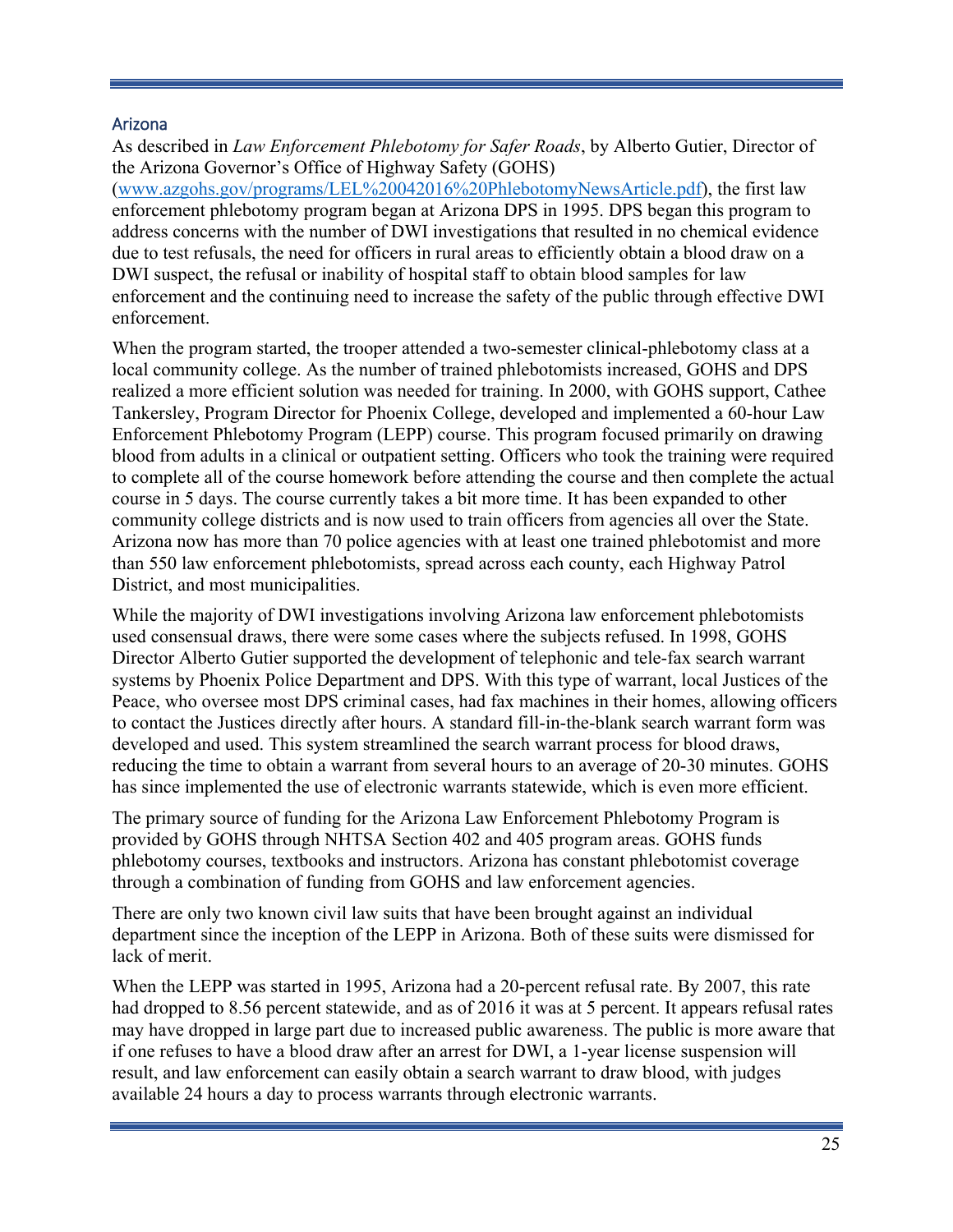Arizona GOHS has worked with or supported agencies in Colorado, Idaho, Illinois, Minnesota, Utah, and Washington to help implement similar programs in those States.

### <span id="page-29-0"></span>Idaho

In 2008, the Nampa Police Department implemented a no-refusal blood draw policy for all DWI cases. As a result, they began to explore options for drawing blood, including at a hospital, civilian contract phlebotomists, paramedics, and law enforcement phlebotomists. It was determined that hospitals and civilian contract phlebotomists were cost prohibitive. Fire department paramedics were a plausible option, but they were unavailable at times leading to diminishing evidence. In addition, using fire department paramedics added complexities to the chain of evidence, they weren't always available for testimony, and it was using another agency's resources. Law enforcement phlebotomists were the ideal solution. NHTSA provided the Nampa Police Department with grant funding to begin a program following the Arizona model.

The Nampa LEPP began in August 2009, with 10 trained law enforcement phlebotomists. Training is provided by the College of Western Idaho and includes 48 hours of online pre-course work, 30 hours of in-class training, and 40 hours of clinical training and assessments.

The Nampa Police Department spent a notable amount of time educating the media about the program, explaining that blood draws are only performed when a breath test is refused or unavailable, blood draws are only conducted in a controlled environment, and that officers are trained phlebotomists. This was done through numerous media releases prior to implementation, inviting the media to observe blood draws during the final day of training at the initiation of the program, and inviting the media to interview officers in training, instructors, and prosecutors.

With the implementation of the LEPP in Nampa, the refusal rate has declined, and more offenders are agreeing to take a breath test. Due to the success of the Nampa program, several other departments in Idaho have also implemented LEPPs, including Caldwell Police Department, Homedale Police Department, Owyhee County Sheriff's Office, Twin Falls Police Department, Coeur d'Alene Police Department, and Pocatello Police Department.

### <span id="page-29-1"></span>**Minnesota**

In 2011, Minnesota began training law enforcement professionals as phlebotomists to bolster law enforcement officers' and agencies' abilities to obtain evidence in impaired-driving cases. This training is funded by Minnesota Department of Public Safety's Office of Traffic Safety with funds from NHTSA. In conjunction with Dakota County Technical College (DCTC), a phlebotomy training curriculum specific to law enforcement professionals was developed. Recognizing that there was no need to train law enforcement officers to draw samples from children or from areas other than the arm and hand, DCTC's full phlebotomy course was adapted for law enforcement purposes.

The Minnesota Law Enforcement Phlebotomist curriculum includes an 8-hour online course, 24 hours of classroom training that includes draws from both live subjects and inanimate training aids, and 50 successful blood draws in a clinical setting. The classroom training portion includes sessions on medical terminology, safety procedures, overview of laboratory processing, blood collection procedures, anatomy, physiology, evidentiary requirements and duties, and trial preparation and tactics.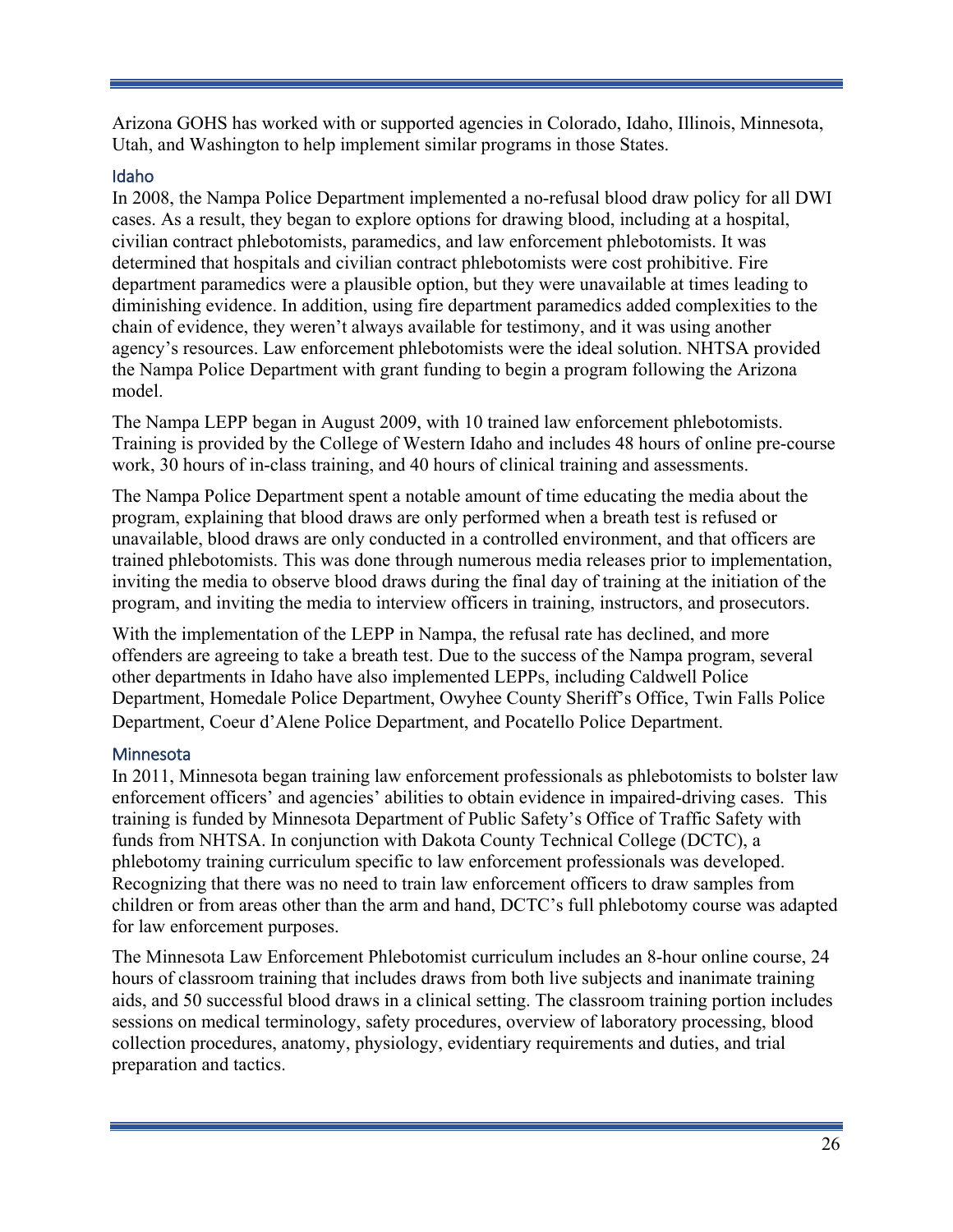In addition to successfully completing the initial training, law enforcement phlebotomists must maintain their authorization through annual requalification requirements. Law enforcement phlebotomist annual requirements include the following.

- Perform a minimum of two successful venipunctures witnessed and verified by qualified, licensed medical personnel;
- Attend a requalification course in phlebotomy techniques through DCTC;
- Maintain a log of blood draws to show proficiency; and
- Submit the log and all reports to the Minnesota State law enforcement phlebotomy coordinator.

Law enforcement phlebotomists not adhering to the annual requalification requirements will be removed from the program, and their authorization to complete blood draws will be voided.

As of 2018, Minnesota had 48 law enforcement phlebotomists representing 22 law enforcement agencies throughout the State.

### <span id="page-30-0"></span>Utah

In 2005, Utah Highway Patrol (UHP) officers began phlebotomy training after working with Arizona DPS officers to conduct blood draws for DWI investigations near the Arizona/Utah border. Since then, training has expanded throughout the State to include all law enforcement agencies. Training was, and continues to be, provided by Phoenix College through the Utah School of Phlebotomy, with 65 officers initially trained as phlebotomists. Since 2005, training has expanded throughout the State to include all law enforcement agencies. As of 2018, there were over 350 law enforcement officer phlebotomists with a current permit from the State Health Department to draw blood for drugs and alcohol.

### <span id="page-30-1"></span>Washington State

The Lakewood Police Department was the first department in Washington State to implement a LEPP, launching the program in March 2017 with six trained officers. In March 2018, the Pierce County Sheriff's Department joined the program by training 20 additional LEPs to better serve the region. The Lakewood program was paid for with a \$50,000 grant and Pierce County received \$93,000 from the Washington Traffic Safety Commission. Training occurs through Bates Technical College to obtain a certificate in Phlebotomy. Under the Lakewood/Pierce County LEPP, blood is drawn in one of four locations, including a former interview room in the police station, which now houses a phlebotomy chair. The room has audio and video recording capabilities.

The Lakewood PD worked closely with the media to share information about the program. This included issuing a press release about the program

[\(http://www.cityoflakewood.us/communications/blog/1573-lakewood-police-officers-first-in](http://www.cityoflakewood.us/communications/blog/1573-lakewood-police-officers-first-in-washington-to-do-in-house-blood-draws-on-suspected-duis)[washington-to-do-in-house-blood-draws-on-suspected-duis\)](http://www.cityoflakewood.us/communications/blog/1573-lakewood-police-officers-first-in-washington-to-do-in-house-blood-draws-on-suspected-duis), holding a press conference, offering demonstrations, and posting a video on YouTube showing the Lakewood Police Chief having his blood drawn by a trained officer (www.youtube.com/watch?v=cJnOZ6Dk-14).

As of January 2018, the department had conducted 150 draws, and the success of the program led to other departments in Washington requesting funds to implement their own phlebotomy programs. In 2018, the Lakewood Police Department was awarded a Municipal Excellence Award for the Phlebotomy Program. A short video about the program is available at [www.youtube/0XIxq5GiLcA.](https://www.youtube/0XIxq5GiLcA)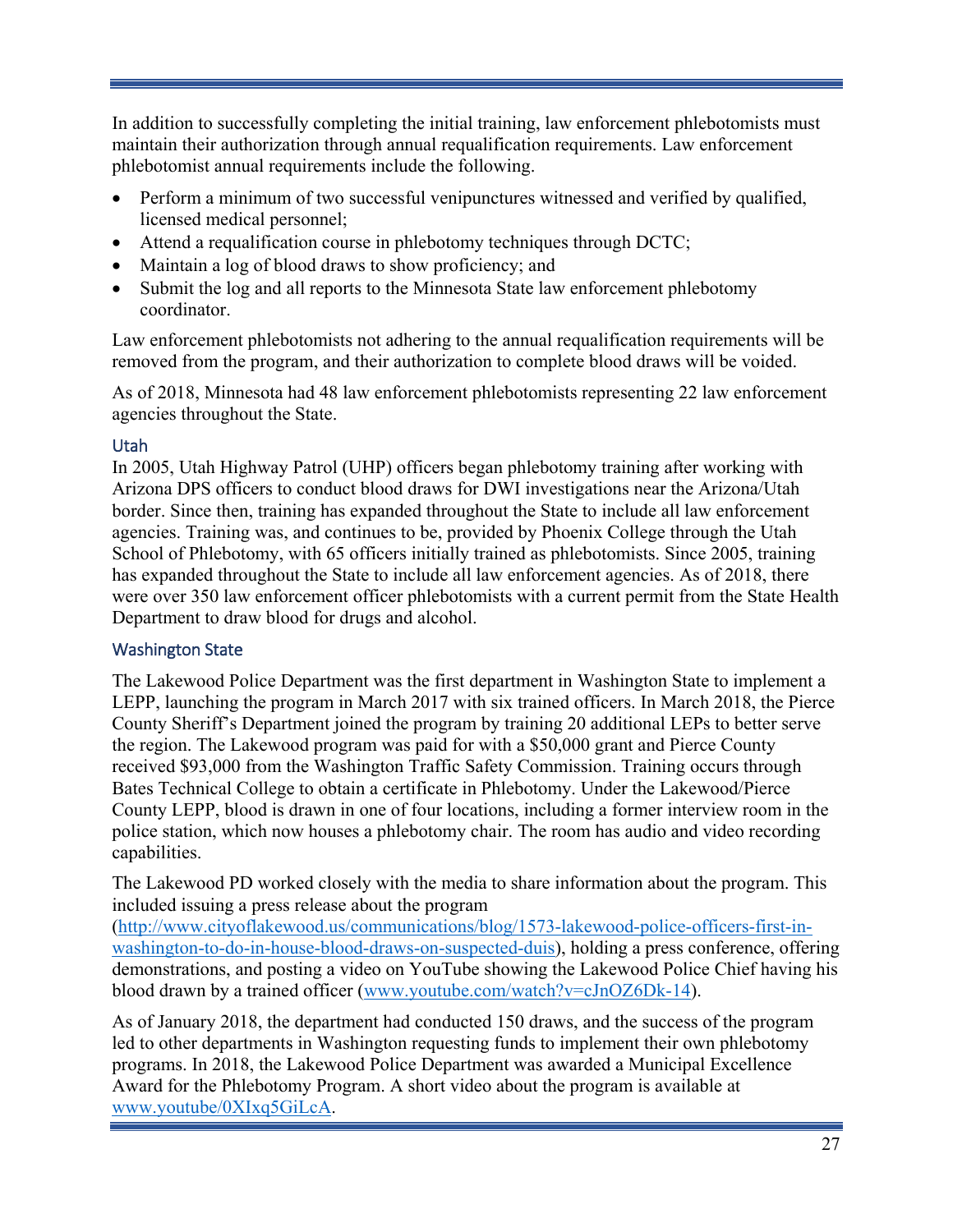### <span id="page-31-0"></span>Talking Points for Media, the Public, and Decision-Makers

Agencies and States that have successfully implemented a law enforcement phlebotomy program have found that there are several key points that were helpful when giving presentations and holding discussions to obtain buy-in from decision makers, as well as to gain support of the media and public. These key points include:

- Prosecutors need definitive evidence and effective witnesses (law enforcement) to successfully convict a driver of DWI, especially drug-impaired driving. A law enforcement phlebotomy program provides both.
- Obtaining and testing blood for BAC and drug content is time-sensitive. If the blood is not obtained and tested in a timely manner, the evidence is lost. For example, Delta 9- THC (marijuana) levels in blood can decline significantly within a few hours (Compton, 2017).
- Training is robust, and it mirrors training received by medical personnel.
- Officers are not drawing blood at the roadside; it is done in a phlebotomy chair, in a safe and contained environment, with the proper equipment, and meets healthcare standards.
- A law enforcement phlebotomy program allows the officer to return to service faster. This is especially beneficial to smaller or more rural agencies, where a DWI arrest may take an officer off the road for a long period of time while they obtain blood evidence at a hospital or other location.
- The chain of custody is simplified when an officer draws blood and then secures it, rather than obtaining it from a civilian technician prior to booking.
- A law enforcement phlebotomy program eliminates the ethical issues faced by medical personnel when a patient refuses a blood draw.
- A law enforcement phlebotomy program reduces costs by eliminating payments to medical facilities that perform blood draws.
- Agencies and departments in Arizona, Colorado, Idaho, Maine, Minnesota, Texas, Utah, Washington State, and other States have successfully implemented law enforcement phlebotomy programs with no significant legal issues to date.

In addition to these key points, agencies that have implemented a law enforcement phlebotomy program have found that being as transparent as possible with the media is beneficial to obtaining favorable press coverage. The following examples show how the Lakewood, Washington, Police Department worked closely with the media to share information about their phlebotomy program when it was first launched, including inviting them to watch an officer do a blood draw on the police chief.

- Press Release [www.cityoflakewood.us/communications/blog/1573-lakewood-police](https://www.cityoflakewood.us/communications/blog/1573-lakewood-police-officers-first-in-washington-to-do-in-house-blood-draws-on-suspected-duis)[officers-first-in-washington-to-do-in-house-blood-draws-on-suspected-duis](https://www.cityoflakewood.us/communications/blog/1573-lakewood-police-officers-first-in-washington-to-do-in-house-blood-draws-on-suspected-duis)
- YouTube Video demonstrating how a blood draw is conducted [www.youtube.com/watch?v=cJnOZ6Dk-14](https://www.youtube.com/watch?v=cJnOZ6Dk-14)
- Lakewood law enforcement officers to do blood draws to speed DUI cases March 2014 article in the News Tribune about the Lakewood (Washington) law enforcement department phlebotomy program - [www.thenewstribune.com/news/local/ crime](http://www.thenewstribune.com/news/local/%20crime%20/article136373773.html)  [/article136373773.html](http://www.thenewstribune.com/news/local/%20crime%20/article136373773.html)
- Municipal Excellence Award Video discusses the benefits of the program and shows a demonstration of a blood draw – [youtube/0XIxq5GiLcA](https://youtube/0XIxq5GiLcA)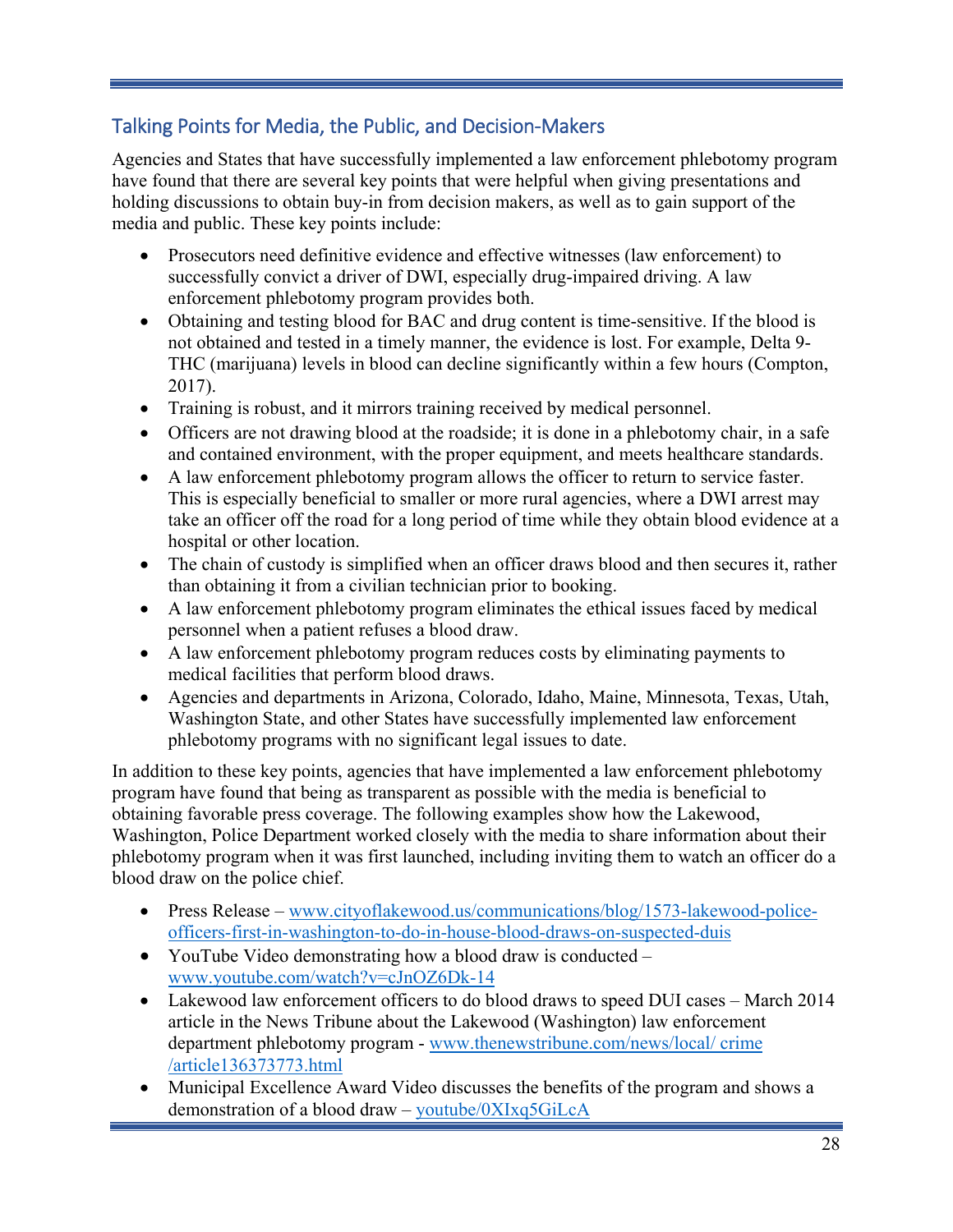### <span id="page-32-0"></span>Links to More Information

### <span id="page-32-1"></span>**Articles**

- Blood Draw Program to Target Habitual Offenders July 2017 article in the Bonner County Daily Bee about the Coeur d'Alene (Idaho) law enforcement phlebotomy program [\(www.bonnercountydailybee.com/local\\_news/20170714/blood](https://www.bonnercountydailybee.com/local_news/20170714/blood-draw_program_to_%20target_habitual_offenders)draw program to target habitual offenders)
- Lakewood law enforcement officers to do blood draws to speed DUI cases March 2014 article in the News Tribune about the Lakewood (Washington) law enforcement department phlebotomy program [\(www.thenewstribune.com/news/local/ crime](file://dothqewfs101/VDI_User_Profiles/maryf.jones/Documents/Documents/Job%2014222/www.thenewstribune.com/news/local/%20crime%20/article136373773.html)  [/article136373773.html\)](file://dothqewfs101/VDI_User_Profiles/maryf.jones/Documents/Documents/Job%2014222/www.thenewstribune.com/news/local/%20crime%20/article136373773.html)
- Law Enforcement Phlebotomy for Safer Roads Article in the April 2016 issue of Law Enforcement Improving Traffic Safety, authored by Alberto Gutier, Arizona's Governor's Highway Safety Representative [\(www.azgohs.gov/programs/LEL%20042016](file://dothqewfs101/VDI_User_Profiles/maryf.jones/Documents/Documents/Job%2014222/www.azgohs.gov/programs/LEL%20042016%20%20PhlebotomyNewsArticle.pdf)  [%20PhlebotomyNewsArticle.pdf\)](file://dothqewfs101/VDI_User_Profiles/maryf.jones/Documents/Documents/Job%2014222/www.azgohs.gov/programs/LEL%20042016%20%20PhlebotomyNewsArticle.pdf)
- Meet Nampa's Phlebotocops October 2014 article in the Idaho Press about the Nampa, Idaho law enforcement phlebotomy program [\(www.idahopress.com/members/ meet](file://dothqewfs101/VDI_User_Profiles/maryf.jones/Documents/Documents/Job%2014222/www.idahopress.com/members/%20meet-nampa-s-phlebotocops/article_f503d41a-55b9-11e4-9b65-6381d9f37899.html)[nampa-s-phlebotocops/article\\_f503d41a-55b9-11e4-9b65-6381d9f37899.html\)](file://dothqewfs101/VDI_User_Profiles/maryf.jones/Documents/Documents/Job%2014222/www.idahopress.com/members/%20meet-nampa-s-phlebotocops/article_f503d41a-55b9-11e4-9b65-6381d9f37899.html)
- Officers' New Tool Against DWI: Syringe September 2009 Associated Press article about law enforcement phlebotomy programs [\(www.nytimes.com/2009/](file://dothqewfs101/VDI_User_Profiles/maryf.jones/Documents/Documents/Job%2014222/www.nytimes.com/2009/%2009/14/us/14blood.html)  [09/14/us/14blood.html\)](file://dothqewfs101/VDI_User_Profiles/maryf.jones/Documents/Documents/Job%2014222/www.nytimes.com/2009/%2009/14/us/14blood.html)
- For the Road Newsletter Quarterly newsletter that helps Idaho prosecutors and law enforcement officers successfully prosecute cases involving impaired driving [\(www.tsrp](file://dothqewfs101/VDI_User_Profiles/maryf.jones/Documents/Documents/Job%2014222/www.tsrp-idaho.org/newsletter_00.html)[idaho.org/newsletter\\_00.html\)](file://dothqewfs101/VDI_User_Profiles/maryf.jones/Documents/Documents/Job%2014222/www.tsrp-idaho.org/newsletter_00.html)

### <span id="page-32-2"></span>**Reports**

- Driving While Impaired Arrest Process Improvement NHTSA report that describes six case studies of strategies used by law enforcement, including law enforcement phlebotomists, to reduce the cost and time of processing a DWI arrest [\(www.nhtsa.gov/staticfiles/nti/pdf/812308-DWI-Arrest-Process-Improvement.pdf\)](file://dothqewfs101/VDI_User_Profiles/maryf.jones/Documents/Documents/Job%2014222/www.nhtsa.gov/staticfiles/nti/pdf/812308-DWI-Arrest-Process-Improvement.pdf)
- Traffic Safety Facts: Breath Test Refusals NHTSA brief that describes the use of warrants to draw blood as a promising strategy to combat breath test refusals [\(www.nhtsa.gov/sites/nhtsa.dot.gov/files/810871.pdf\)](file://dothqewfs101/VDI_User_Profiles/maryf.jones/Documents/Documents/Job%2014222/www.nhtsa.gov/sites/nhtsa.dot.gov/files/810871.pdf)
- Use of Warrants to Reduce Breath Test Refusals: Experiences from North Carolina NHTSA report that presents case studies from three counties in North Carolina describing the effectiveness of a search warrant program to draw blood for DWI cases [\(www.nhtsa.gov/sites/nhtsa.dot.gov/files/811461.pdf\)](file://dothqewfs101/VDI_User_Profiles/maryf.jones/Documents/Documents/Job%2014222/www.nhtsa.gov/sites/nhtsa.dot.gov/files/811461.pdf)

### <span id="page-32-3"></span>Press Releases/Media

- Lakewood police first in state to do blood draws on suspected DUIs Press release from the city of Lakewood, WA [\(www.cityoflakewood.us/communications/blog/1573](file://dothqewfs101/VDI_User_Profiles/maryf.jones/Documents/Documents/Job%2014222/www.cityoflakewood.us/communications/blog/1573-lakewood-police-officers-first-in-washington-to-do-in-house-blood-draws-on-suspected-duis) [lakewood-police-officers-first-in-washington-to-do-in-house-blood-draws-on-suspected](file://dothqewfs101/VDI_User_Profiles/maryf.jones/Documents/Documents/Job%2014222/www.cityoflakewood.us/communications/blog/1573-lakewood-police-officers-first-in-washington-to-do-in-house-blood-draws-on-suspected-duis)[duis\)](file://dothqewfs101/VDI_User_Profiles/maryf.jones/Documents/Documents/Job%2014222/www.cityoflakewood.us/communications/blog/1573-lakewood-police-officers-first-in-washington-to-do-in-house-blood-draws-on-suspected-duis)
- Unique Phlebotomy class offered to local peace officers needing training to take DWI blood samples – Press release from Lone Star College (Texas) announcing their law enforcement phlebotomy training program [\(www.lonestar.edu/news/14236.htm\)](file://dothqewfs101/VDI_User_Profiles/maryf.jones/Documents/Documents/Job%2014222/www.lonestar.edu/news/14236.htm)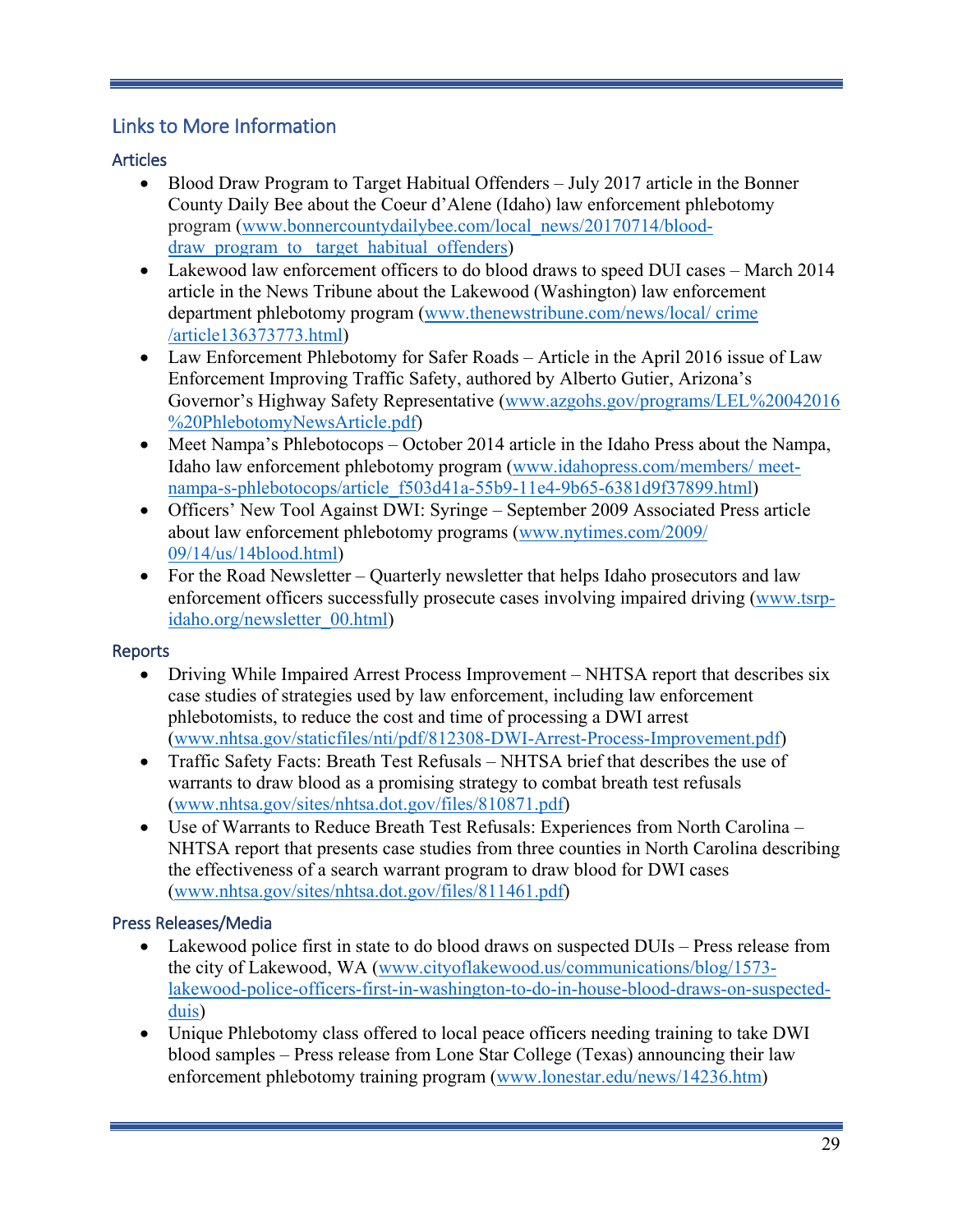### <span id="page-33-0"></span>Videos

- Video of Lakewood, WA police chief having blood drawn by an officer phlebotomist [\(www.youtube.com/watch?v=cJnOZ6Dk-14\)](https://www.youtube.com/watch?v=cJnOZ6Dk-14)
- 2018 Lakewood Municipal Excellence Awards video Discusses how the Lakewood LEPP was started, how Lakewood convinced decision makers about the benefits of the program, and demonstrates how blood draws are conducted discusses the benefits of the program and shows a demonstration of a blood draw [\(www.youtube/0XIxq5GiLcA\)](https://www.youtube/0XIxq5GiLcA)

### <span id="page-33-1"></span>**Webinars**

• The Real Pros of a Law Enforcement Phlebotomy Program – Recording of a May 2016 webinar sponsored by the National Traffic Safety Resource Prosecutor program [\(www.nlelp.org/tsrp-traffic-tuesdays-webinar-recordings/\)](https://www.nlelp.org/tsrp-traffic-tuesdays-webinar-recordings/)

### <span id="page-33-2"></span>**Websites**

• Arizona Governor's Office of Highway Safety Phlebotomy Program – Website describing the history, funding, training, and benefits of Arizona's program [\(www.azgohs.gov/programs/default.asp?ID=48\)](https://www.azgohs.gov/programs/default.asp?ID=48)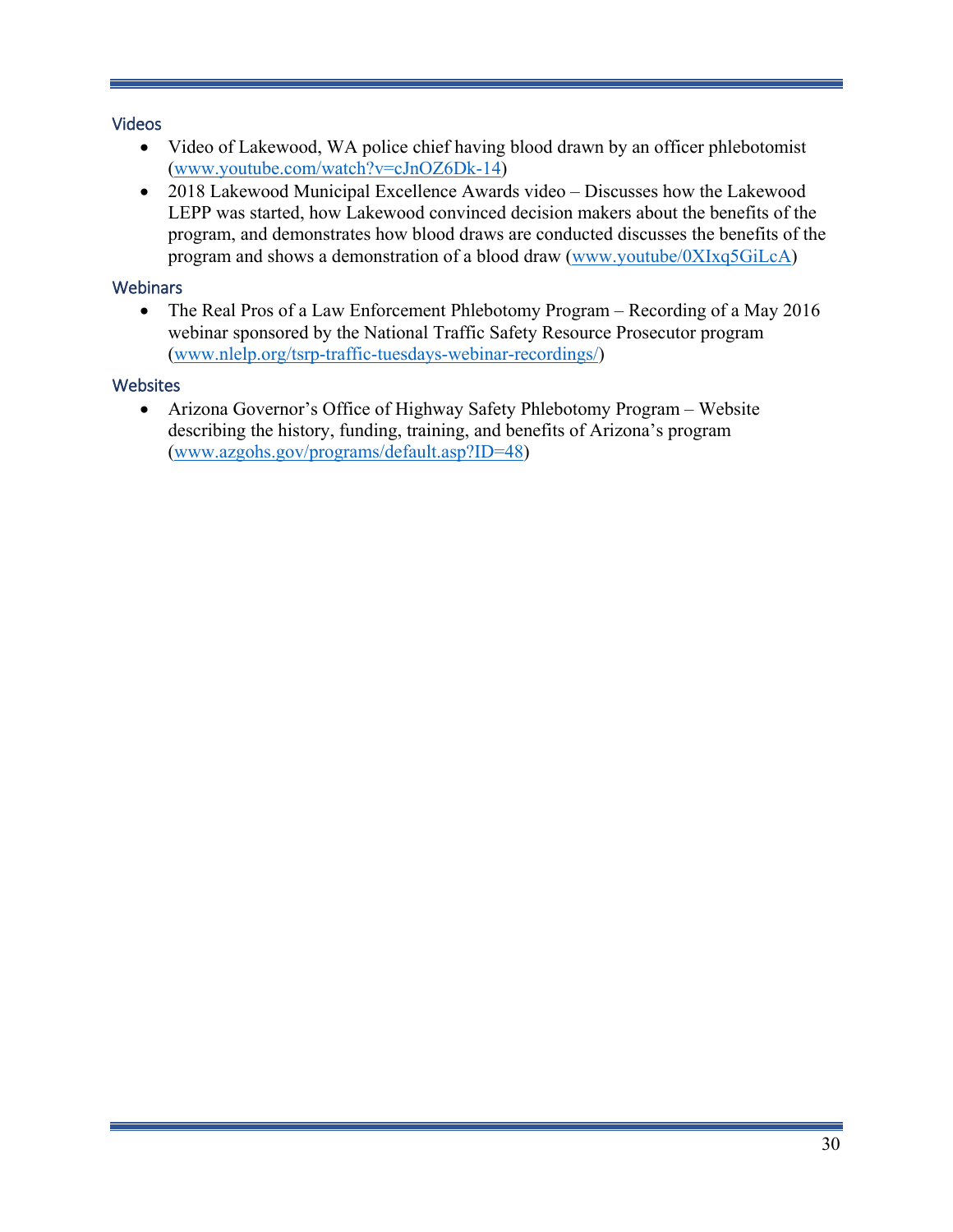# <span id="page-34-0"></span>Sample Material

The appendices to this toolkit include several templates that can be used as a starting point for developing policies, procedures, reports, and other documentation for a law enforcement phlebotomy program. These templates have been developed using documentation from existing law enforcement phlebotomy programs. Agencies/departments should customize these templates to their needs based on State legislation, agency/department size, funding, training requirements, and other parameters that are unique to each State and agency/department. In addition, this material should be developed through a coordinated effort with all law enforcement phlebotomy program stakeholders and reviewed by legal counsel before finalization. The material may need to be updated over time as policies and guidance change based on the needs of the program.

- **Appendix A: Standards for Law Enforcement Phlebotomists** Some agencies maintain a list of standards that all law enforcement phlebotomists must follow. These standards may summarize the agency/department's Phlebotomy Policy and Guidelines.
- **Appendix B: Policy and Guidelines** All agencies/departments should have documentation of their phlebotomy program policy and guidelines. This document includes high-level information on what phlebotomists must do for all blood draws, as well as guidelines and recommendations for what they may do depending on the circumstance.
- **Appendix C: Blood Draw Report** This report is used by the phlebotomist to document all blood draws and contains information regarding the procedures used, timeframes, any documented medical issues or concerns about the subject, and other pertinent information to maintain evidence and documentation of the draw. The sample blood draw report is described in the sample Law Enforcement Phlebotomy Manual.
- **Appendix D: Phlebotomy Log** Some agencies/departments maintain a log of all blood draws in addition to maintaining copies of blood draw reports. The log allows an agency/department to easily determine how many draws were performed in a particular timeframe, see who made the draws, and track inventory of blood draw kits.
- **Appendix E: Law Enforcement Phlebotomy Manual** The manual is similar to the policy and guidelines, but it goes into more detail about the required procedures, storage of blood after it is drawn, disposal of equipment, and handling combative subjects.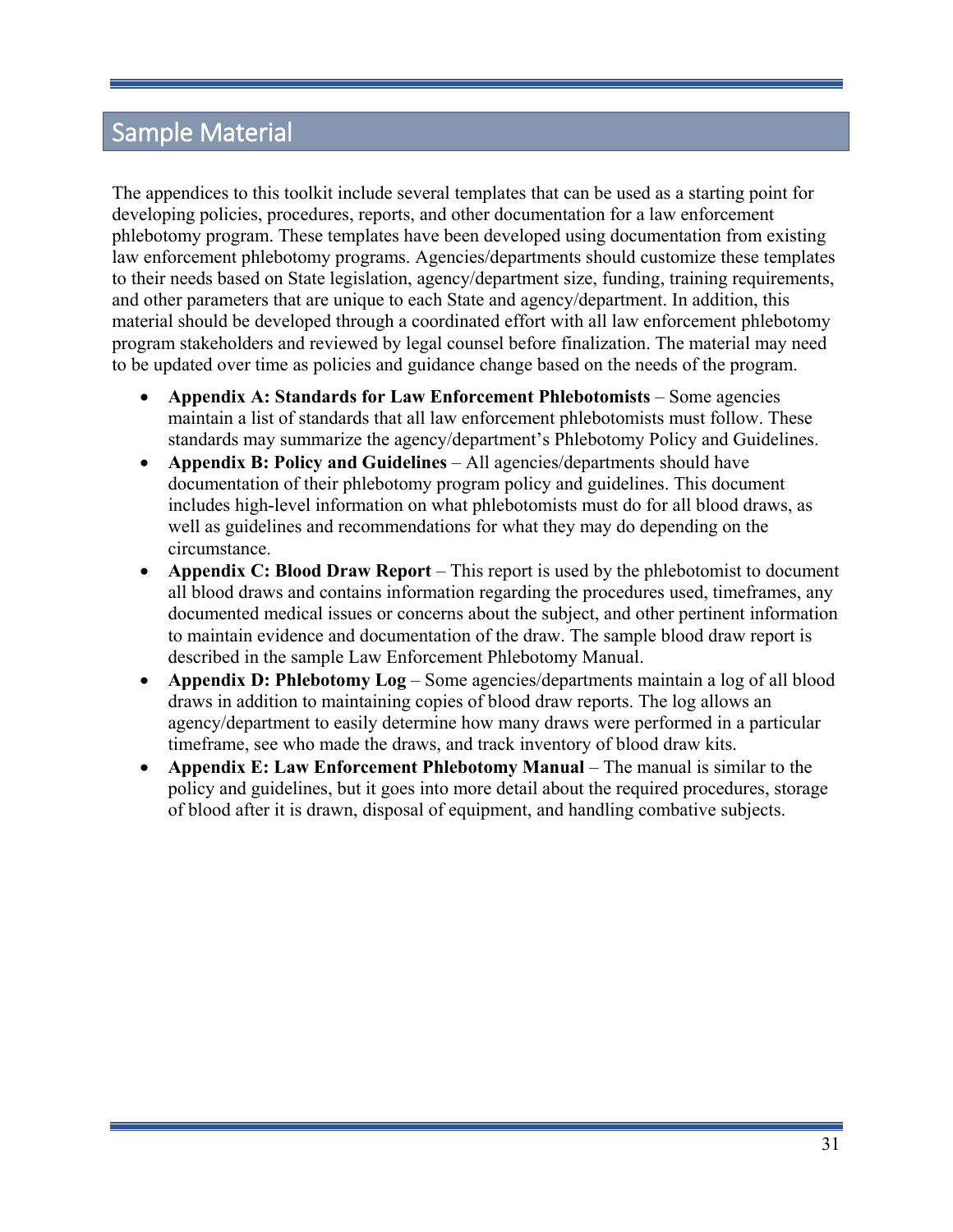# <span id="page-35-0"></span>References

- Arizona Governor's Office of Highway Safety. (2018). *Phlebotomy Program*. Retrieved from [www.azgohs.gov/programs/default.asp?ID=48.](https://www.azgohs.gov/programs/default.asp?ID=48)
- Berning, A., Compton, R., Vegega, M., Beirness, D., Hedlund, J., Jones, R., & Nichols, J. (2008). *Refusal of Intoxication Testing: A Report to Congress*. Washington, DC: National Highway Traffic Safety Administration. Retrieved from [www.nhtsa.gov/sites/nhtsa.dot.gov/files/811098\\_1.pdf](https://www.nhtsa.gov/sites/nhtsa.dot.gov/files/811098_1.pdf)
- Berning, A., Beirness, D., Hedlund, J., & Jones, R. (2007). *Breath Test Refusals* (Traffic Safety Facts Research Note, Report No. DOT HS 810 871). Washington, DC: National Highway Traffic Safety Administration. Retrieved from [www.nhtsa.gov/sites/nhtsa.dot.gov/files/810871.pdf](https://www.nhtsa.gov/sites/nhtsa.dot.gov/files/810871.pdf)
- *Birchfield v. North Dakota*, 579 U.S. \_ (2016). Retrieved from [https://supreme.justia.com/cases/federal/us/579/14-1468/.](https://supreme.justia.com/cases/federal/us/579/14-1468/)
- Compton, R. (2017, July). *Marijuana-Impaired Driving: A Report to Congress*. (DOT HS 812 440). Washington, DC: National Highway Traffic Safety Administration. Retrieved from [www.nhtsa.gov/sites/nhtsa.dot.gov/files/documents/812440-marijuana-impaired-driving](https://www.nhtsa.gov/sites/nhtsa.dot.gov/files/documents/812440-marijuana-impaired-driving-report-to-congress.pdf)[report-to-congress.pdf](https://www.nhtsa.gov/sites/nhtsa.dot.gov/files/documents/812440-marijuana-impaired-driving-report-to-congress.pdf)
- Federal Bureau of Investigation (FBI). Department of Justice (US) (2017). Crime in the United States 2016: *Uniform Crime Reports*. Washington (DC). Retrieved from [ucr.fbi.gov/crime-in-the-u.s/2016/crime-in-the-u.s.-2016/tables/table-18](https://ucr.fbi.gov/crime-in-the-u.s/2016/crime-in-the-u.s.-2016/tables/table-18)
- Hedlund, J. (2017). *Drug-Impaired Driving: A Guide for States*. Washington, DC: Governors Highway Safety Association. Available at www.ghsa.org/sites/default/files/2017- 07/GHSA\_DruggedDriving2017\_FINAL\_revised.pdf
- Kelley-Baker, T. (2014). *Marijuana and Driving Performance*. Retrieved from Presentation at TRB Alcohol, Other Drugs and Transportation Committee 2014 Midyear Meeting.
- Logan, B.K. (2014). *Thresholds for THC and Driving*. Presentation at TRB Alcohol, Other Drugs and Transportation Committee 2014 Midyear Meeting.
- Marose, D. (2017). *Law Enforcement Has Another Tool in the Fight Against Impaired Driving: Law Enforcement Phlebotomy in Minnesota.*
- Minnesota Traffic Law Enforcement Training Program. (2017). *Training Announcement: Law Enforcement Phlebotomist*. Retrieved from [dps.mn.gov/divisions/msp/about/Documents/Training%20Announcement%20August%2](https://dps.mn.gov/divisions/msp/about/Documents/Training%20Announcement%20August%202017.pdf) [02017.pdf](https://dps.mn.gov/divisions/msp/about/Documents/Training%20Announcement%20August%202017.pdf)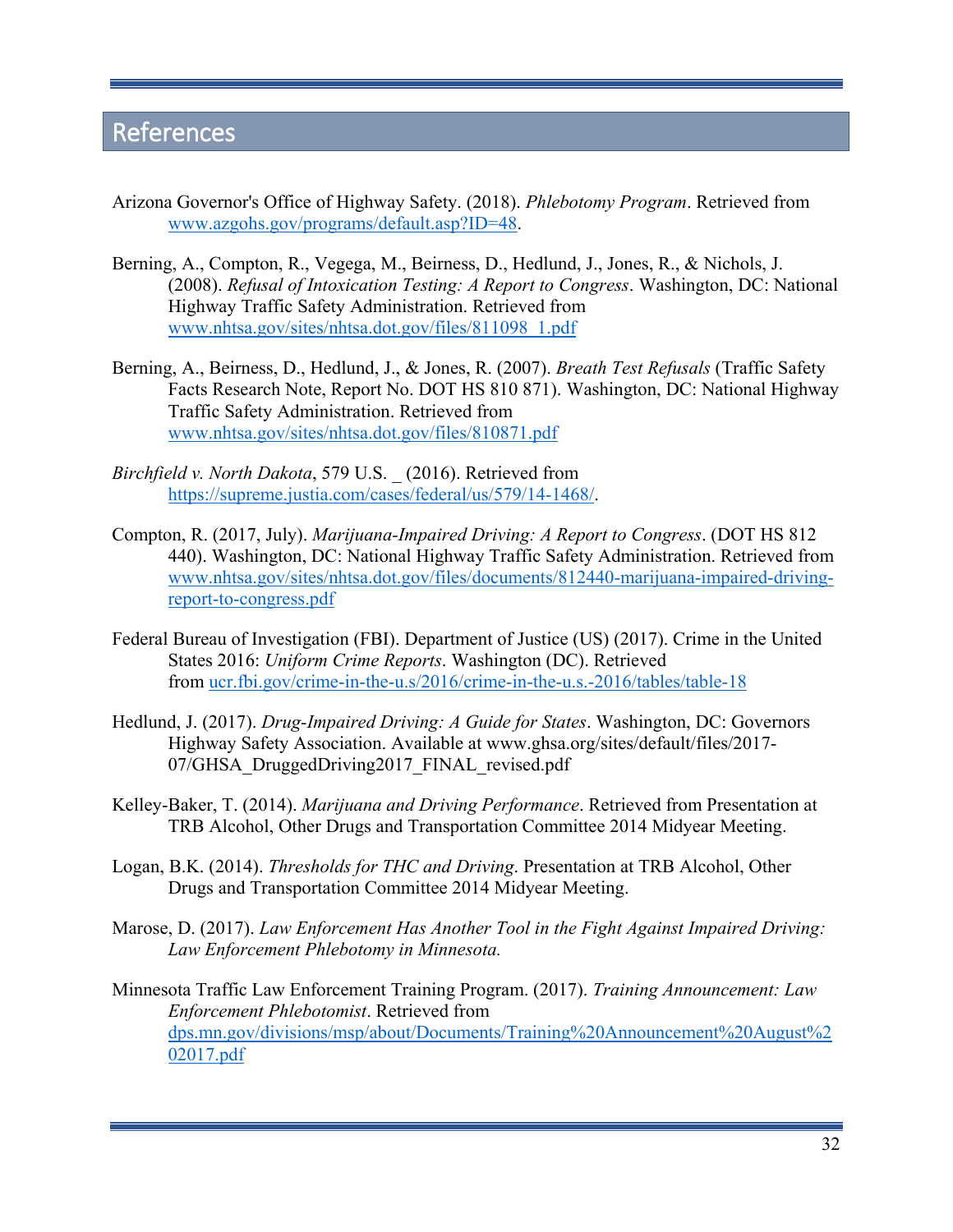- *Missouri v. McNeely*, 569 U.S. 141 (2013). Retrieved from [supreme.justia.com/cases/federal/us/569/11-1425/.](https://supreme.justia.com/cases/federal/us/569/11-1425/)
- Namuswe, E, Coleman, H., & Berning, A. (2014). *Breath Test Refusal Rates in the United States – 2011 Update*. Washington, DC: National Highway Traffic Safety Administration. Retrieved from [www.nhtsa.gov/sites/nhtsa.dot.gov/files/breath\\_test\\_refusal\\_rates-](http://www.nhtsa.gov/sites/nhtsa.dot.gov/files/breath_test_refusal_rates-811881.pdf)[811881.pdf](http://www.nhtsa.gov/sites/nhtsa.dot.gov/files/breath_test_refusal_rates-811881.pdf)
- National Highway Traffic Safety Administration (2017). *Traffic Safety Facts 2016 Data: Alcohol-Impaired Driving*. U.S. Department of Transportation, Washington, DC; Retrieved from [crashstats.nhtsa.dot.gov/Api/Public/ViewPublication/812450](https://crashstats.nhtsa.dot.gov/Api/Public/ViewPublication/812450)
- Olson, J. (2016). *Law Enforcement Phlebotomy: An introduction to the 6 Steps in creating a quality Law Enforcement Phlebotomy Program*. Handout from Idaho Prosecuting Attorneys Association Conference 2016.
- *Schmerber v. California*, 384 U.S. 757 (1966). Retrieved from [supreme.justia.com/cases/federal/us/384/757/case.html](https://supreme.justia.com/cases/federal/us/384/757/case.html)
- State of Idaho: Impaired Driving Program. (2017). *Law Enforcement Phlebotomy Training Program*. Retrieved from [www.post.idaho.gov/Reg2/052617PhlebotomyTrainingApplication.pdf](https://www.post.idaho.gov/Reg2/052617PhlebotomyTrainingApplication.pdf)
- *State v. May*, 2 CA-CR 2004-0099 Court of Appeals, State of Arizona Division Two. Retrieved from [caselaw.findlaw.com/az-court-of-appeals/1419603.html](https://caselaw.findlaw.com/az-court-of-appeals/1419603.html)
- Utah Department of Public Safety. (2017). *Additional Non-POST Sponsored Training: Peace Officer Standards and Training*. Retrieved from [post.utah.gov/in-service](https://post.utah.gov/in-service-investigations/additional-non-post-sponsored-training/)[investigations/additional-non-post-sponsored-training/](https://post.utah.gov/in-service-investigations/additional-non-post-sponsored-training/)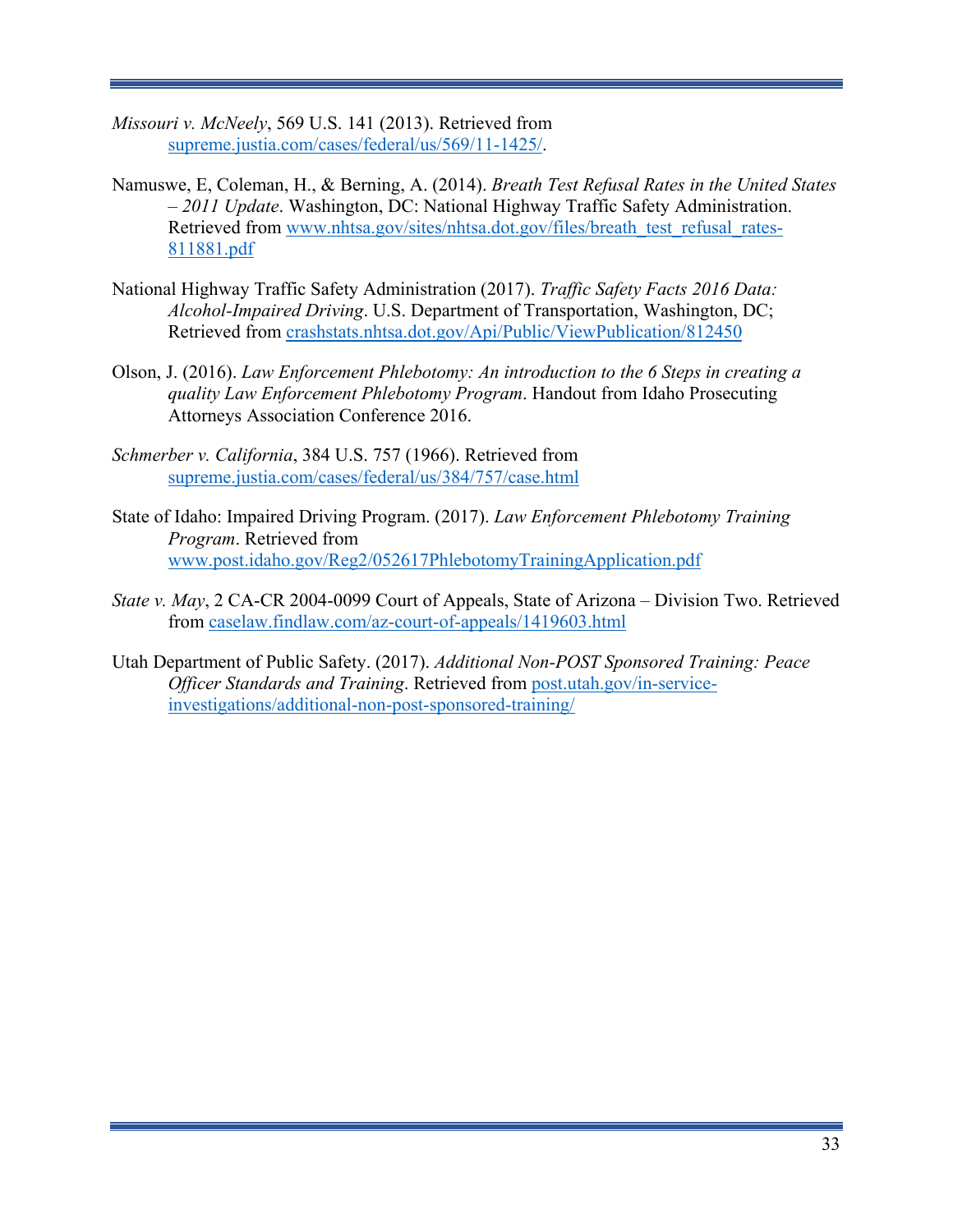# <span id="page-37-0"></span>Appendix A: Standards for Law Enforcement Phlebotomists

This is an example only. These standards are not representative of any one law enforcement phlebotomy program and will need to be revised based on an individual agency or department's needs.

- 1. All blood draws will strictly adhere to **[state/county/agency/department]** policies.
- 2. Law enforcement phlebotomists successfully completing the **[training program name]**  Law Enforcement Phlebotomy training program will be recognized as qualified for drawing blood samples for legal purposes.
- 3. Law enforcement phlebotomists will be allowed to complete blood draws on all DWI arrestees, regardless of the arresting officer.
- 4. Law enforcement phlebotomists will make every effort to complete the evidentiary blood kit paperwork and seal and package the completed blood kit in the subject's presence.
- 5. Law enforcement phlebotomists shall make every effort to complete the blood draw in a controlled setting; minimizing the chance of discomfort and injury. A draw should only occur if the subject is in a safe and secure position, and the law enforcement phlebotomist is comfortable with the setting.
- 6. Law enforcement phlebotomists should consider having the draw witnessed by another officer or supervisor particularly with uncooperative or combative subjects.
- 7. Law enforcement phlebotomists shall use evidentiary blood kits supplied by **[name of supplier**]. Ancillary equipment required for a successful blood draw may be used (e.g., tourniquets) as needed and required. Ancillary equipment **[will/will not]** be provided by **[state/county/agency/department]**.
- 8. Annual requalification requirements as outlined must be completed as required by **[training program name]** policies. Law enforcement phlebotomists who do not successfully complete annual requalification training will be removed from the program, and their authorization to complete blood draws will be voided.
- 9. Law enforcement phlebotomists must maintain a log of all blood draws made. Copies of logs must be maintained by the law enforcement phlebotomist. Law enforcement phlebotomists must submit a completed log of draws to the program coordinator annually.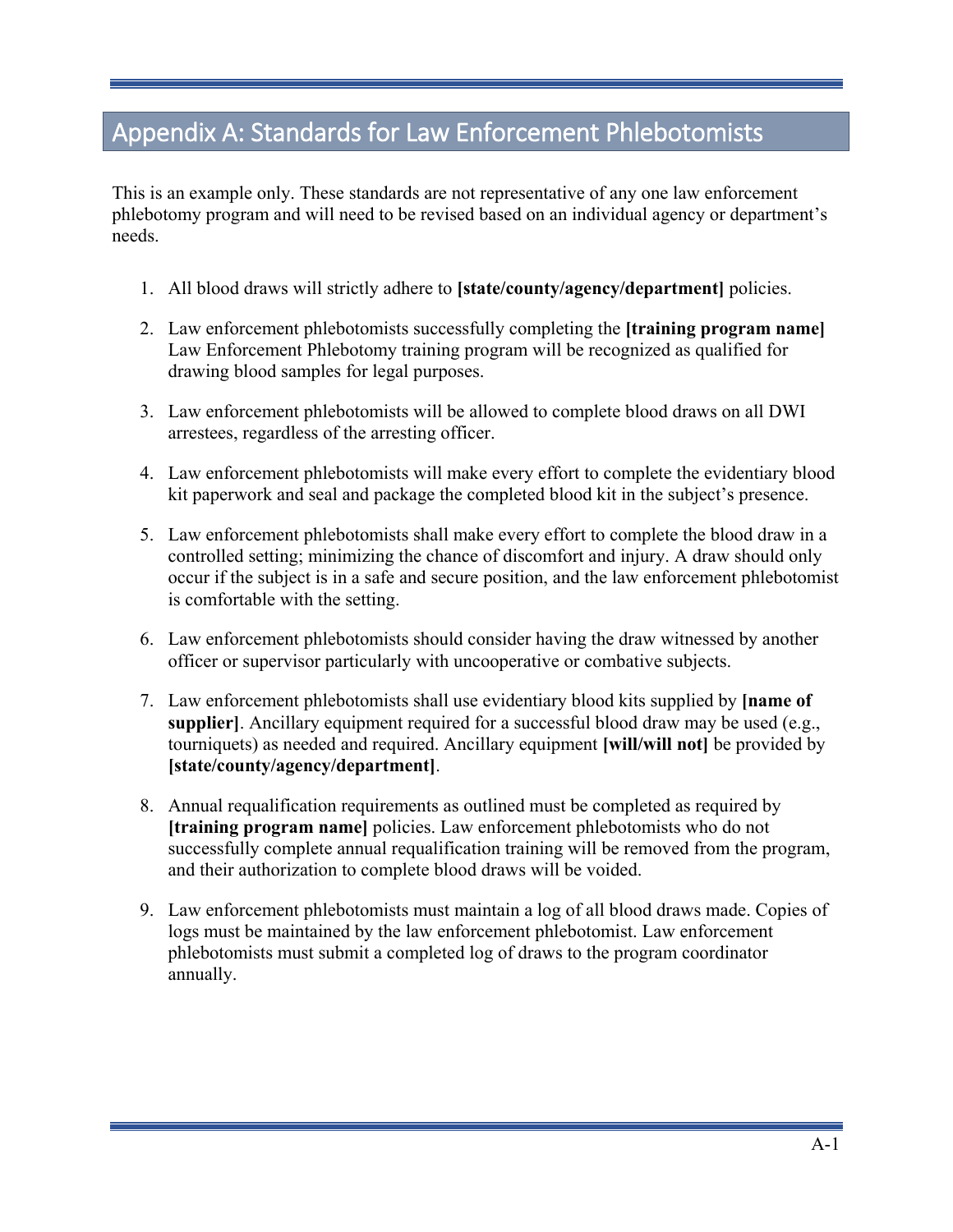# <span id="page-38-0"></span>Appendix B: Law Enforcement Phlebotomy Policy and Guidelines

#### **1. Purpose and Scope**

This policy establishes protocol and guidelines for the performance of those officers trained in phlebotomy to ensure a uniform approach is used for all blood draws.

#### **2. Definition and Qualifications**

A. Definition of Law Enforcement Phlebotomist

- 1. Those trained through a recognized phlebotomy program that meets the requirements necessary to award course credits and is comparable with training offered at **[NAME OF PHLEBOTOMY TRAINING PROGRAM USED BY DEPARTMENT/AGENCY]**.
- 2. Any other qualified person that meets the definition of "qualified person" as outlined in **[NAME SPECIFIC STATE STATUTE]**.
- B. Continued Qualification for Law Enforcement Personnel
	- 1. Perform a minimum of **[TYPICAL NUMBER IS 2-4]** successful venipunctures per year as witnessed and verified by qualified, licensed medical personnel.
	- 2. Attend a requalification course in phlebotomy techniques when offered by the **[AGENCY/DEPARTMENT]** Phlebotomy Coordinator every 2 years.

#### **3. Regulations**

- A. Law enforcement phlebotomists performing venipuncture should adhere to the policies of their licensing agency/State regulations.
- B. Only law enforcement officers trained in phlebotomy, who have been approved of by the agency/department to perform phlebotomy may conduct blood draws.
- C. Blood will not be drawn without a search warrant or lawful exception to a warrant requirement.
- D. Law enforcement phlebotomists are authorized to draw blood for alcohol/drug content or hazardous substances in accordance with **[NAME SPECIFIC STATE STATUTE]** (DWI and CVO cases).

#### **4. Procedures**

- A. Arresting officers should:
	- 1. Contact a supervisor prior to requesting a phlebotomist.
	- 2. Witness the blood draw.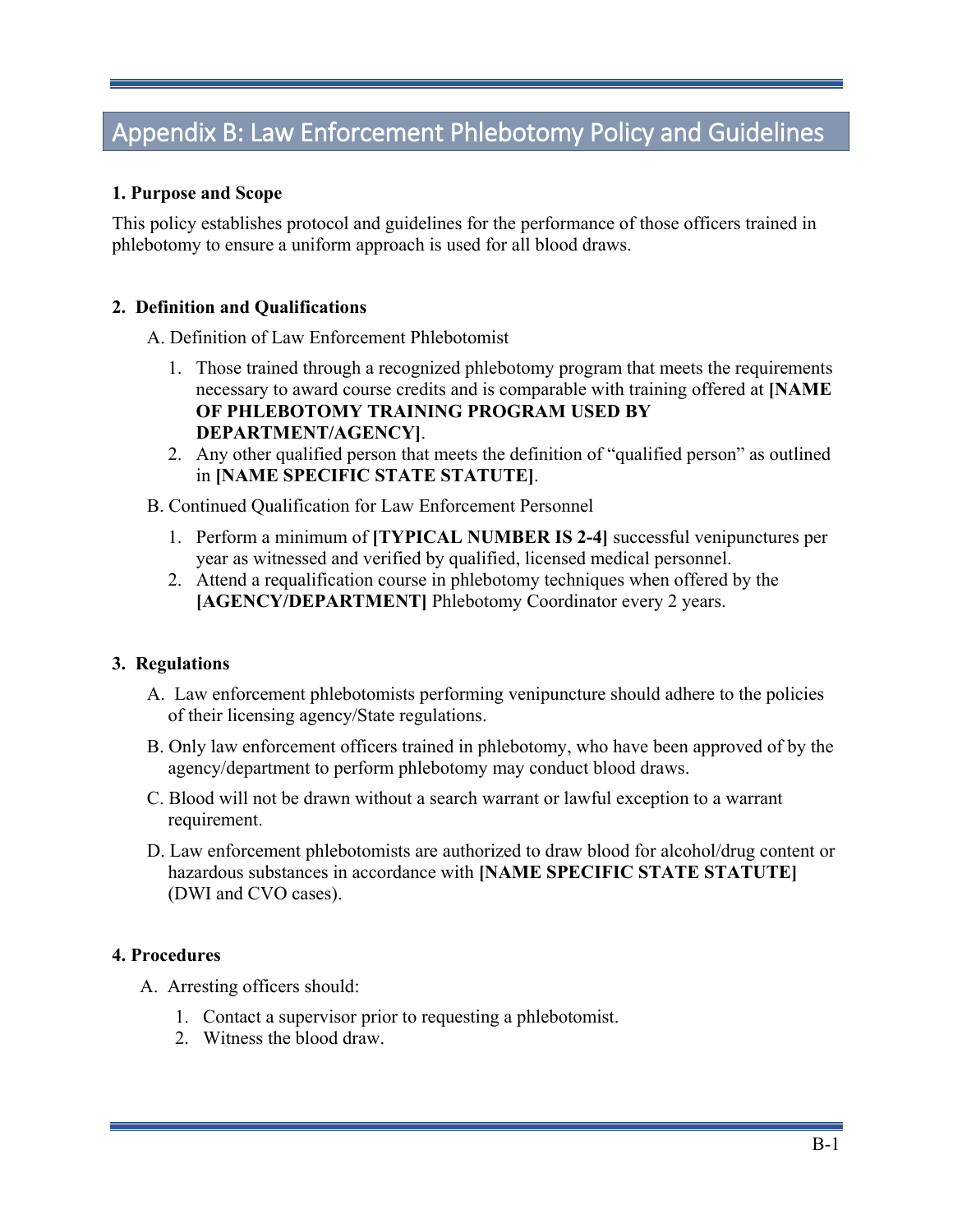- B. Law enforcement phlebotomists performing venipuncture are obtaining evidence and should make notes in reference to the suspect's statements and actions which may aid in prosecution.
- C. Who may draw blood? A law enforcement phlebotomist performing venipuncture may:
	- 1. Draw blood from a suspect he/she has personally arrested for DWI and/or Criminal Vehicular Operation.
	- 2. Summon another Law Enforcement Phlebotomist to collect the specimen, if the officer/phlebotomist feels that it would be in the best interest of the officer, subject, agency, and criminal and civil cases.
- D. Testing procedures. Law enforcement phlebotomists performing venipuncture should:
	- 1. Ensure the arresting officer witnesses the blood draw when available.
	- 2. Select an alternative subject site if a second draw attempt is necessary.
	- 3. Not exceed two attempts (in two separate subject sites) to complete a successful draw.
	- 4. Offer alternative testing after two unsuccessful draw attempts.
	- 5. Only use force that is reasonably necessary, given the nature of the offense, to conduct a blood draw. Subjects who physically resist a blood draw may be subject to additional charges which may include obstruction and/or assault. The behavior of the subject should be documented.
- E. Documentation. Law enforcement phlebotomists performing venipuncture should:
	- 1. Complete a Blood Draw Report (pursuant to agency/department policies) for each subject blood draw.
	- 2. Include a copy of the supplemental report with the case file related to the investigation
	- 3. Forward a copy of the supplemental report to the **[AGENCY/DEPARTMENT]** Law Enforcement Phlebotomy Coordinator.
	- 4. Complete a Law Enforcement Phlebotomist Log of Blood Draws (Log) pursuant to agency/department policies.
	- 5. Submit the Log annually to the **[AGENCY/DEPARTMENT]** Law Enforcement Phlebotomy Coordinator.
	- 6. Complete all pertinent documentation contained in the **[DEPARTMENT/AGENCY]** blood collection kit.
- F. After the blood draw. Law enforcement phlebotomists performing venipuncture should:
	- 1. Turn over the completed kit to the arresting officer or submit it into evidence per agency/department policies.
	- 2. Keep blood evidence samples in a refrigerator or a cooler. The specimen should be delivered to the toxicology lab as soon as possible.
	- 3. Locate a facility in the area they work where the biohazardous waste can be destroyed. Local hospitals would be the best option for this service. All biological hazardous waste will be properly destroyed.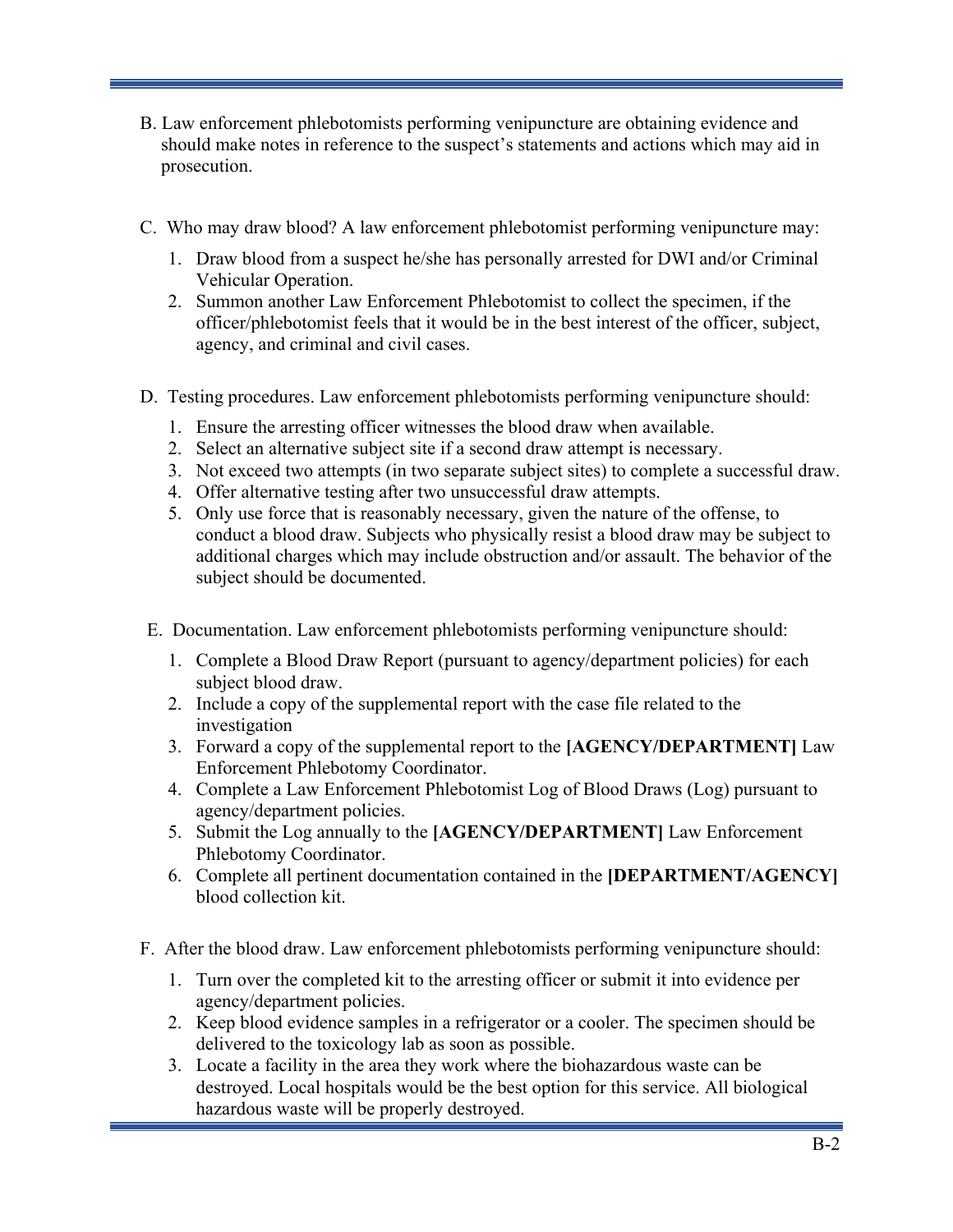### G. Equipment

The needle, hub, and other venipuncture supplies should be disposed of according to recommended OSHA and agency/department guidelines.

- H. Law enforcement phlebotomists should maintain a professional image at all times.
	- 1. Lab coats and/or a law enforcement uniform (OSHA requirement) should be worn when collecting blood specimen.
	- 2. Protective exam gloves must be worn by anyone performing blood draws.

### **5. Assist Other Agencies**

There may be occasions where other law enforcement agencies request the services of a law enforcement agency/department phlebotomist. To assist with such cases, the phlebotomist must confirm that a valid search warrant, pursuant to SOP and DWI and implied consent statutes, has been obtained prior to proceeding with a blood draw. Those requests will be honored when reasonably feasible. However, the officer will be considered to be on duty as a **[NAME OF AGENCY/DEPARTMENT]** law enforcement officer while acting at the request of another law enforcement agency, and must complete any blood draw in compliance with Department SOP and **[IDENTIFY STATE STATUTE]**.

### **6. Law Enforcement Phlebotomy Coordinator Responsibilities**

The Law Enforcement Phlebotomy Coordinator is responsible for:

- 1. Coordinating initial training of law enforcement phlebotomists.
- 2. Coordinating requalification training of active law enforcement phlebotomists.
- 3. Disseminating information from the State Highway Safety Office.
- 4. Selecting and overseeing officer enrollment.
- 5. Maintain training and enforcement records for all law enforcement phlebotomists.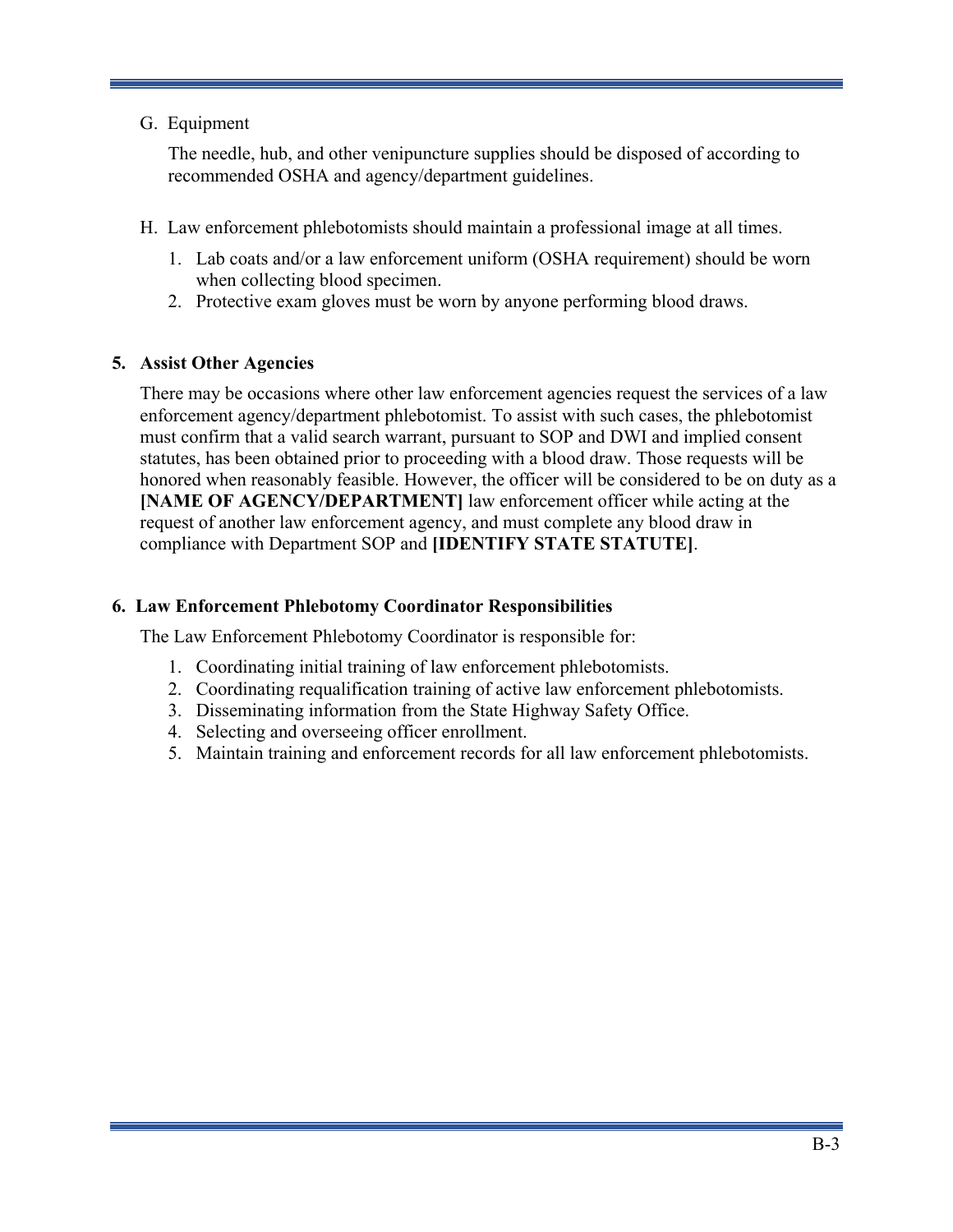# <span id="page-41-0"></span>Appendix C: Blood Draw Report

| <b>PHLEBOTOMY BLOOD DRAW REPORT</b>        |                                                                                                |                  |                         |                                         |  |                                                                                                                                                                            |               | DR NUMBER           |                                                                               |                                        |                         |                                 |                                        |                          |          |                                                                  |
|--------------------------------------------|------------------------------------------------------------------------------------------------|------------------|-------------------------|-----------------------------------------|--|----------------------------------------------------------------------------------------------------------------------------------------------------------------------------|---------------|---------------------|-------------------------------------------------------------------------------|----------------------------------------|-------------------------|---------------------------------|----------------------------------------|--------------------------|----------|------------------------------------------------------------------|
|                                            |                                                                                                |                  |                         |                                         |  |                                                                                                                                                                            |               |                     |                                                                               |                                        |                         | OTHER AGENCY DR NUMBER          |                                        |                          |          |                                                                  |
|                                            |                                                                                                | <b>LAST NAME</b> |                         |                                         |  |                                                                                                                                                                            | <b>SUFFIX</b> | <b>FIRST NAME</b>   |                                                                               |                                        |                         |                                 |                                        | M.I.                     |          | DATE OF BIRTH (mm/dd/yyyy)                                       |
| <b>SUBJECT</b>                             | <b>STREET ADDRESS</b><br><b>CITY</b>                                                           |                  |                         |                                         |  |                                                                                                                                                                            |               |                     |                                                                               |                                        |                         |                                 |                                        | <b>STATE</b>             | ZIP CODE |                                                                  |
|                                            |                                                                                                | <b>CHARGES</b>   |                         |                                         |  |                                                                                                                                                                            |               |                     |                                                                               | SEARCH WARRANT CONSENT TO DRAW         |                         |                                 | <b>FELONY (Pressing Circumstances)</b> |                          |          |                                                                  |
|                                            |                                                                                                |                  | OFFICER'S BADGE NO.     |                                         |  | OFFICER NAME (PRINTED)                                                                                                                                                     |               |                     | $YES$ MO                                                                      | l⊟YES ⊡NO<br>$YES$ MO<br><b>AGENCY</b> |                         |                                 |                                        |                          |          |                                                                  |
|                                            |                                                                                                |                  |                         |                                         |  |                                                                                                                                                                            |               |                     |                                                                               |                                        |                         |                                 |                                        |                          |          |                                                                  |
|                                            |                                                                                                |                  | PHLEBOTOMIST BADGE NO.  |                                         |  | PHLEBOTOMIST NAME (PRINTED)                                                                                                                                                |               |                     |                                                                               | <b>AGENCY</b>                          |                         |                                 |                                        |                          |          |                                                                  |
|                                            |                                                                                                |                  | DATE (mm/dd/yyyy)       | TIME (24 Hour)                          |  | PHYSICAL LOCATION OF BLOOD DRAWN                                                                                                                                           |               |                     |                                                                               |                                        |                         | <b>BLOOD KIT MANUFACTURER</b>   |                                        | <b>BLOOD KIT LOT NO.</b> |          |                                                                  |
| FIRST DRAW                                 |                                                                                                |                  |                         | OTHER EQUIPMENT (maximum 40 characters) |  |                                                                                                                                                                            |               |                     |                                                                               |                                        |                         | <b>LATEX NITRILE OTHER</b>      |                                        |                          |          | TYPE OF GLOVES USED FOR PROCEDURE BLOOD KIT EXPIRATION (mm/yyyy) |
|                                            |                                                                                                |                  | <b>BLOOD DRAWN FROM</b> |                                         |  | □ LEFT ANTECUBITAL FOSSA □ RIGHT ANTECUBITAL FOSSA □ LEFT DORSAL HAND/WRIST                                                                                                |               |                     |                                                                               |                                        |                         | RIGHT DORSAL HAND/WRIST   OTHER |                                        |                          |          |                                                                  |
|                                            |                                                                                                |                  | DATE (mm/dd/yyyy)       | TIME (24 Hour)                          |  | PHYSICAL LOCATION OF BLOOD DRAWN                                                                                                                                           |               |                     |                                                                               |                                        |                         | <b>BLOOD KIT MANUFACTURER</b>   |                                        |                          |          | <b>BLOOD KIT LOT NO.</b>                                         |
| <b>SECOND DRAW</b>                         |                                                                                                |                  |                         | OTHER EQUIPMENT (maximum 40 characters) |  |                                                                                                                                                                            |               |                     | TYPE OF GLOVES USED FOR PROCEDURE<br>$\Box$ LATEX $\Box$ NITRILE $\Box$ OTHER |                                        |                         |                                 |                                        |                          |          | BLOOD KIT EXPIRATION (mm/yyyy)                                   |
|                                            |                                                                                                |                  | <b>BLOOD DRAWN FROM</b> |                                         |  |                                                                                                                                                                            |               |                     |                                                                               |                                        |                         |                                 |                                        |                          |          |                                                                  |
|                                            |                                                                                                | YES NO           |                         |                                         |  | $\square$ Left antecubital fossa $\square$ right antecubital fossa $\square$ left dorsal hand/wrist $\square$ right dorsal hand/wrist $\square$ other<br>SITE CLEANER USED |               | <b>HAND WASHING</b> |                                                                               |                                        | SUBJECT'S POSITION      | <b>NUMBER OF</b>                |                                        |                          |          | <b>RIGHT THUMBPRINT</b>                                          |
|                                            |                                                                                                |                  |                         | MEDICAL PROBLEMS                        |  | <b>IN POVIDONE IODINE</b>                                                                                                                                                  |               | SOAP / WATER        |                                                                               |                                        | <b>DURING PROCEDURE</b> | <b>MINUTE(S) FOR</b>            |                                        |                          |          |                                                                  |
|                                            |                                                                                                |                  | $\Box$ ALLERGIES        |                                         |  | <b>BENZALKONIUM CHLORIDE (BZK)</b>                                                                                                                                         |               | $\Box$ SANTITIZER   |                                                                               | <b>SEATED</b>                          |                         | BLOOD TO CLOT<br>AT SITE OF     |                                        |                          |          |                                                                  |
|                                            |                                                                                                |                  |                         |                                         |  | $\Box$ INFECTIOUS DISEASE $\Box$ OTHER                                                                                                                                     |               | $\Box$ other        |                                                                               | <b>LYING DOWN</b>                      |                         | VENIPUNCTURE                    |                                        |                          |          |                                                                  |
|                                            |                                                                                                |                  |                         | $\Box$ <b>MEDICATIONS TAKEN</b>         |  |                                                                                                                                                                            |               |                     |                                                                               | $\Box$ other                           |                         |                                 |                                        |                          |          |                                                                  |
|                                            |                                                                                                |                  |                         | $\Box$ SICK OR INJURED                  |  |                                                                                                                                                                            |               |                     |                                                                               | <b>RESTRAINED</b>                      |                         |                                 |                                        |                          |          |                                                                  |
| MEDICAL QUESTIONS                          | $\Box$ HISTORY OF FAINTING<br>EXPLAIN "OTHER" RESPONSES BELOW<br>EXPLAIN "YES" RESPONSES BELOW |                  |                         |                                         |  |                                                                                                                                                                            |               |                     |                                                                               |                                        |                         |                                 |                                        |                          |          |                                                                  |
| BRIEF EXPLANATION (maximum 800 characters) |                                                                                                |                  |                         |                                         |  |                                                                                                                                                                            |               |                     |                                                                               |                                        |                         |                                 |                                        |                          |          |                                                                  |
|                                            |                                                                                                |                  |                         |                                         |  |                                                                                                                                                                            |               |                     |                                                                               |                                        |                         |                                 |                                        |                          |          |                                                                  |
|                                            |                                                                                                |                  |                         |                                         |  |                                                                                                                                                                            |               |                     |                                                                               |                                        |                         |                                 |                                        |                          |          |                                                                  |
|                                            |                                                                                                |                  |                         |                                         |  |                                                                                                                                                                            |               |                     |                                                                               |                                        |                         |                                 |                                        |                          |          |                                                                  |
|                                            |                                                                                                |                  |                         |                                         |  |                                                                                                                                                                            |               |                     |                                                                               |                                        |                         |                                 |                                        |                          |          |                                                                  |
|                                            |                                                                                                |                  |                         |                                         |  |                                                                                                                                                                            |               |                     |                                                                               |                                        |                         |                                 |                                        |                          |          |                                                                  |
|                                            | I have granted permission for the blood sample to be taken.                                    |                  |                         |                                         |  |                                                                                                                                                                            |               |                     |                                                                               |                                        |                         |                                 |                                        |                          |          |                                                                  |

Yo Doy permiso que toman una muestra de mi sangre.

| SUBJECT'S SIGNATURE      |                  | DATE              | TIME (24 Hour) |
|--------------------------|------------------|-------------------|----------------|
| PHLEBOTOMIST SIGNATURE   | <b>BADGE NO.</b> | DATE (mm/dd/yyyy) | TIME (24 Hour) |
| x                        |                  |                   |                |
| <b>WITNESS SIGNATURE</b> | <b>BADGE NO.</b> | DATE (mm/dd/yyyy) | TIME (24 Hour) |
| х                        |                  |                   |                |

DISTRIBUTION: Copy 1 - OFFICER Copy 2 - PHLEBOTOMIST Copy 3 - PHLEBOTOMY COORDINATOR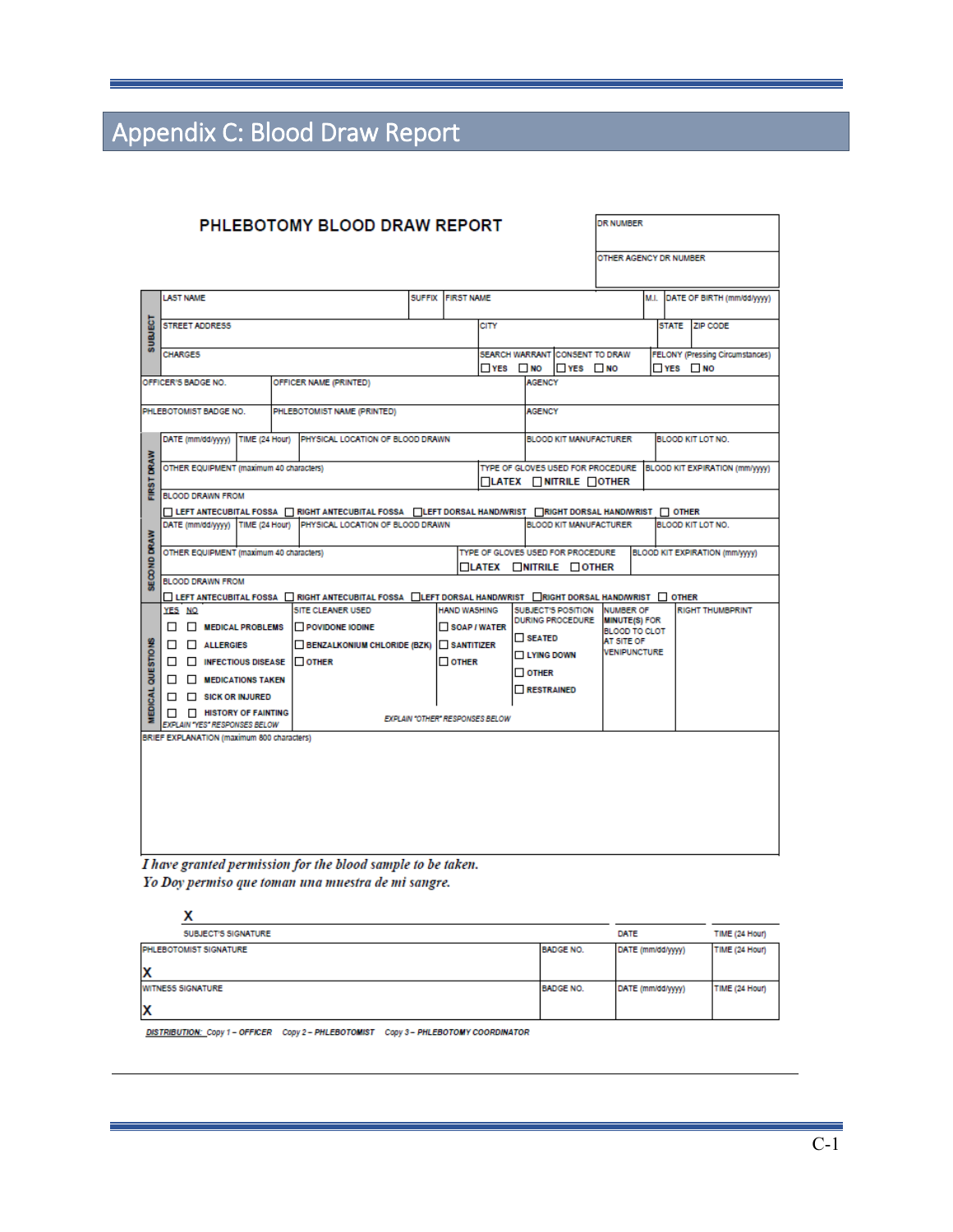Appendix D: Phlebotomy Log

# **[STATE NAME] LAW ENFORCEMENT PHLEBOTOMIST PROGRAM**

# *LOG OF BLOOD DRAWS*

<span id="page-42-0"></span>

| <b>NAME</b>           | <b>AGENCY</b> |                     |                  |                             |                           |                                                      |  |  |
|-----------------------|---------------|---------------------|------------------|-----------------------------|---------------------------|------------------------------------------------------|--|--|
| <b>SUSPECT'S NAME</b> | <b>DOB</b>    | <b>ARREST DEPT.</b> | <b>DATE/TIME</b> | <b>KIT</b><br><b>NUMBER</b> | <b>ARM</b><br><b>USED</b> | <b>MISCELLANEOUS</b><br>(Arresting Officer,<br>Etc.) |  |  |
|                       |               |                     |                  |                             |                           |                                                      |  |  |
|                       |               |                     |                  |                             |                           |                                                      |  |  |
|                       |               |                     |                  |                             |                           |                                                      |  |  |
|                       |               |                     |                  |                             |                           |                                                      |  |  |
|                       |               |                     |                  |                             |                           |                                                      |  |  |
|                       |               |                     |                  |                             |                           |                                                      |  |  |
|                       |               |                     |                  |                             |                           |                                                      |  |  |
|                       |               |                     |                  |                             |                           |                                                      |  |  |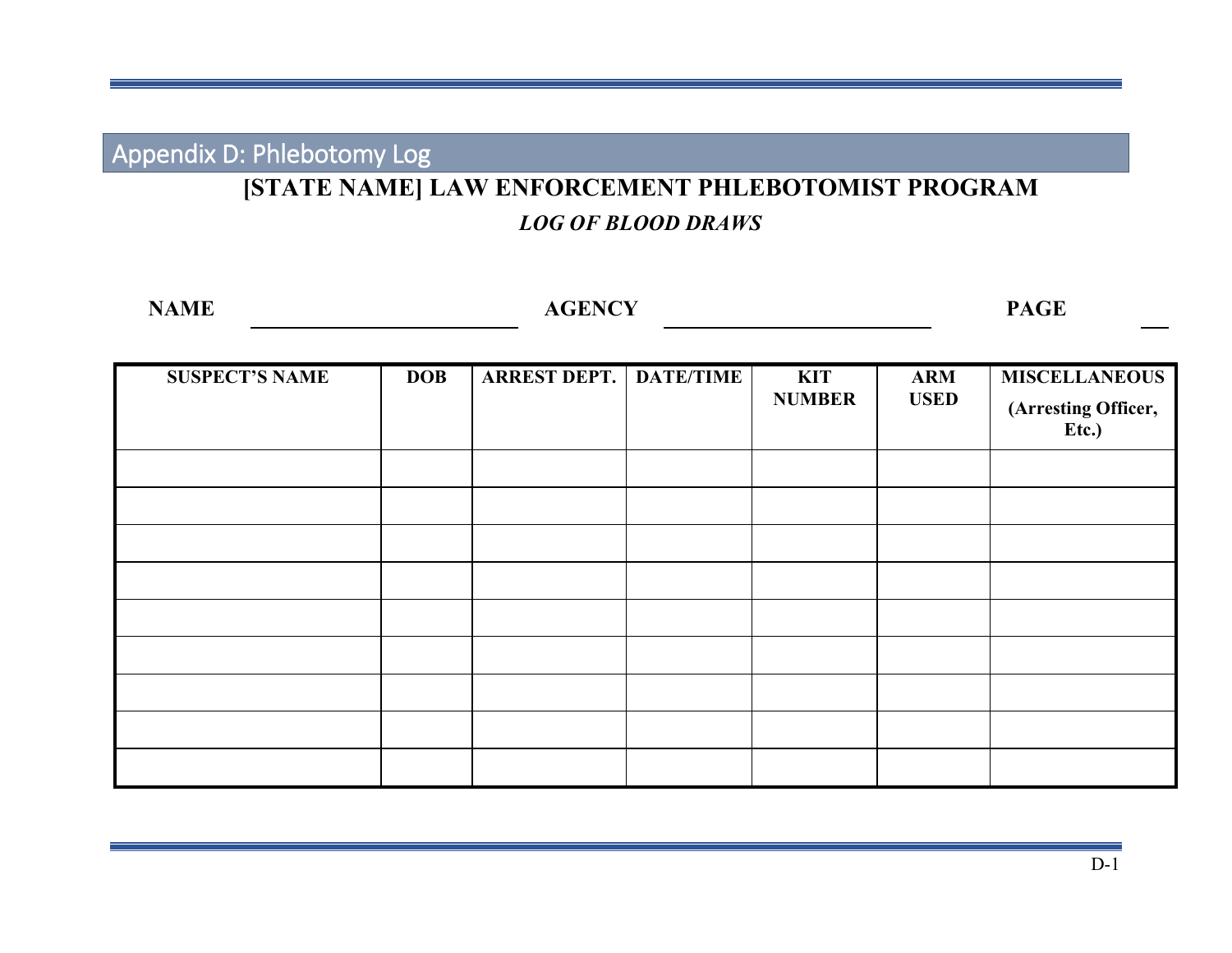# <span id="page-43-0"></span>Appendix E: Law Enforcement Phlebotomy Manual

The following example Law Enforcement Phlebotomy Manual provides more details about the Phlebotomy Program requirements than the Standards in Appendix A and Policy and Guidelines in Appendix B. The processes, procedures, and terminology used in this example manual may not be used by all law enforcement agencies, and therefore if an agency chooses to use this manual, they should revise it based on their needs.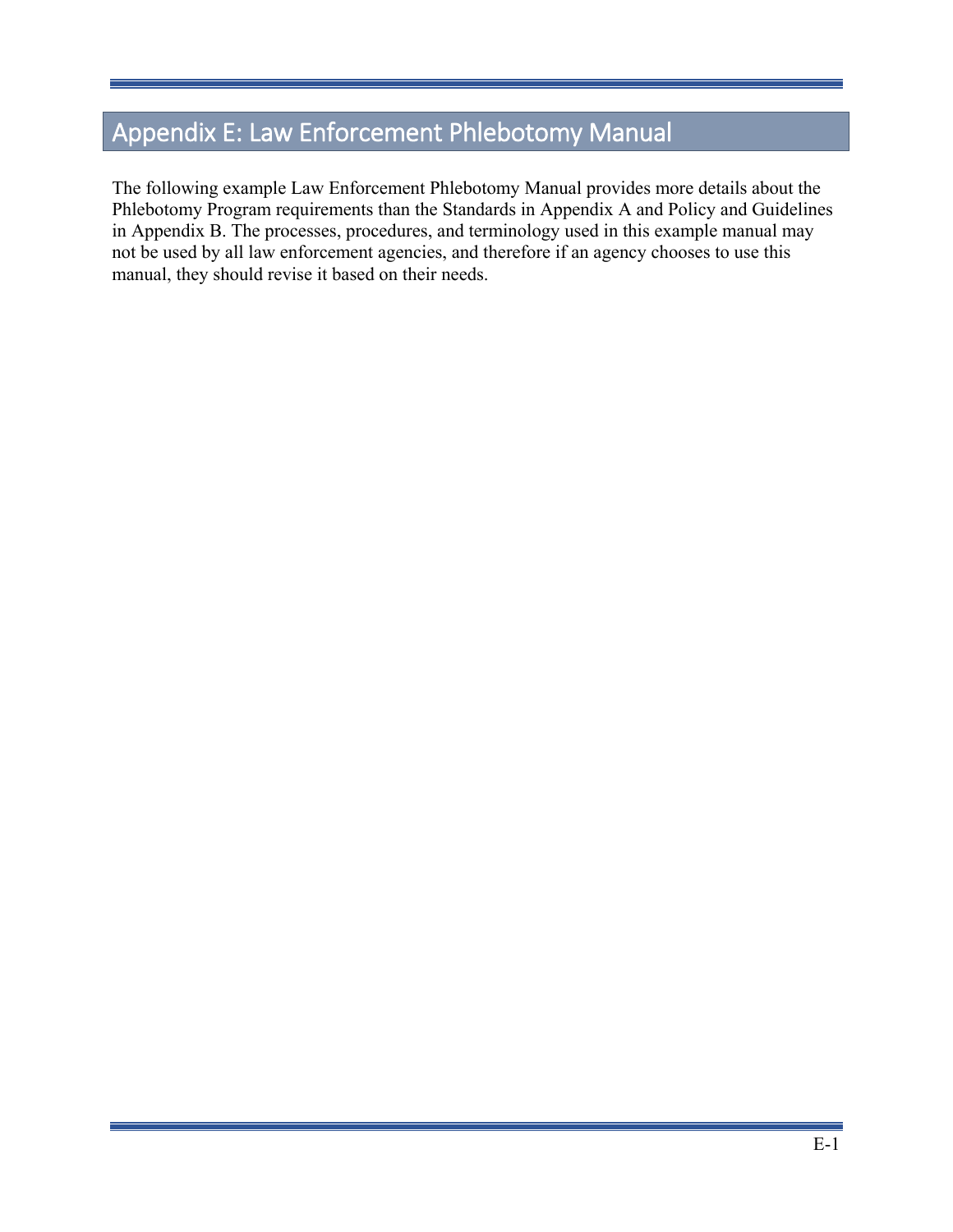# **[DEPARTMENT/AGENCY NAME]**

**Law Enforcement Phlebotomy Program Manual**

Last Revised: **[ENTER DATE]**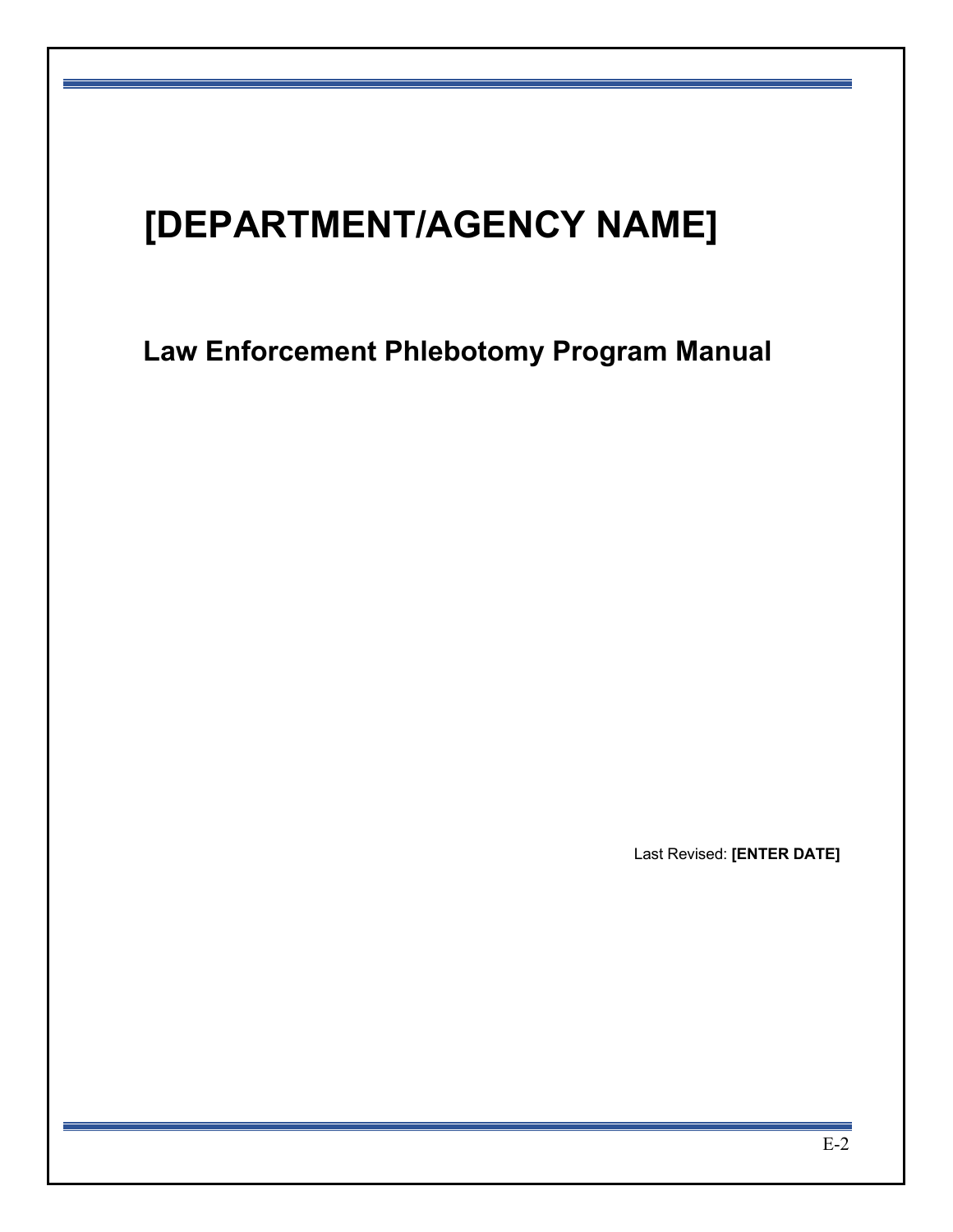Prepared by: **[AGENCY/DEPARTMENT NAME]** 

Manual Issue Date: **[DATE]**

Approved By:

**[SIGNATURE OF AGENCY/DEPARTMENT REPRESENTATIVE AUTHORIZED TO APPROVE MANUAL]**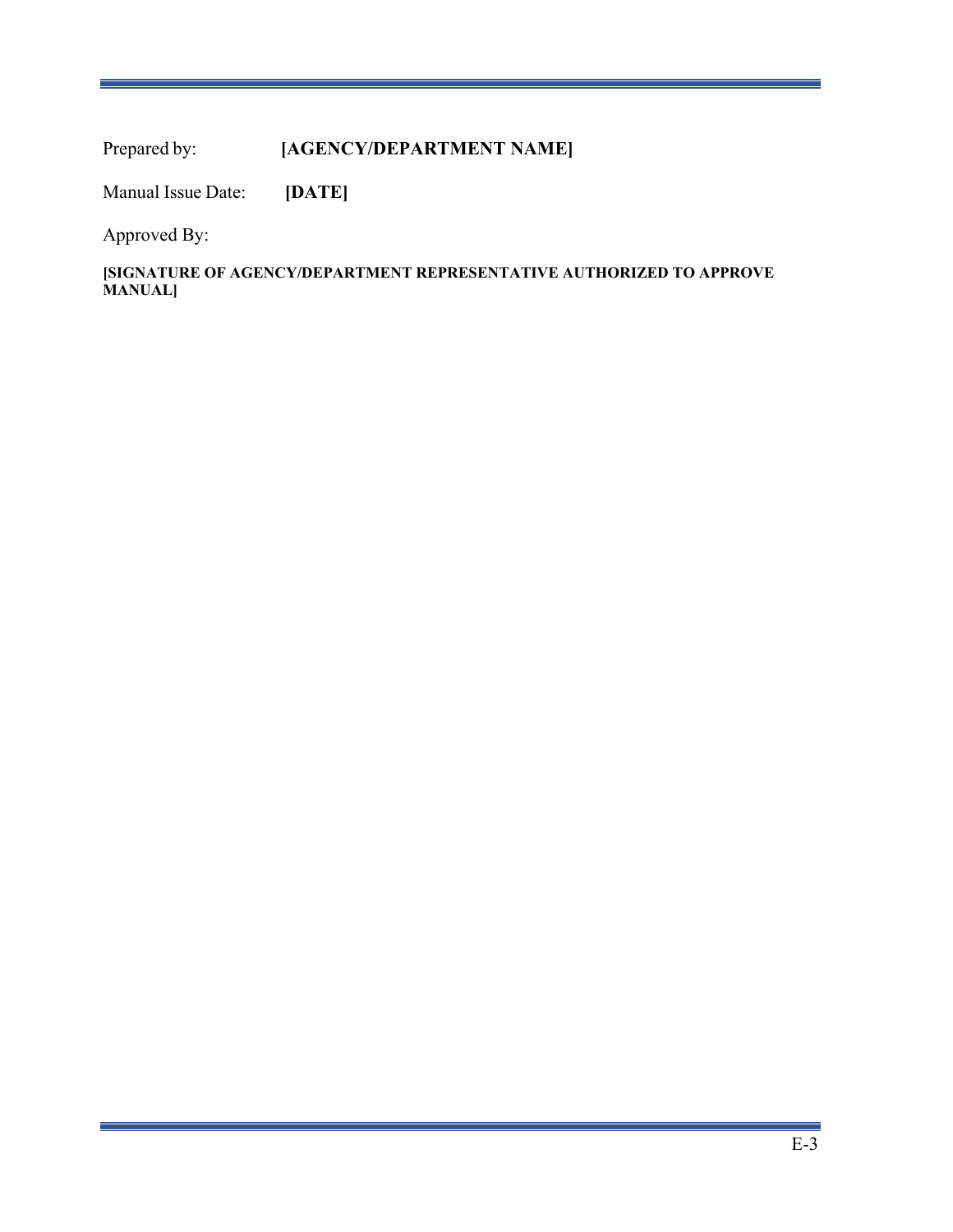# **Introduction**

The mission of the **[Agency/Department]** Law Enforcement Phlebotomy Program is to promote public safety with a safe, secure means to collect blood for evidentiary purposes, and to accomplish the procedure with integrity and accountability to the citizens of the State of **[STATE NAME]**. This manual provides direction for agency/department employees who are trained as law enforcement phlebotomists.

Throughout this manual, the term "phlebotomist" is used to designate an individual who is specifically trained and currently qualified to perform venipunctures. Safety during a blood draw is paramount, and it is the duty of each phlebotomist to follow the procedures as outlined in this manual. Every phlebotomist who completes a venipuncture shall complete the required documentation; such as the Phlebotomy Blood Draw Report form **[OR OTHER REQUIRED FORM]**.

This manual shall also function as direction for properly completing departmental forms associated with the blood draw.

The **[Agency/Department]** Phlebotomy Coordinator is responsible for the Phlebotomy Program, manual, and forms.Any questions should be directed to the Phlebotomy Coordinator for review.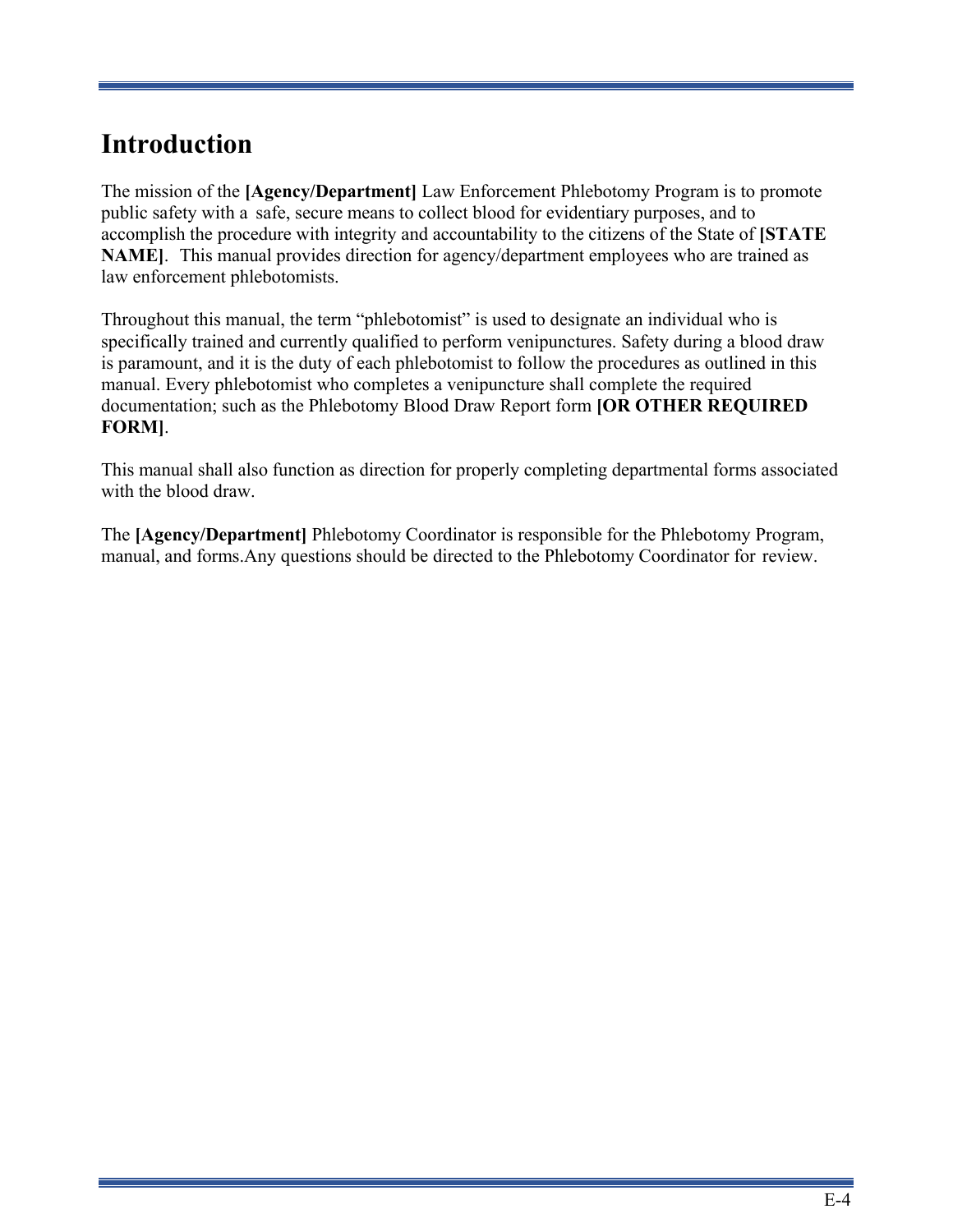# **I. Qualifications**

**[STATE NAME]** law allows qualified persons to draw blood for the purposes of forensic blood alcohol or drug analysis. A properly trained law enforcement phlebotomist is considered a qualified person. **[STATE STATUTE NAME AND NUMBER]** specifies the persons qualified to perform phlebotomy.

### **A. State Law Requirements [INCLUDE STATE LAW SPECIFICS RELATED TO PHLEBOTOMY]**

### **B. Training**

Troopers who perform the duties of a forensic phlebotomist shall be qualified through a recognized phlebotomy program. **[PROVIDE DESCRIPTION OF ALLOWED TRAINING PROGRAM(S)]**.

Students spend **[NUMBER OF HOURS]** hours in a clinical setting where they complete more than **[NUMBER]** successful venipunctures. Students take practical and written final examination where they must meet all competencies as prescribed. Officers who successfully complete and pass this course are required to complete a refresher training course every **[NUMBER OF YEARS]**.

Officers intending to become department phlebotomists should check with the **[ Agency/Department]** Law Enforcement Phlebotomy Program Coordinator for current class locations and cost.

# **C. Phlebotomist Responsibilities**

- **1.** Phlebotomists shall adhere to an on-going requalification process as designated by the **[Agency/Department]** Law Enforcement Phlebotomy Program Coordinator. This process includes: **[DESCRIBE REQUALIFICATION PROCESS]**
- 2. Agency/department phlebotomists not meeting the above requirements shall have their program status reviewed by the **[Agency/Department]** Phlebotomy Coordinator.
	- a. Agency/department phlebotomists not meeting the above requirements shall be suspended from conducting any venipunctures for the purposes of collecting evidence or infection control until they meet the above requirements and are approved to do so by the **[Agency/Department]** Law Enforcement Phlebotomy Program Coordinator.
	- b. The **[Agency/Department]** Law Enforcement Phlebotomy Program Coordinator shall require a suspended department phlebotomist to demonstrate proficiency by conducting an instructor- or coordinator-observed training venipuncture.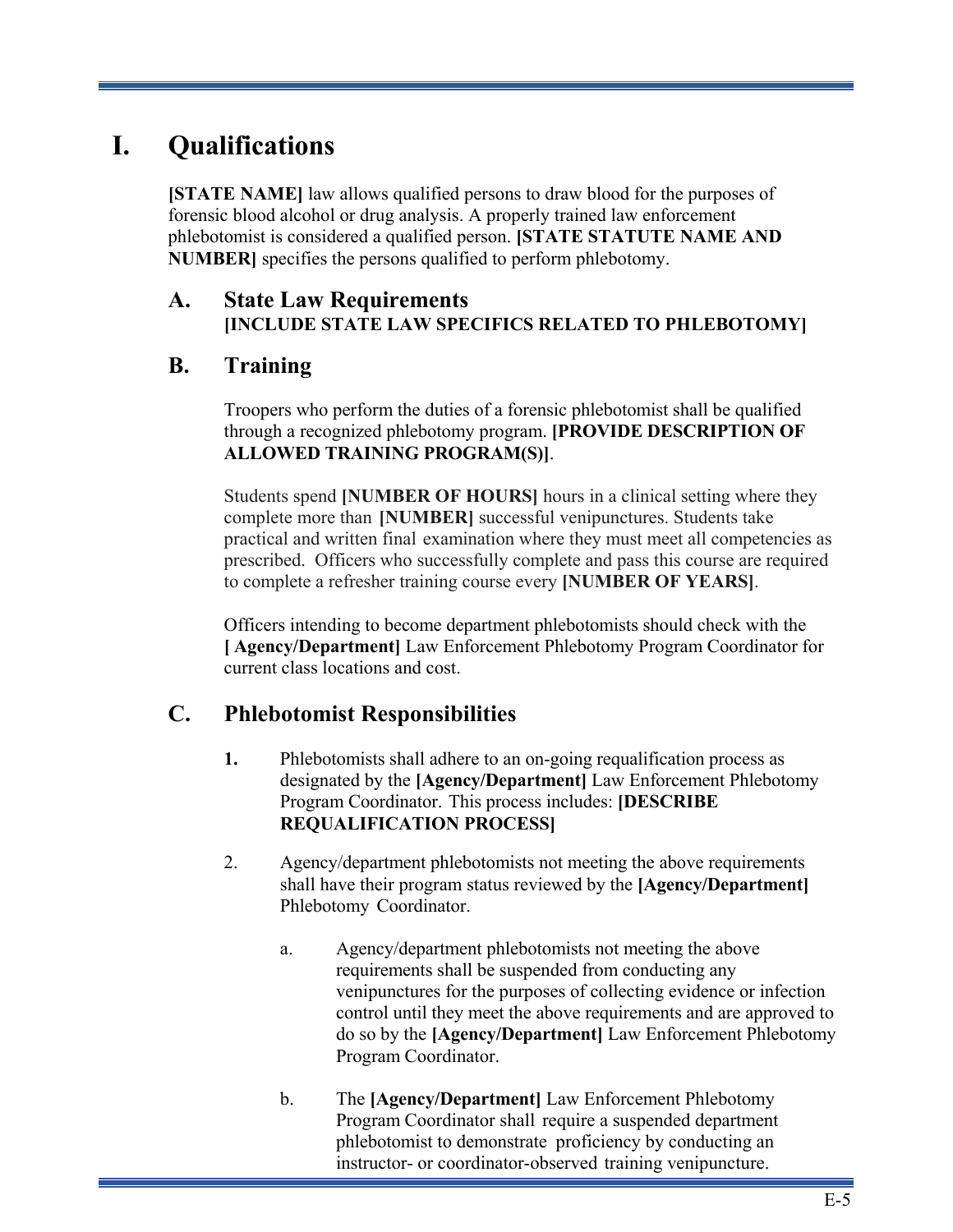# **II. Blood Kit**

### **A. General Information**

- 1. **[The agency/department]** uses a standard blood kit for the purposes of obtaining blood samples from subjects. The blood kits are an essential piece of equipment. **[NAME]** maintains an inventory of these blood kits.
- 2. The phlebotomist shall be familiar with the following components and procedures related to the blood kit:
	- a. The equipment
	- b. The proper procedure for completing the included paperwork
	- c. The proper sealing/resealing of the evidence
	- d. The chain of custody procedures
- 3. The blood kit contains forms used for identification and documentation of the blood draw.

### **B. Blood Kit**

**[DESCRIBE BLOOD KIT]** Example: the blood kit has an outer cardboard transport module and an inner container. The phlebotomist shall verify the blood kit's seal is intact prior to use. If the seal is broken, the blood kit shall not be used.

### **C. Expiration Date and Lot Number**

The phlebotomist, prior to the blood draw, shall verify the expiration date on the outside container is valid. The expiration date will coincide with the expiration dates on the enclosed blood tubes. The lot number of the blood kit is also located on the outside container. The phlebotomist shall record both the expiration date and lot number on the Phlebotomy Blood Draw Report **[OR OTHER REQUIRED FORM]**.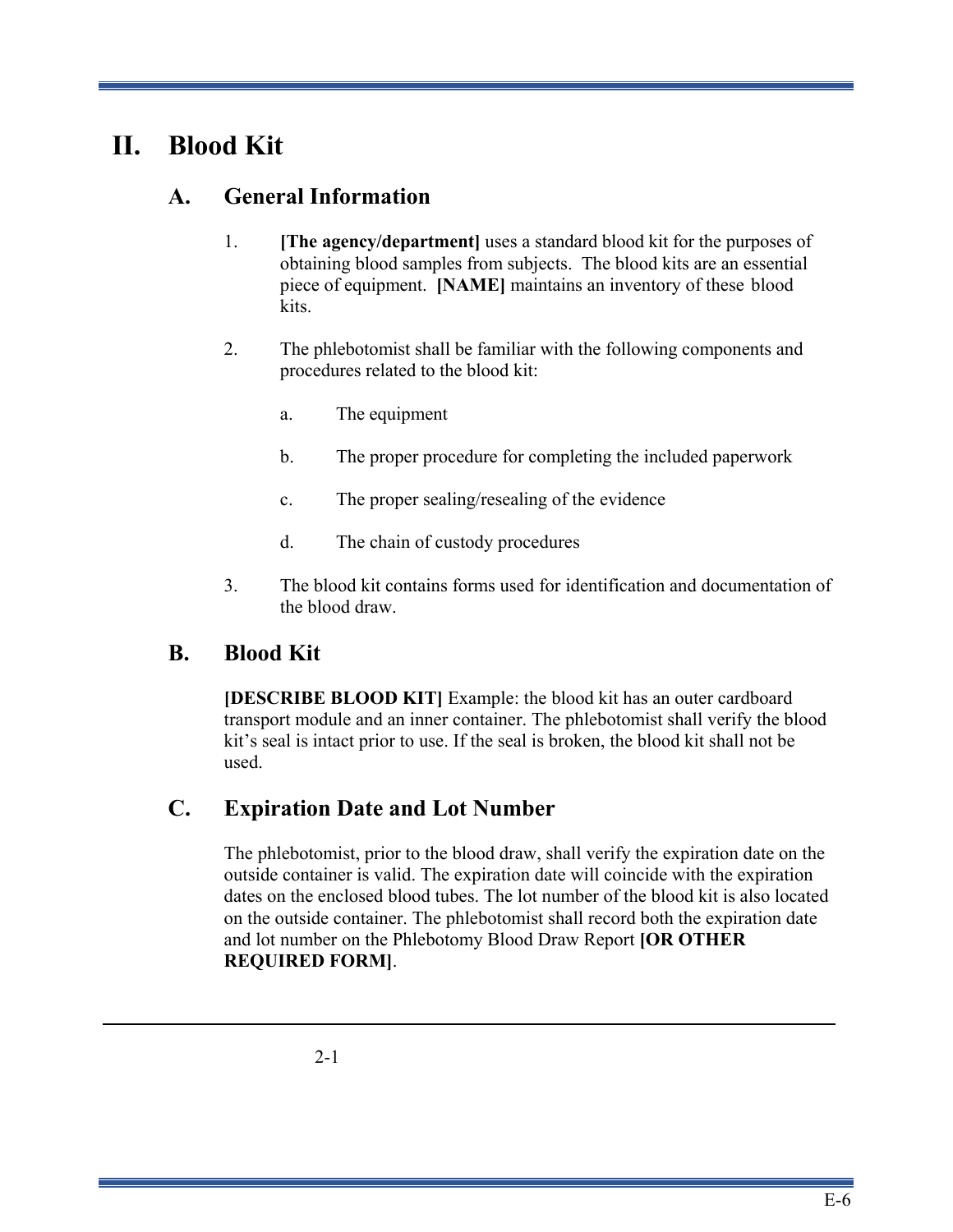# **D. Blood Collection Tubes**

### **[DESCRIBE TUBES, EXAMPLE PROVIDED BELOW]**

- 1. The included gray-topped evacuated blood tubes are used for blood alcohol screening and have two chemical additives inside. These chemical additives are:
	- a. Sodium fluoride. An antiglycolytic agent which inhibits the metabolic breakdown of glucose (blood sugar) by the blood cells.
	- b. Potassium oxalate. An anticoagulation agent.
- 2. The gray-topped tubes may be used for collection of deoxyribonucleic acid (DNA) or communicable disease samples when the other types of tubes are not available.
- 3. The phlebotomist shall verify that the integrity of the tube is intact and visually ensure that the chemical additive is present.
- 4. The phlebotomist shall not use expired tubes.
- 5. Lavender-topped tubes containing the anticoagulant Ethylenediaminetetraacetic acid (EDTA) are used for collection of DNA specimens. Lavender-topped tubes are also used for collection of blood for analysis/screening of specific hallucinogenic and/or inhalant drugs or metabolites. The phlebotomist shall verify that the integrity of the tube is intact and visually ensure that the chemical additive inside is present.
- 6. Blue-topped tubes (containing the anticoagulant sodium citrate) are used for collection of blood for analysis/screening of specific synthetic stimulants and synthetic cannabinoids. The phlebotomist shall verify that the integrity of the tube is intact and visually ensure that the chemical additive inside is present.
- 7. When collecting lavender- or blue-topped tubes for drug analysis, the phlebotomist shall also collect two grey-topped tubes.
- 8. Serum Separator Tubes (SST), which are red and black "tiger top" or gold tubes, should be used to collect samples for communicable disease testing. Serum separator tubes have a gel inside that will separate the blood serum from the other parts of the whole blood. When an SST is used for collection, centrifuge the sample within 30 minutes of venipuncture.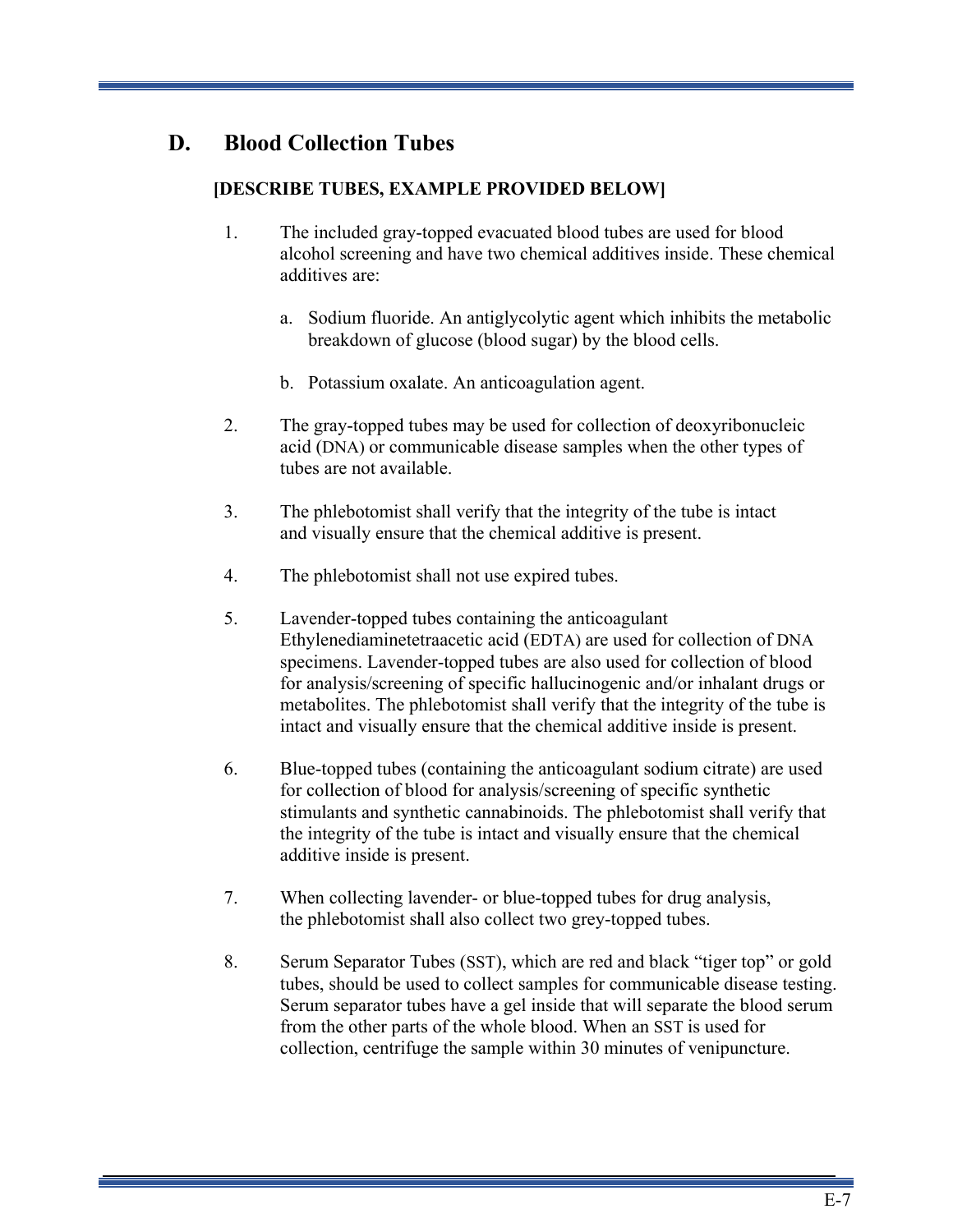9. For additional information on communicable disease exposure procedures, see Section VII, Bloodborne Pathogen Exposure and the Centers for Disease Control website.

# **E. Biohazard Label**

A biohazard label shall be affixed to the outside of the outer transport module if the container is not already labeled.

# **F. Blood Kit Chain of Custody**

- 1. After the phlebotomist has completed the blood draw, proper chain of custody procedures shall be followed to ensure that the blood evidence is secure prior to transport. The phlebotomist or employee transporting the blood evidence shall ensure the proper chain of custody using the procedures outlined in the **[NAME OF MANUAL OR AGENCY/DEPARTMENT REGULATION]**.
- 2. The blood tubes shall be kept in the phlebotomist's or arresting officer's possession until properly labeled and sealed into the blood kit.
- 3. The following guidelines for packaging the blood evidence into the blood kit shall be followed.
	- a. Mark the tubes with the name or identification of the subject, date and time of the draw, report number, and the name or initials of the phlebotomist performing the draw. The blood kit contains labels that the phlebotomist may use or the information may be written directly on the tube label.
	- b. Place the marked and sealed blood tubes into the inner container.
	- c. Once the tubes have been placed in the inner container, place the evidence seal on the junction of the box opening.
	- d. The inner container shall be placed into the self-closing plastic bag and then placed in the outer transport container.
	- e. The outer transport container shall be closed and then sealed using the tamper-evident kit shipping seal.
	- f. The outer container of the blood kit shall be marked with the report number and the package or item number.
	- g. The final seal on the blood kit shall be evidence-packaging tape.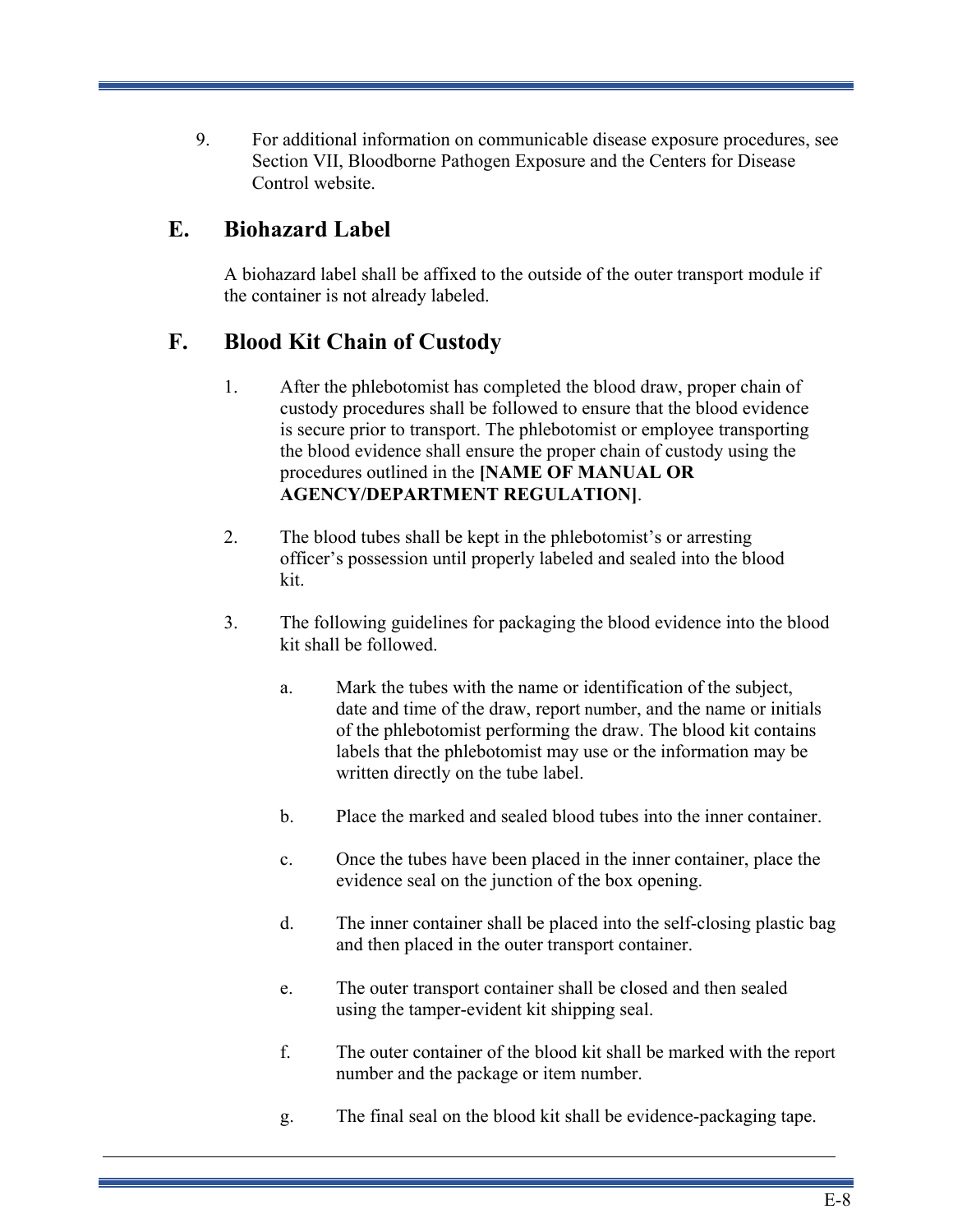- h. The phlebotomist shall initial the evidence tape in accordance with procedures outlined in the **[NAME OF AGENCY/DEPARTMENT'S EVIDENCE MANUAL OR REGULATION]**.
- 4. Once the blood kit has been sealed, the phlebotomist may transport or turn over the blood kit to the arresting officer or third party for transport.

# **G. Butterfly Needles and Syringes**

During the course of a blood draw, the phlebotomist may encounter situations where equipment not supplied in the blood kit is used. Use of this equipment, such as butterfly needles and syringes, shall be documented in the space provided on the Phlebotomy Blood Draw Report **[OR OTHER REQUIRED DOCUMENTATION]**.

# **III. Phlebotomy Blood Draw Report**

*NOTE: THE INFORMATION IN THIS SECTION CORRESPONDS WITH THE SAMPLE BLOOD DRAW REPORT TEMPLATE. THIS SECTION WILL NEED TO BE REVISED TO MATCH WITH THE INFORMATION INCLUDED IN THE BLOOD DRAW REPORT THAT THE DEPARTMENT/AGENCY USES.*

The *Phlebotomy Blood Draw Report* contains information the phlebotomist is required to document during the course of contact with the subject. This form shall be used for each blood draw and shall include the information listed below.

### **A. Report Number**

The report number shall be recorded in the appropriate location on the form.

# **B. Other Agency Protocol**

If a department phlebotomist administers a blood draw for another law enforcement agency, the phlebotomist shall record the other agency's report number in the space provided on the *Phlebotomy Blood Draw Report*.

# **C. Subject Identification**

- 1. The phlebotomist or arresting officer shall identify the subject and complete the top portion of the report. The phlebotomist shall record the criminal charge (if applicable). The check boxes for search warrant, consent to draw, and felony shall be marked appropriately.
- 2. The arresting officer's name and badge number shall be documented in the space provided. The phlebotomist's name, badge number, and department shall be documented in the proper space provided.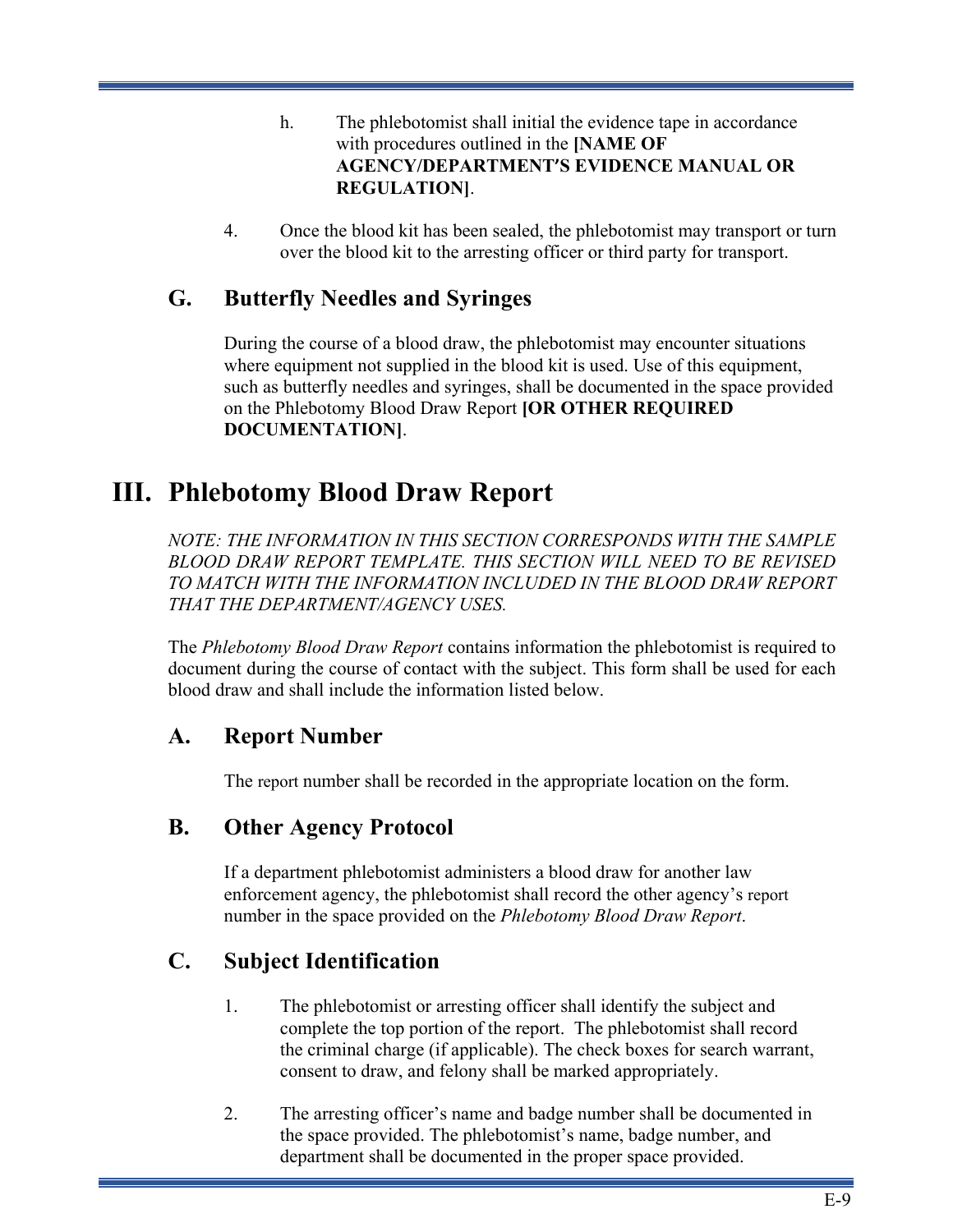3. The phlebotomist may gather additional information to identify the subject later; for example, a photograph or fingerprint of the subject in the space provided on the *Phlebotomy Blood Draw Report*.

# **D. Blood Draw**

- 1. The phlebotomist shall record information for each blood draw in the appropriate space on the *Phlebotomy Blood Draw Report*.
- 2. When a second blood draw is performed by a phlebotomist on the same subject, the information shall be documented on the same form in the space provided for the second draw.
- 3. Third and subsequent blood draws may be documented on a second *Phlebotomy Blood Draw Report* or in the narrative portion of the report.
- 4. The phlebotomist shall only perform blood draws on the side of the road inside a patrol car under exigent circumstances. It is the phlebotomist's responsibility to ensure the safety of the subject and cleanliness of the draw area.
	- a. Area of blood draw shall be cleaned with disinfectant prior to draw.
	- b. Venipuncture site is cleaned in accordance with Clinical and Laboratory Standards Institute (CLSI) standards.
	- c. Subject shall be sitting or lying and shall be immobilized with use of a seatbelt or additional officer.
- 5. The following information shall be included on the form for each blood draw.
	- a. Date, time, and physical location where blood draw was performed
	- b. Blood kit manufacturer
	- c. Lot number of the blood kit
	- d. Specialty equipment used during the blood draw such as butterfly kit or syringe
	- e. Type of gloves used for the procedure
	- f. Expiration date of the blood kit
	- g. Site location of the blood draw on the subject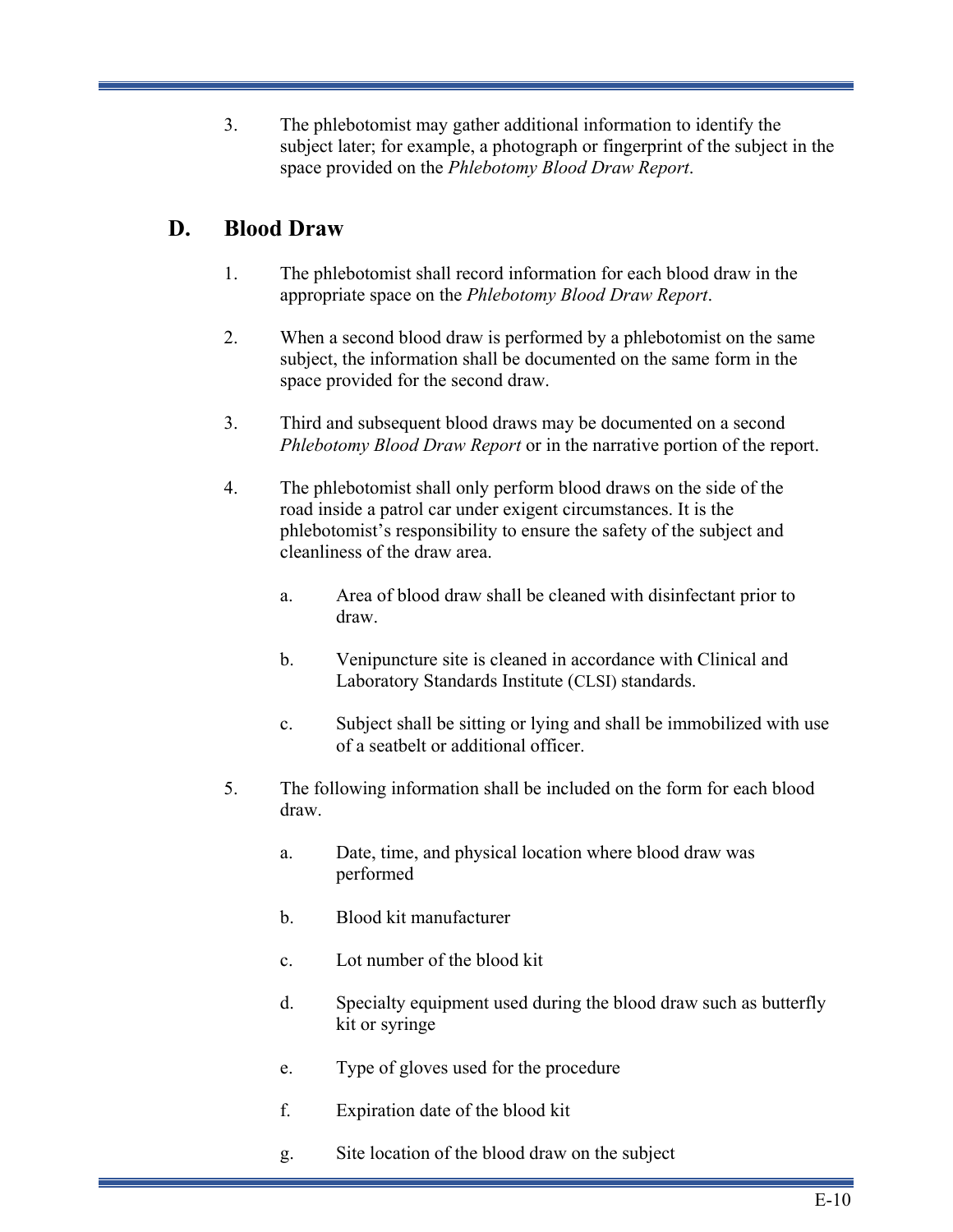# **E. Medical Questions and Observations**

To protect the health of the subject, the phlebotomist, other persons assisting with the blood draw, and personnel performing the blood analysis, every attempt should be made to obtain information from the subject relating to health and medical history of the subject.

The following information shall be documented on the form:

### **1. Medical Problems**

It is important to attempt to identify medical problems that could complicate the procedure.

### **2. Allergies**

Determination shall be made as to whether or not the subject has any known allergies. Allergies to prescription medications or over the counter medications should also be documented.

- a. In cases where the subject is allergic to latex, use a non-latex tourniquet and gloves.
- b. Allergies to shellfish or iodine may preclude use of a povidoneiodine or betadine swab. A benzalkonium swab or other nonalcoholic site cleaner should be used in these cases.

### **3. Infectious Diseases**

Determination shall be made as to whether or not the subject has any known infectious diseases.

### **4. Medications/Blood Thinners**

Determination shall be made as to whether or not the subject takes any medications. The subject shall be asked about prescription, over the counter medication, and drug use—legal or illegal. Medications such as aspirin, Coumadin (generic warfarin), and steroids are blood thinners and may increase clotting time.

### **5. Sick or Injured**

The subject shall be asked about recent illness or injury.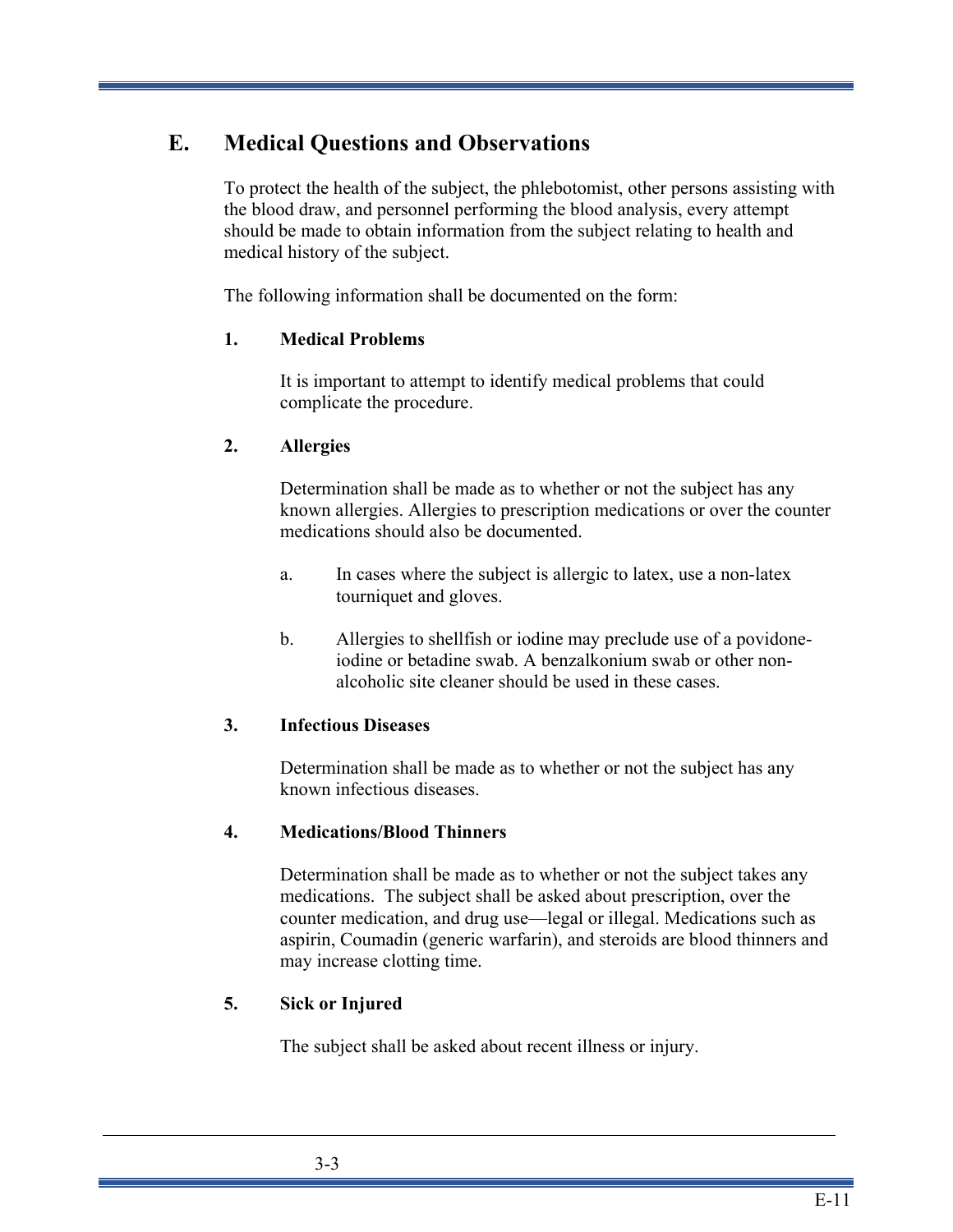### **6. Site Cleaner Used**

The phlebotomist shall document information regarding the cleansing agent used at the location of the venipuncture by marking the appropriate box on the form.

### **7. Hand Washing**

The phlebotomist shall document the handwashing technique utilized by marking the appropriate box on the form.

### **8. Subject's Position During Procedure**

The phlebotomist shall document the subject's position during the procedure by marking the appropriate box. The subject shall be seated safely in a secure position, or in a supine position, depending on the location and environment in which the blood draw is performed. The phlebotomy blood draw shall not be performed while the subject is in a standing position.

### **9. Number of minute(s) for blood to clot at site of venipuncture**

The clotting time shall also be documented on the form in the appropriate space. Normal clotting takes approximately 1 to 2 minutes. The phlebotomist shall request the assistance of paramedics or additional professional medical care when the patient continues to bleed more than 5 minutes.

# **F. Report Narrative**

Document and describe any affirmative answers from the medical questions block. The narrative may also contain the following information:

- 1. Physical characteristics or statements made during the contact with the subject; for example, mood swings, refusal to submit.
- 2. Whether the subject resisted or did not resist the blood draw; for example, was the subject cooperative, was the subject escorted to the restraint chair, held down, handcuffed?

### **G. Signatures**

1. A subject signature block has been provided to allow the phlebotomist to document consent of the blood draw on the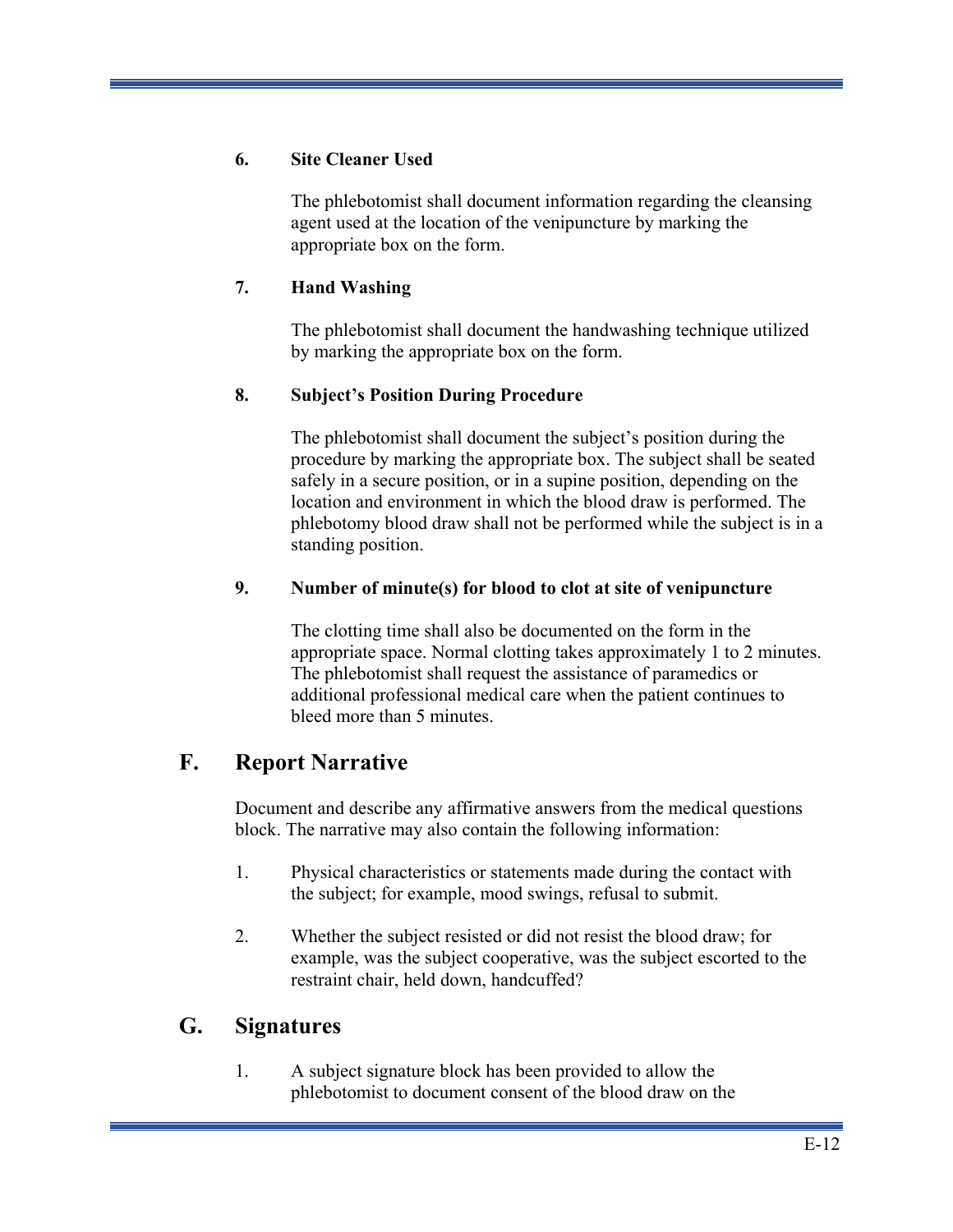*Phlebotomy Blood Draw Report*.

- a. If the subject verbally consents, but refuses to sign, the phlebotomist shall write "Refused to Sign" in the signature block. The phlebotomist shall then document further information on the narrative portion of the form. A witness shall be present in these instances. If a witness is not available, an audio or video recording of verbal consent may be used.
- b. If the blood draw is not a consent draw, the phlebotomist shall document the type of draw, such as "search warrant" in the signature block.
- 2. The phlebotomist shall sign the *Phlebotomy Blood Draw Report*  and document the date and time signed.
- 3. If there is a witness to the blood draw, the witness should sign the *Phlebotomy Blood Draw Report* and document the date and time signed.

# **H. Copy Distribution**

The *Phlebotomy Blood Draw Report* is a triplicate form. The copy distribution is as follows:

- 1. White, original is maintained by the arresting officer for forwarding to **Records** – officer may retain a photocopy.
- 2. Yellow copy is maintained by the phlebotomist.
- 3. Pink copy is forwarded to the Department Phlebotomy Coordinator.

# **IV. Search Warrant Protocol**

### **A. Search Warrants**

Officers may encounter situations where obtaining a search warrant for bodily fluids is necessary during the course of a criminal investigation. When a search warrant is obtained, jurisdictional procedures shall be followed. **[DESCRIBE PROCEDURES]**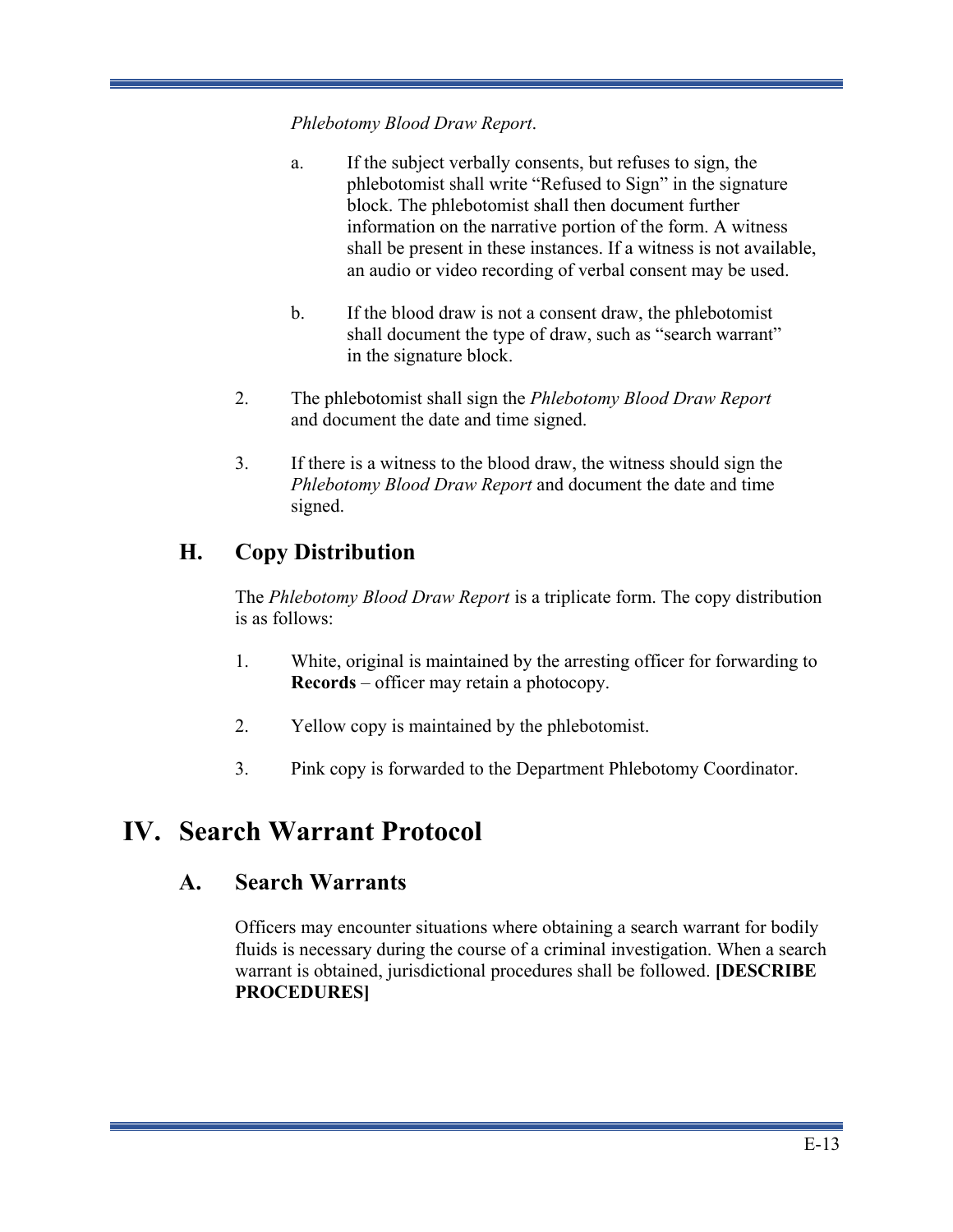# **B. Combative Subjects**

- 1. In obtaining a blood sample from a combative or uncooperative subject, officers shall take all steps necessary to ensure only reasonable force is used in accordance with **[NAME GENERAL ORDER REGARDING USE OF FORCE]**
- 2. An on-duty supervisor, the arresting officer, or the phlebotomist shall make the determination on whether or not to execute the warrant if the subject is combative and a threat to safety. The phlebotomist shall make the final determination on whether the circumstances or situation is sufficiently safe for all present, including the subject.
- 3. Officers shall use only the amount of force necessary to execute the warrant. Officers shall not use an electronic control weapon (ECW), hard impact weapons, chemical irritants, or any other weapon to subdue the subject during the blood draw.
- 4. The subject should be placed in a restraint chair. If a restraint chair is unavailable, officers may use other means of physical restraint.
- 5. The phlebotomist shall:
	- a. Remain professional and maintain decorum.
	- b. Be responsible for obtaining the blood sample.
	- c. Direct other officers who may be assisting with the procedure.
	- d. Be the final authority in determining whether to discontinue the procedure for safety reasons.
	- e. Through proper training, be familiar with the restraint chair and straps prior to use.
- 6. When a search warrant is served to the subject, the phlebotomist arresting officer shall explain to combative subjects the following hazards and ramifications of resisting:
	- a. Not complying with the execution of a search warrant may be a violation of **[IDENTIFY STATE STATUTE]**.
	- b. If an officer is assaulted during the blood draw due to the subject becoming combative, the subject may be charged with a violation of **[IDENTIFY STATE STATUTE]**.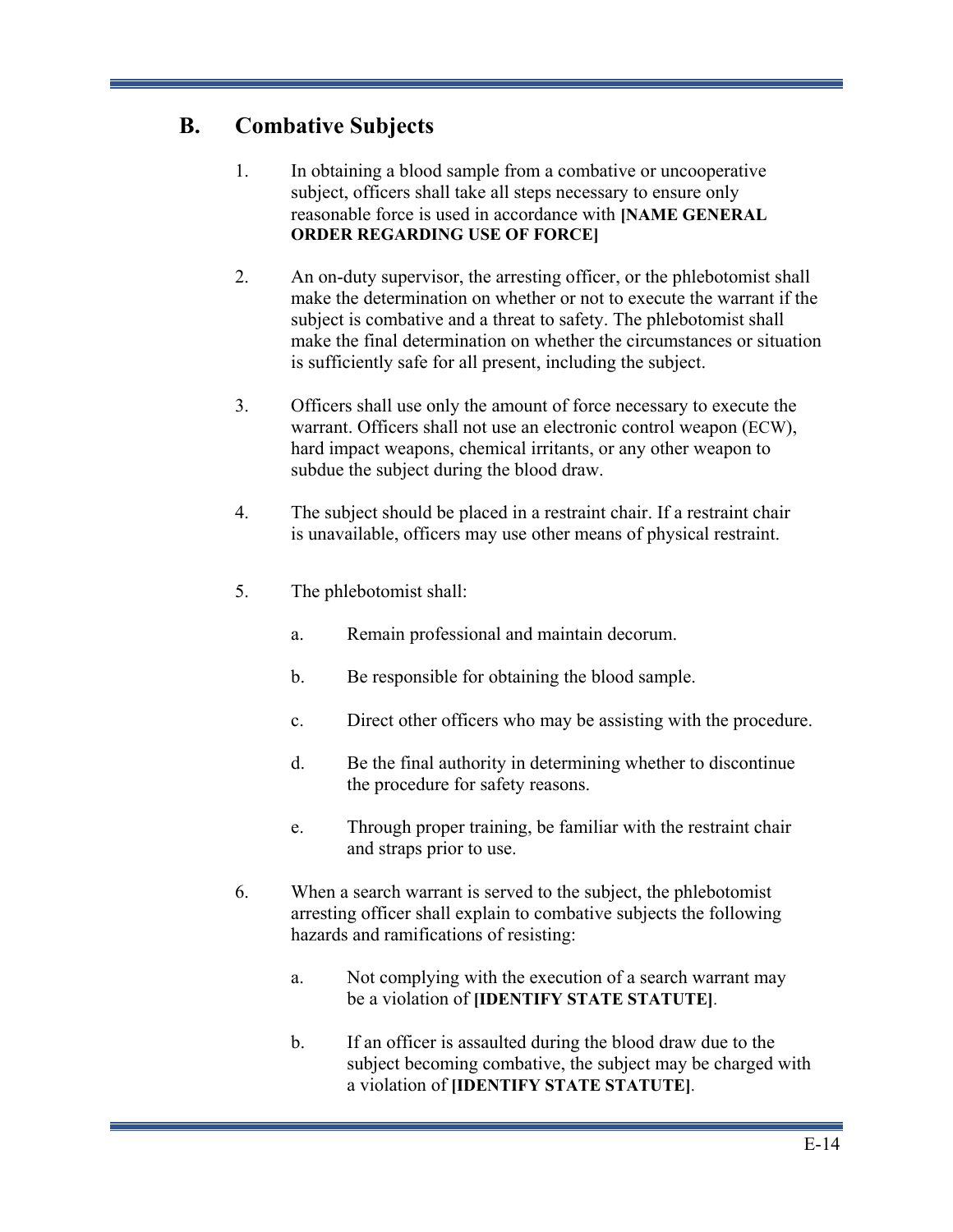# **C. Disease Testing**

For information on communicable disease exposure and testing procedures, see Section VII, Bloodborne Pathogen Exposure and the Centers for Disease Control website.

# **V. Clinical Procedures**

# **A. Blood Draw**

- 1. The blood draw shall be administered in accordance with all training received by the phlebotomist.
- 2. The phlebotomist is responsible for the selection of a safe and clean physical location for the blood draw. If necessary, the phlebotomist should cleanse the physical area where the blood draw will be performed with an OSHA-approved disinfectant prior to and after the blood draw.
- 3. The phlebotomist shall gently invert the filled blood tubes to ensure that the tube additives are thoroughly mixed with the blood.
	- a. Gray-topped tubes should be inverted gently eight to ten times. Additional inversions may be necessary to thoroughly mix the powdered anticoagulant with the blood.
	- b. Lavender-topped tubes should be inverted gently eight to 10 times.
	- c. Blue-topped tubes should be inverted gently three to four times.
	- d. Serum separator tubes (SSTs) should be inverted gently five times.
- 4. The phlebotomist shall ensure that the blood tubes are completely and clearly labeled.
- 5. The phlebotomist shall ensure that medical personnel are contacted, as soon as practical, when any complications associated with the blood draw occur. The complications shall be documented [IDENTIFY WHERE DOCUMENTATION SHOULD OCCUR].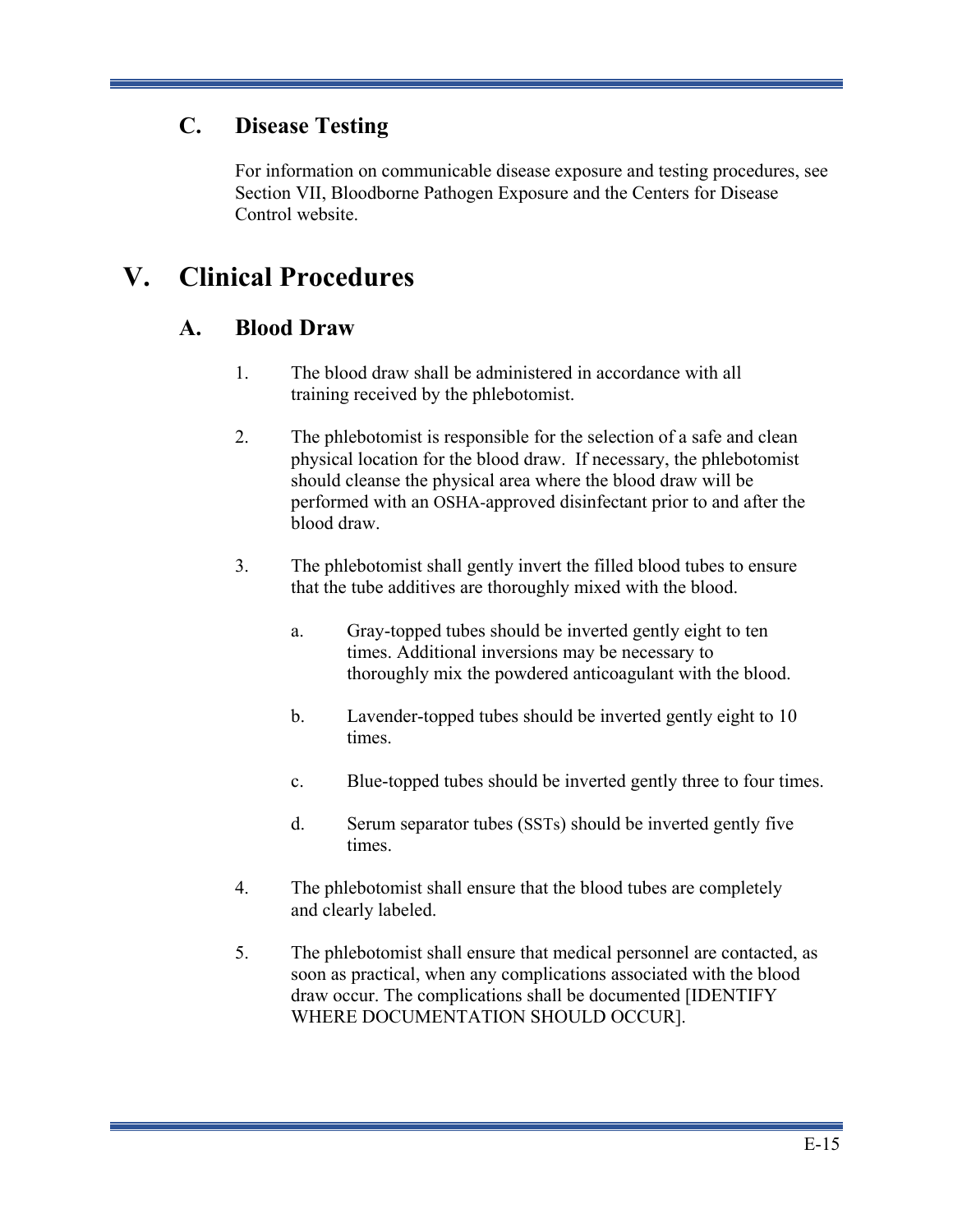# **B. Subject**

- 1. The phlebotomist or arresting officer is responsible for verifying the identification of the subject, including the subject's full name and date of birth, through such means as a government-issued photo ID or fingerprints.
- 2. The subject shall be seated safely in a secure position, or in a supine position, depending on the location and environment that the blood draw is performed. The phlebotomy blood draw shall not be performed while the subject is in a standing position.

# **C. Equipment**

- 1. Needles used shall be sterile, single use items, and all other items used shall be clinically clean. Phlebotomists are responsible for ensuring that such supplies are available prior to the venipuncture. Evacuated Tube System (ETS) tube holders/hubs shall only be used once and shall be visually determined to be clean prior to use.
- 2. Sharps shall be directly disposed into the sharps container; other contaminants shall be disposed of in biohazard waste bags.

# **D. Protective Procedures**

- 1. If there is a significant biological contamination, such as blood or other contaminates, then the phlebotomist shall cleanse the area with an OSHA-approved disinfectant.
- 2. The phlebotomist shall follow proper hand washing/sanitizing procedures prior to and after the procedure. Visible dirt or debris on hands requires hand washing. Otherwise, non-ethyl alcohol hand sanitizer shall be used.
- 3. The phlebotomist shall wear gloves and personal protective equipment (PPE) during the venipuncture.
- 4. A new pair of gloves shall be used for each suspect and removed when the procedure is completed. Nonsterile, disposable latex, vinyl, or polyethylene examination gloves are acceptable.
- 5. Other PPEs such as face shields or lab coats are at the discretion of the phlebotomist and may be used.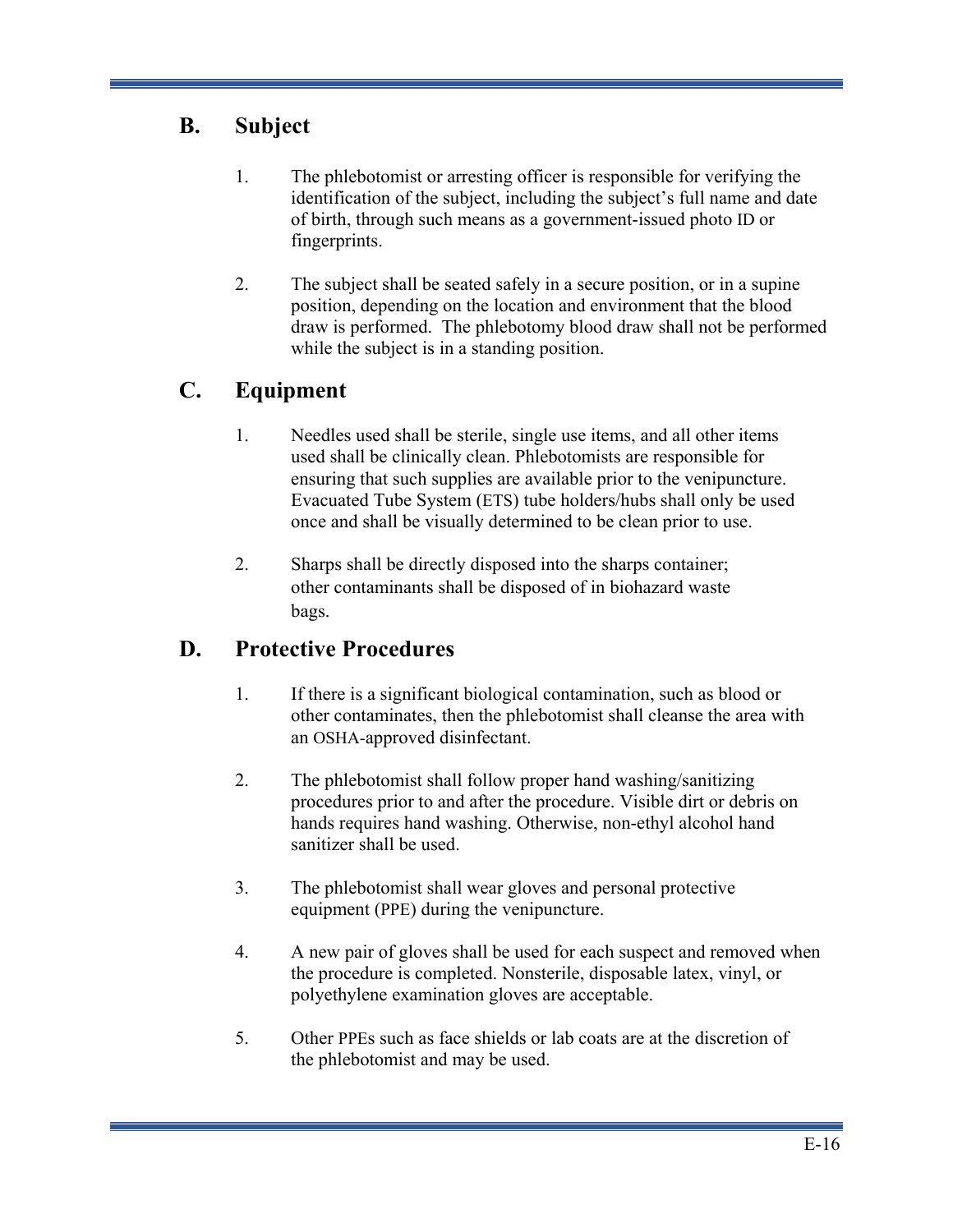# **VI. Sharps Safety and Disposal**

In the course of conducting a blood draw, the phlebotomist will handle needle sharps, blood tube holders, and other biohazard material. The sharps containers that contain used biohazard materials shall be submitted to **[IDENTIFY WHERE THEY WILL BE SUBMITTED** to be handled and disposed of appropriately. OSHA requirements and the guidelines identified in this manual shall be followed. See the Centers for Disease Control's website for additional information.

# **A. Sharps Safety and Disposal Procedures**

Removing the needle from a used blood draw/phlebotomy device is rarely, if ever, necessary. Because such devices involve the use of double-ended needles, such removal exposes the employee to additional risk, as does the increased manipulation of the contaminated device. Contaminated needles and other contaminated sharps shall not be bent, recapped, removed, or reused for any purpose.

- 1. Blood tube holders, with needles attached, shall be discarded immediately into a sharps container after the device's safety feature has been activated.
- 2. Blood tube holders, with needles attached, and other sharps should not be passed directly from hand to hand and handling should be kept to a minimum.
- 3. Dispose of syringes and needles intact. When the needle and blood tube holders are attached for the procedure, dispose of both together.
- 4. Needles shall not be bent or broken at any time.
- 5. Always dispose of sharps at the point of use in a suitable sharps container.
- 6. Needles shall not be re-sheathed.
- 7. Sharps containers shall not be filled above the manufacturer's marked line.
- 8. Sharps containers shall be disposed of when the manufacturer's marked line has been reached.
- 9. Sharps shall not be disposed of with other clinical waste.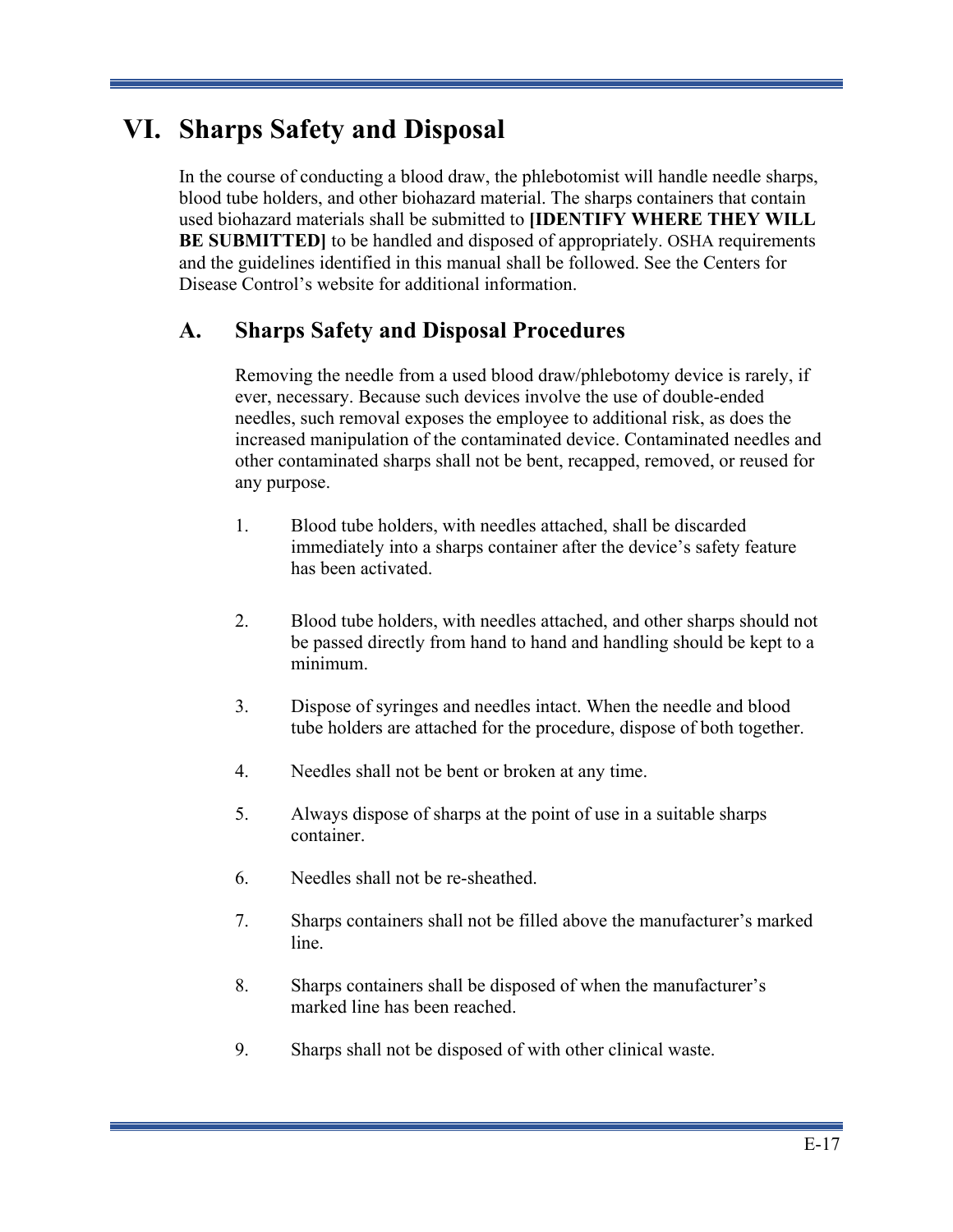# **B. Sharps Container Safety and Disposal Procedures**

The used sharps containers have biohazard materials inside and shall be handled and disposed of in the appropriate manner.

- 1. The sharps container shall be locked and sealed according to the manufacturer's instructions prior to transport for disposal.
- 2. The sharps container shall remain in an upright position. Do not invert or place a sharps container on its side; this may result in leakage of biological and hazardous waste.
- 3. Used sharps containers shall not be placed or sealed into any other container for transport. Do not place used sharps containers in yellow bags or other containers for disposal.
- 4. Damaged used sharps containers shall be placed in a large secure rigid container which is properly labeled.
- 5. Sharps containers shall be transported to **[IDENTIFY LOCATION]** for disposal.
- 6. In the case of emergency disposal of a sharps container, the container may be transported to a hospital, fire department, or other medical facility.

# **VII. Bloodborne Pathogen Exposure**

All **[agency/department]** phlebotomists and employees with a risk of exposure to bloodborne pathogens shall follow the procedures in this manual in the event of an exposure (i.e., contact with human blood, human waste, or needle sticks).

# **A. Communicable Disease Exposure**

In the event an officer, phlebotomist or other employee is exposed to Human Immunodeficiency Virus (HIV), Hepatitis C (HCV), Hepatitis B (HBV), or Tuberculosis (TB), immediate action shall be taken. When an employee is exposed to blood from a needle stick, or blood or bodily fluid comes into contact with mucous membranes or an open wound, contact a supervisor immediately to open a claim with **[IDENTIFY CLAIM DEPARTMENT]**. **[IDENTIFY CLAIM DEPARTMENT]** shall be contacted within 24 hours of exposure. Seek medical attention as soon as possible. Treatment within 2 hours could limit infection.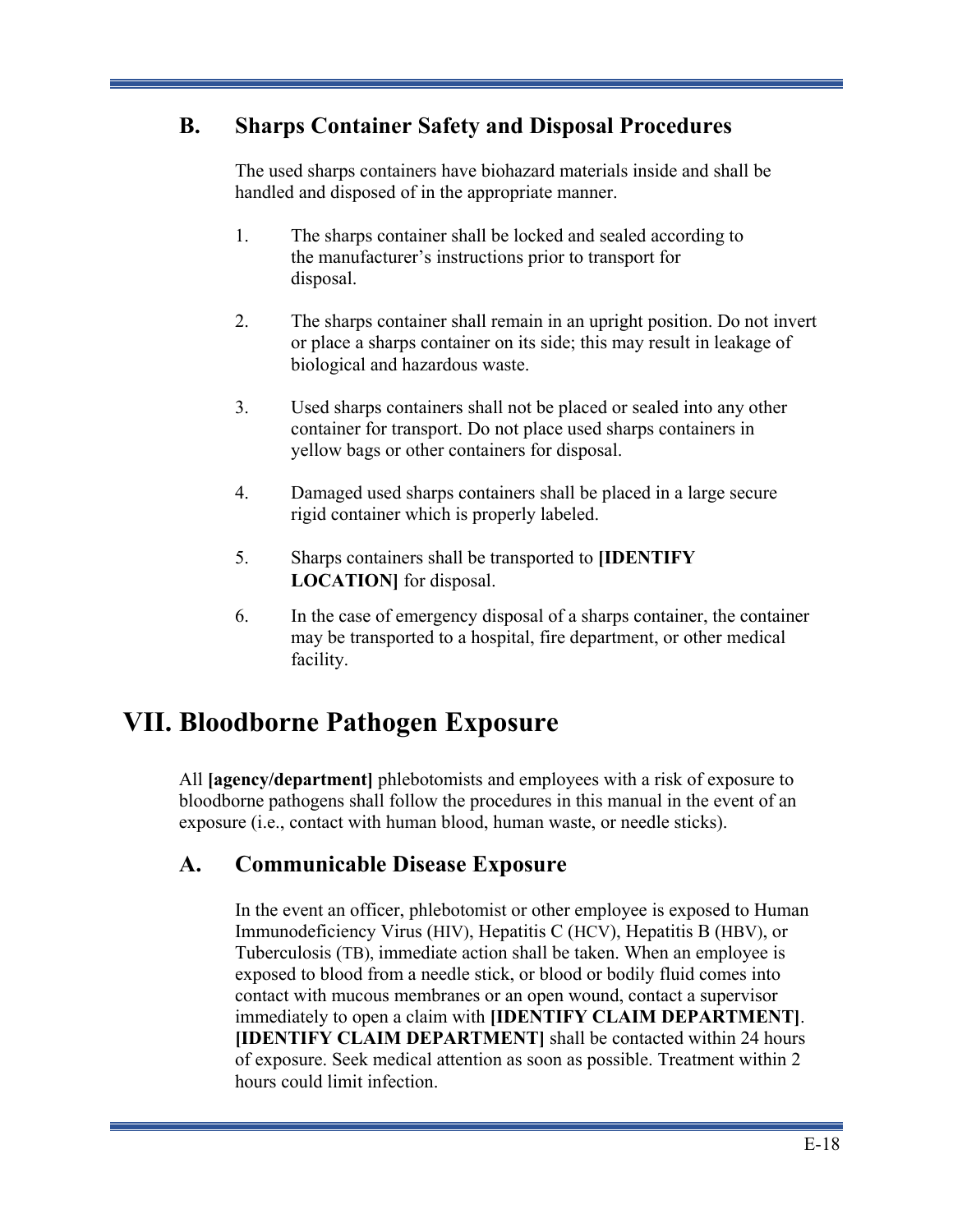# **B. Accidental Needle Stick**

The following action is recommended in the event of an accidental needle stick injury:

- 1. Make the wound bleed, if possible.
- 2. Clean well with copious amounts of soap and running water.
- 3. Apply an occlusive dressing. An occlusive dressing is defined as a bandage or dressing that closes the wound and keeps it from the air.
- 4. Attempt to identify the source of the sharp.
- 5. Attempt to obtain sufficient information to identify the subject from whom the blood was drawn and the phlebotomist or the person that was exposed.

# **C. First Aid**

Prompt medical advice and care is critical as soon as possible after exposure. The person exposed and the immediate supervisor shall ensure that advice on first aid is sought and the appropriate documentation is completed.

### **[DESCRIBE AGENCY/DEPARTMENT STANDARDS FOR INJURY REPORTING]**

# **D. Collection of Blood for Disease Testing**

If a subject assaults an officer, phlebotomist, or other individual, during the blood draw procedure and/or there is the transfer of bodily fluid or bodily fluid contact from a subject to the trooper, phlebotomist or other individual, a phlebotomist shall attempt to obtain blood for the purpose of testing for communicable disease pursuant to **[IDENTIFY STATE STATUTE]**

1. The blood obtained for this purpose shall be either from a court order or a voluntary draw. Applicable policy and procedure shall be followed in obtaining a court order.

# **VIII. Law Enforcement Phlebotomy Program Coordinator**

**[Agency/Department]**'s Law Enforcement Phlebotomy Program shall have a designated person responsible for the coordination of the program statewide. This person shall be a qualified phlebotomist.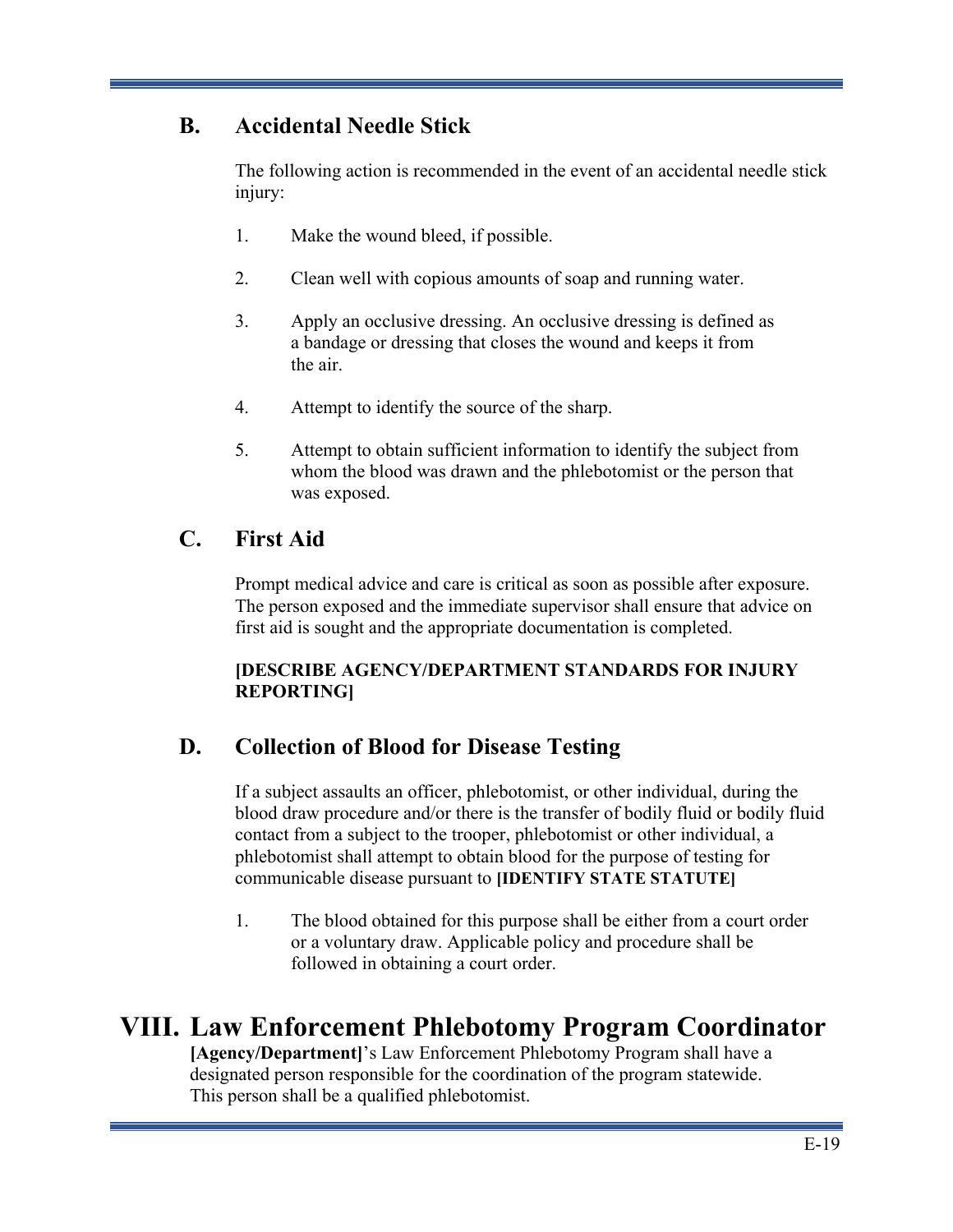# **A. Responsibilities**

The Law Enforcement Phlebotomy Program Coordinator duties shall include:

- 1. Teaching.
- 2. Providing phlebotomists with information regarding **[the Agency/Department]**'s phlebotomy policies and procedures, case law, and other information essential to the program.
- 3. Identifying qualified department phlebotomists as instructors or instructional assistance.
- 4. Scheduling instructors and students.
- 5. Identifying funding sources.
- 6. Acting as liaison between phlebotomy school faculty, **[the Agency/Department]**, and the State Forensic Phlebotomy Program Coordinator.
- 7. Maintaining a file for each department phlebotomist.
- 8. Retaining a copy (pink) of the *Phlebotomy Blood Draw Report*  performed by each department phlebotomist.
- 9. Maintaining a list of essential equipment for the program and the authorized vendors for that equipment or ensuring that such equipment is available from a secondary source.
- 10. Obtaining funding for training, equipment, and supply expenditures for the Department Law Enforcement Phlebotomy Program.
- 11. Designating assistant phlebotomy coordinators.

# **B. Phlebotomy Equipment, Supplies, and Forms**

Medical supplies and associated equipment for the Law Enforcement Phlebotomy Program are requisitioned from authorized vendors as needed. Forms, medical supplies, and associated equipment are available through the **[Agency/Department]** Phlebotomy Coordinator.